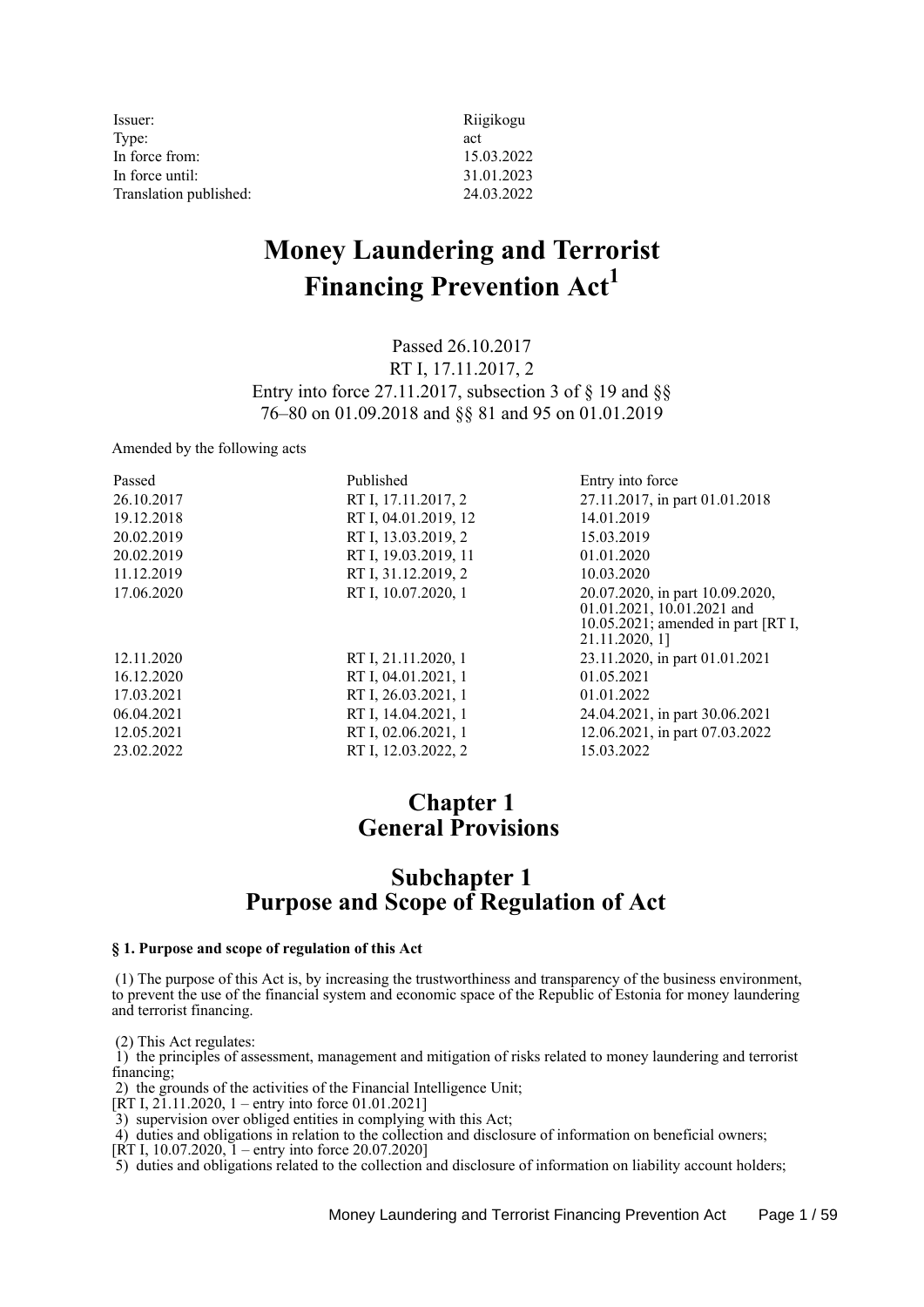6) the liability of obliged entities for a breach of the requirements arising from this Act.

 (3) The provisions of the Administrative Procedure Act apply to administrative proceedings prescribed in this Act, taking account of the variations provided for in this Act.

# **§ 2. Application of this Act**

(1) This Act applies to the economic, professional and official activities of the following persons:

- 1) credit institutions;
- 2) financial institutions;

3) gambling operators, except for organisers of commercial lotteries;

4) persons that mediate the purchase or sale of an immovable;

 $[\overline{RT}I, 10.07.2020, 1 - entry$  into force 20.07.2020]

 41 ) persons that mediate transactions of use of an immovable whereby the usage fee agreed in the transaction amounts to no less than 10,000 euros per month;

[RT I, 10.07.2020, 1 – entry into force 20.07.2020]

 5) traders, where a cash payment of at least 10,000 euros or an equivalent sum in another currency is made to or by the trader, regardless of whether the financial obligation is performed in the transaction as a single payment or as several related payments over a period of up to one year, unless otherwise provided for by law;  $[RT I, 12.03.2022, 2 -$  entry into force 15.03.2022]

 6) persons engaged in buying-in or wholesale of precious metals, precious metal articles or precious stones, except precious metals and precious metal articles used for production, scientific or medical purposes; 7) certified auditors, upon provision of accounting services, and providers of accounting services;

[RT I, 10.07.2020, 1 – entry into force 20.07.2020]

8) providers of accounting or tax advice services;

9) providers of trust and company services;

 $[\hat{R}T]$ , 10.07.2020, 1 – entry into force 20.07.2020]

10) providers of a virtual currency service;

[RT I, 31.12.2019, 2 – entry into force  $10.03.2020$ 

11) [Repealed – RT I, 31.12.2019, 2 – entry into force 10.03.2020]

 12) a central securities depository where it arranges the opening of securities accounts and provides services related to register entries without the mediation of an account operator;

13) undertakings providing a cross-border cash and securities transportation service;

14) pawnbrokers;

 15) dealers of works of art and persons that mediate works of art or store them in a customs free zone whereby a payment of no less than 10,000 euros is made to or by them as a single payment or as several connected payments over the course of one year.

 $[RT I, 10.07.2020, 1 -$  entry into force 20.07.2020]

 (2) This Act applies to the economic, professional or official activities of notaries, attorneys, enforcement agents, bankruptcy trustees, interim trustees and providers of other legal services where they act in the name and on account of a customer in a financial or real estate transaction. This Act also applies to the economic, professional or official activities of a said person where the person guides the planning or making of a transaction or makes an official operation or provides an official service related to:

1) the purchase or sale of an immovable, business or shares of a company;

2) the management of the customer's money, securities or other property;

3) the opening or management of payment accounts, deposit accounts or securities accounts;

4) the acquisition of funds required for the foundation, operation or management of a company;

5) the foundation, operation or management of a trust, company, foundation or legal arrangement.

[RT I, 10.07.2020, 1 – entry into force 20.07.2020]

 (3) This Act applies to non-profit associations for the purposes of the Non-profit Associations Act and to other legal persons governed by the provisions of that Act as well as to foundations for the purposes of the Foundations Act where they are paid or they pay, in cash, over 5,000 euros or an equivalent sum in another currency, regardless of whether it is paid as a single payment or as several related payments over a period of up to one year; this Act also applies where the customer or a person participating in the transaction has a connection to a State or jurisdiction that is mentioned in clause  $\overline{3}$  of subsection 4 of  $\overline{8}$  37 of this Act. [RT I, 12.03.2022, 2 – entry into force 15.03.2022]

 (4) This Act applies to Eesti Pank where it removes from circulation or exchanges banknotes or coins worth of over 10,000 euros or an equivalent sum in another currency or where it is paid over 10,000 euros in cash or an equivalent sum in another currency for collector coins or other numismatic-bonistic products, regardless of whether it is paid as a single payment or as several related payments over a period of up to one year.

 (5) The provisions of this Act governing financial institutions apply to virtual currency service providers mentioned in clause 10 of subsection 1 of this section. The application of this Act to a virtual currency service provider is based on the provider's actual intention and the nature and purpose of the provider's activity. [RT I, 12.03.2022, 2 – entry into force 15.03.2022]

 (6) Chapter 9 of this Act applies to all private legal persons and trustees. [RT I, 10.07.2020, 1 – entry into force  $20.07.2020$ ]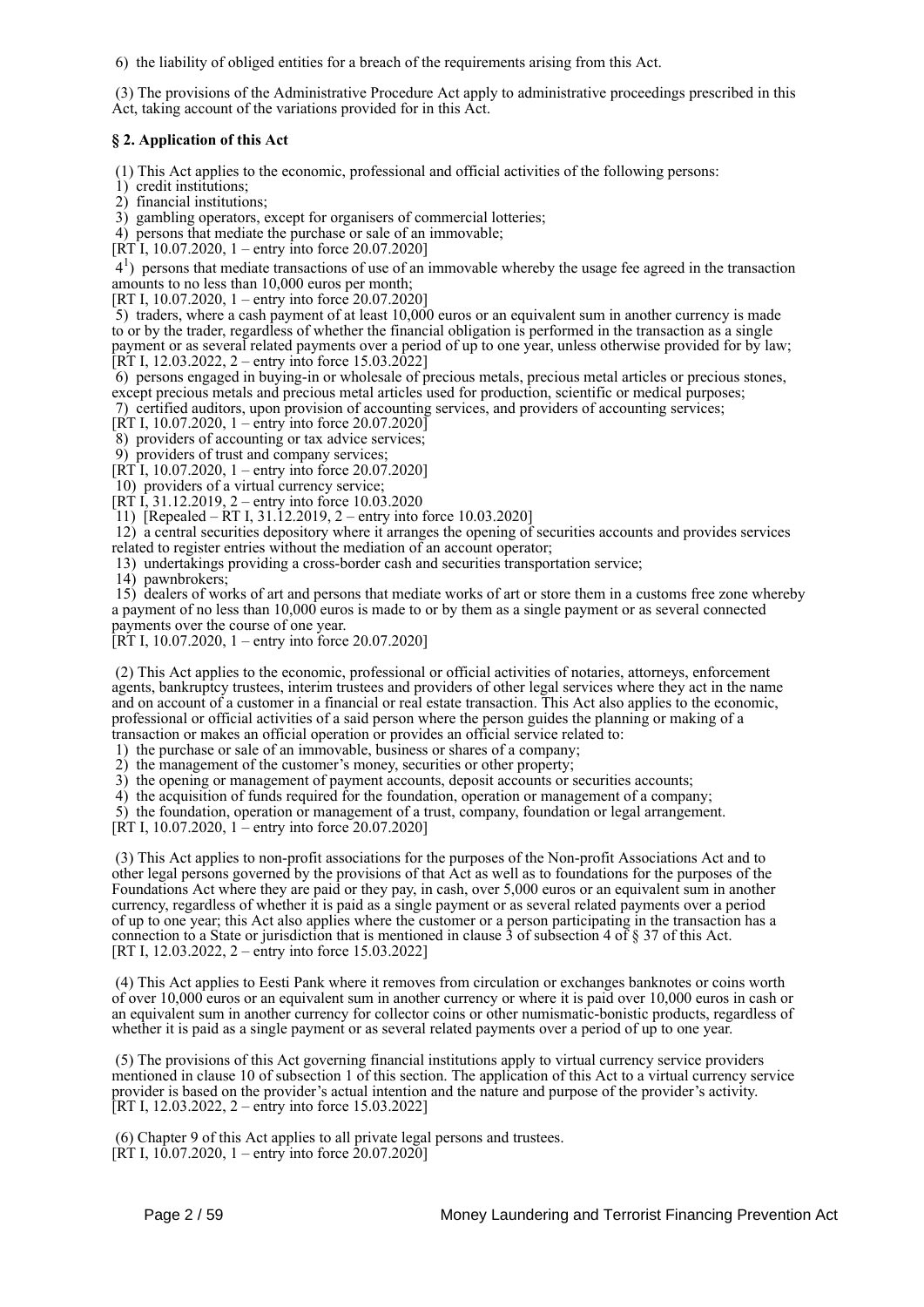# **Subchapter 2 Definitions**

### **§ 3. Definitions used in Act**

For the purposes of this Act, the following definitions apply:

 1) 'cash' means cash within the meaning of Article 2(2) of Regulation (EC) No 1889/2005 of the European Parliament and of the Council on controls of cash entering or leaving the Community (OJ L 309, 25.11.2005, pp  $9 - 12$ 

 2) 'property' means any object as well as the right of ownership in respect of such an object or a document certifying the rights related to the object, including an electronic document, and the benefit received from such object;

3) 'obliged entity' means a person specified in § 2 of this Act;

 4) 'business relationship' means a relationship that is established upon conclusion of a long-term contract by an obliged entity in economic or professional activities for the purpose of provision of a service or sale of goods or distribution thereof in another manner or that is not based on a long-term contract, but whereby a certain duration could be reasonably expected at the time of establishment of the contact and during which the obliged entity repeatedly makes separate transactions in the course of economic, professional or official activities while providing a service or official service, performing official operations or offering goods;

5) 'customer' means a person who has a business relationship with an obliged entity;

 6) 'precious stones' means natural and artificial precious stones and semi-precious stones, their powder and dust, and natural and cultivated pearls;

7) 'precious metal' means precious metal within the meaning of the Precious Metal Articles Act;

 8) 'precious metal article' means a precious metal article within the meaning of the Precious Metal Articles Act;

 9) 'virtual currency' means a value represented in the digital form, which is digitally transferable, preservable or tradable and which natural persons or legal persons accept as a payment instrument, but that is not the legal tender of any country or funds for the purposes of Article  $\hat{4}(25)$  of Directive (EU) 2015/2366 of the European Parliament and of the Council on payment services in the internal market, amending Directives 2002/65/EC, 2009/110/EC and 2013/36/EU and Regulation (EU) No 1093/2010, and repealing Directive 2007/64/EC (OJ L 337, 23.12.2015, pp 35–127) or a payment transaction for the purposes of points (k) and (l) of Article 3 of the same Directive;

 $9<sup>1</sup>$  'virtual currency service' means a service mentioned in clauses 10–10<sup>3</sup> of this subsection;

[RT I, 12.03.2022,  $2$  – entry into force 15.03.2022]

 10) 'virtual currency wallet service' means a service in the framework of which keys are generated for customers or customers' encrypted keys are kept, which can be used for the purpose of keeping, storing and transferring virtual currencies;

10<sup>1</sup>) 'virtual currency exchange service' means a service with the help of which a person exchanges a virtual currency against a fiat currency or a fiat currency against a virtual currency or a virtual currency against another virtual currency;

[RT I, 31.12.2019, 2 – entry into force 10.03.2020]

10<sup>2</sup>) 'virtual currency transfer service' means a service that allows a transaction to be conducted electronically at least in part through the virtual currency service provider in the name of the initiating party with the aim of moving the virtual currency to the recipient's virtual currency wallet or virtual currency account, regardless of whether the initiator and the recipient are one and the same party or whether the initiator and recipient are using the same service provider;

[RT I, 12.03.2022, 2 – entry into force 15.03.2022]

10<sup>3</sup>) organisation, in the name or on behalf of an issuer of virtual currency, of a public or targeted offering or sale related to the issue of such currency, or the provision of any related financial services;

[RT I, 12.03.2022, 2 – entry into force  $15.03.2022$ ]

11) [Repealed – RT I, 10.07.2020, 1 – entry into force 20.07.2020]

12) [Repealed – RT I, 10.07.2020, 1 – entry into force 20.07.2020]

13) [Repealed – RT I, 10.07.2020, 1 – entry into force 20.07.2020]

14) [Repealed – RT I, 10.07.2020, 1 – entry into force 20.07.2020]

 15) 'senior management of obliged entity' means an officer or employee with sufficient knowledge of the institution's money laundering and terrorist financing risk exposure and sufficient seniority to take decisions affecting its risk exposure, and need not, in all cases, be a member of the management board;

 16) 'foreign exchange services' means the exchanging of a valid currency against another valid currency by an undertaking in its economic or professional activities;

 17) 'group' means a group of undertakings which consists of a parent undertaking, its subsidiaries within the meaning of § 6 of the Commercial Code, and the entities in which the parent undertaking or its subsidiaries hold a participation, as well as undertakings that constitute a consolidation group for the purposes of subsection 3 of § 27 of the Accounting Act;

 18) 'high-risk third country' means a country specified in a delegated act adopted on the basis of Article 9(2) of Directive (EU) 2015/849 of the European Parliament and of the Council on the prevention of the use of the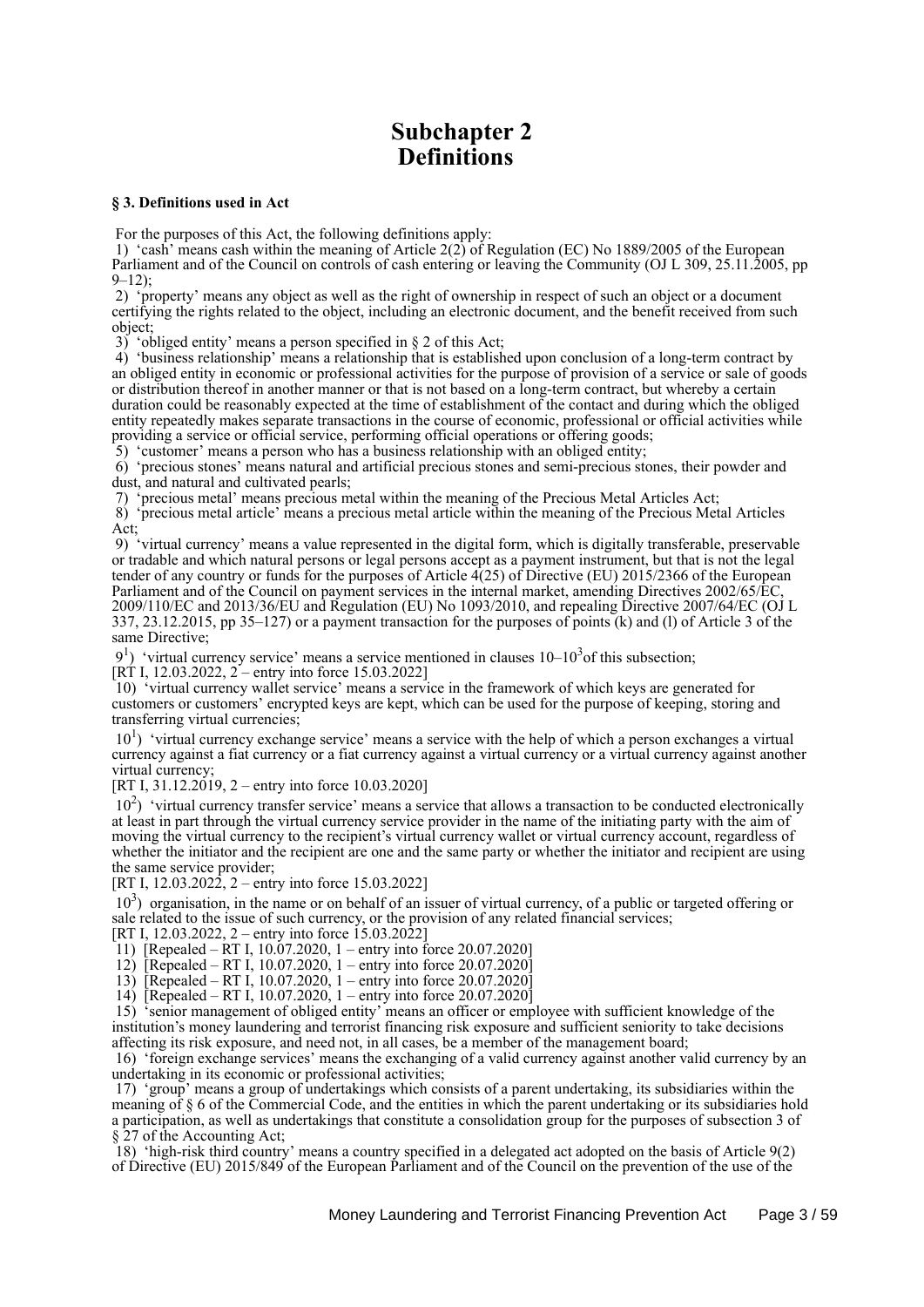financial system for the purposes of money laundering or terrorist financing, amending Regulation (EU) No 648/2012 of the European Parliament and of the Council, and repealing Directive 2005/60/EC of the European Parliament and of the Council and Commission Directive 2006/70/EC (OJ L 141/73, 05.06.2015, pp 73–117).

# **§ 4. Money laundering**

(1) 'Money laundering' means:

 1) the conversion or transfer of property derived from criminal activity or property obtained instead of such property for the purpose of concealing or disguising the illicit origin of the property or of assisting any person who is involved in the commission of such an activity to evade the legal consequences of that person's actions; [RT I, 10.07.2020, 1 – entry into force 20.07.2020]

 2) the acquisition, possession or use of property derived from criminal activity or property obtained instead of such property, knowing, at the time of receipt, that such property was derived from criminal activity or from an act of participation therein;

 3) the concealment of the true nature, origin, location, manner of disposal, relocation or right of ownership of property acquired as a result of a criminal activity or property acquired instead of such property or the concealment of other rights related to such property.

[RT I, 10.07.2020, 1 – entry into force  $20.07.2020$ ]

 (2) Money laundering also means participation in, association to commit, attempts to commit and aiding, abetting, facilitating and counselling the commission of any of the activities referred to in subsection 1 of this section.

 (3) Money laundering is regarded as such also where a criminal activity which generated the property to be laundered was carried out in the territory of another country.

 (4) Knowledge, intent or purpose required as an element of the activities referred to in subsections 1–3 of this section may be inferred from objective facts.

 (5) Money laundering is regarded as such also where the details of a criminal activity which generated the property to be laundered have not been identified.

# **§ 5. Terrorist financing**

 'Terrorist financing' means the financing and supporting of an act of terrorism and commissioning thereof as well as the financing and supporting of travel for the purpose of terrorism within the meaning of  $\S\S 237<sup>3</sup>$  and 237<sup>6</sup> of the Penal Code.

[RT I, 04.01.2019, 12 – entry into force 14.01.2019]

# **§ 6. Credit institution and financial institution**

(1) For the purposes of this Act, 'credit institution' means:

 $1)$  a credit institution within the meaning of Article 4(1)(1) of Regulation (EU) No 575/2013 of the European Parliament and of the Council on prudential requirements for credit institutions and investment firms and amending Regulation (EU) No 648/2012 (OJ L 176, 27.06.2013, pp 1–337);

2) the branch of a foreign credit institution registered in the Estonian commercial register.

(2) For the purposes of this Act, 'financial institution' means:

1) a foreign exchange service provider;

 2) a payment service provider within the meaning of the Payment Institutions and E-money Institutions Act, except for a payment initiation service provider and an account information service provider;

3) an e-money institution within the meaning of the Payment Institutions and E-money Institutions Act;

4) an insurance undertaking within the meaning of the Insurance Activities Act (hereinafter *insurance*

*undertaking*) to the extent that it provides services related to life insurance, except for services related to

mandatory funded pension insurance contracts within the meaning of the Funded Pensions Act; 5) an insurance broker within the meaning of the Insurance Activities Act (hereinafter *insurance broker*) to the

extent that it is engaged in marketing life insurance or provides other instrument-related services; 6) a management company, except upon managing a mandatory pension fund within the meaning of the Funded Pensions Act, and an investment fund founded as a public limited company within the meaning of the Investment Funds Act;

7) an investment firm within the meaning of the Securities Market Act;

8) a creditor and a credit intermediary within the meaning of the Creditors and Credit Intermediaries Act;

9) a savings and loan association within the meaning of the Savings and Loan Associations Act;

10) a central contact point designated by an e-money institution or a payment service provider;

11) another financial institution within the meaning of the Credit Institutions Act;

 12) the branch of a foreign service provider registered in the Estonian commercial register, which is a person specified in clauses 1–11 of this subsection.

[RT I, 10.07.2020, 1 – entry into force 20.07.2020]

# **§ 7. Correspondent relationship**

For the purposes of this Act, 'correspondent relationship' means: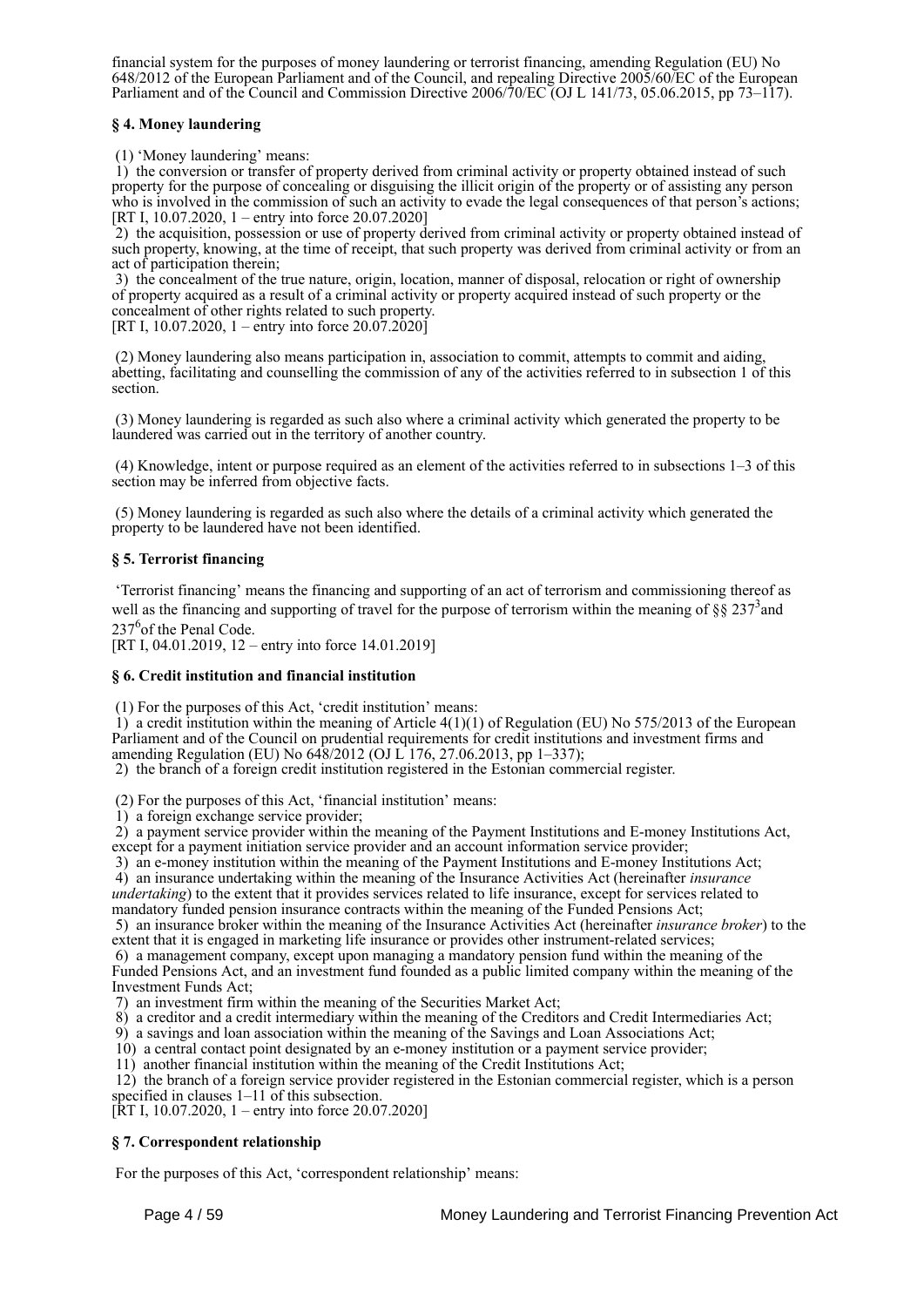1) the consistent and long-term provision of banking services by a credit institution (correspondent institution) to another credit institution (respondent institution), including providing a current account, liability account or other account service or other related services such as cash management, international funds transfers, cheque clearing, payable-through accounts and foreign exchange services;

[RT I, 10.07.2020, 1 – entry into force 20.07.2020]

 2) the relationships between and among credit institutions and financial institutions, including where similar services are provided by a correspondent institution to a respondent institution for the purpose of servicing its customers, and including relationships established for securities transactions or funds transfers. [RT I, 10.07.2020, 1 – entry into force 20.07.2020]

# **§ 7<sup>1</sup> . Trust**

 (1) For the purposes of this Act, 'trust' means a legal relationship established on the basis of or arising from the law of the country recognising it, according to which trust property formed by a settlor is administered by a trustee in the trustee's own name but in the interests of beneficiaries or for another defined purpose, as well a legal arrangement specified in the consolidated list published the European Commission on the basis of Article 31(10) of Directive (EU) 2015/849 of the European Parliament and of the Council.

 (2) The submission of information prescribed by this Act on a trust does not entail legal consequences other than those provided for in this Act.

 (3) A country that recognises trusts means a country that is party to the Hague Convention of 1 July 1985 on the Law Applicable to Trusts and on their Recognition.

[RT I,  $10.07.2020$ , 1 – entry into force 20.07.2020]

### **§ 8. Provider of trust and company services**

[RT I, 10.07.2020, 1 – entry into force 20.07.2020]

For the purposes of this Act, 'provider of trust and company services' means a natural person or a legal person who in its economic or professional activities provides a third party with at least one of the following services: [RT I, 10.07.2020, 1 – entry into force 20.07.2020]

 1) foundation of a company or another legal person, including operations and steps related to the transfer of shareholding;

 2) acting as an officer or management board member in a company, as a partner in a general partnership or in such a position in another legal person, as well as arrangement of assumption of such position by another person;

 3) enabling use of the address of the seat or place of business, including granting the right to use the address as part of one's contact details or for receiving mail as well as providing a company or another legal person, civil law partnership or a legal arrangement with services relating to the aforementioned;

 4) acting as a trustee or a representative of a civil law partnership, community or legal arrangement, or the appointment of another person to such position;

 $[\dot{R}T I, 10.07.2020, 1 - \text{entry} \text{ into force } 20.07.2020]$ 

 5) acting as a representative of a shareholder of a public limited company or arrangement of the representation of a shareholder by another person, except in the case of companies whose securities have been listed in a regulated securities market and with respect to whom disclosure requirements complying with European Union legislation or equivalent international standards are applied.

### **§ 9. Beneficial owner**

(1) For the purposes of this Act, 'beneficial owner' means a natural person:

 1) who, via ownership or other type of control, has the final dominant influence over a natural or legal person, or

 2) in whose interests, for the benefit of whom or in whose name a transaction or operation is made. [RT I, 10.07.2020, 1 – entry into force 20.07.2020]

 (2) Where a beneficial owner cannot be identified in the manner specified in subsection 1 of this section, the beneficial owner of a company is a natural person whose direct or indirect shareholding or the total shareholding of all of the direct and indirect shareholdings in the company exceeds 25 per cent, including shareholdings in the form of bearer shares or otherwise.

[RT I, 10.07.2020, 1 – entry into force 20.07.2020]

 (3) 'Direct shareholding' means that a natural person personally holds shares in a company. 'Indirect shareholding' means that a natural person holds shares in a company via one or multiple persons or a chain of persons.

[RT I, 10.07.2020, 1 – entry into force 20.07.2020]

 (4) Where, after all possible means of identification have been exhausted, the person specified in subsection 1 or 2 of this section cannot be identified and there is no ground for calling the existence of such person into doubt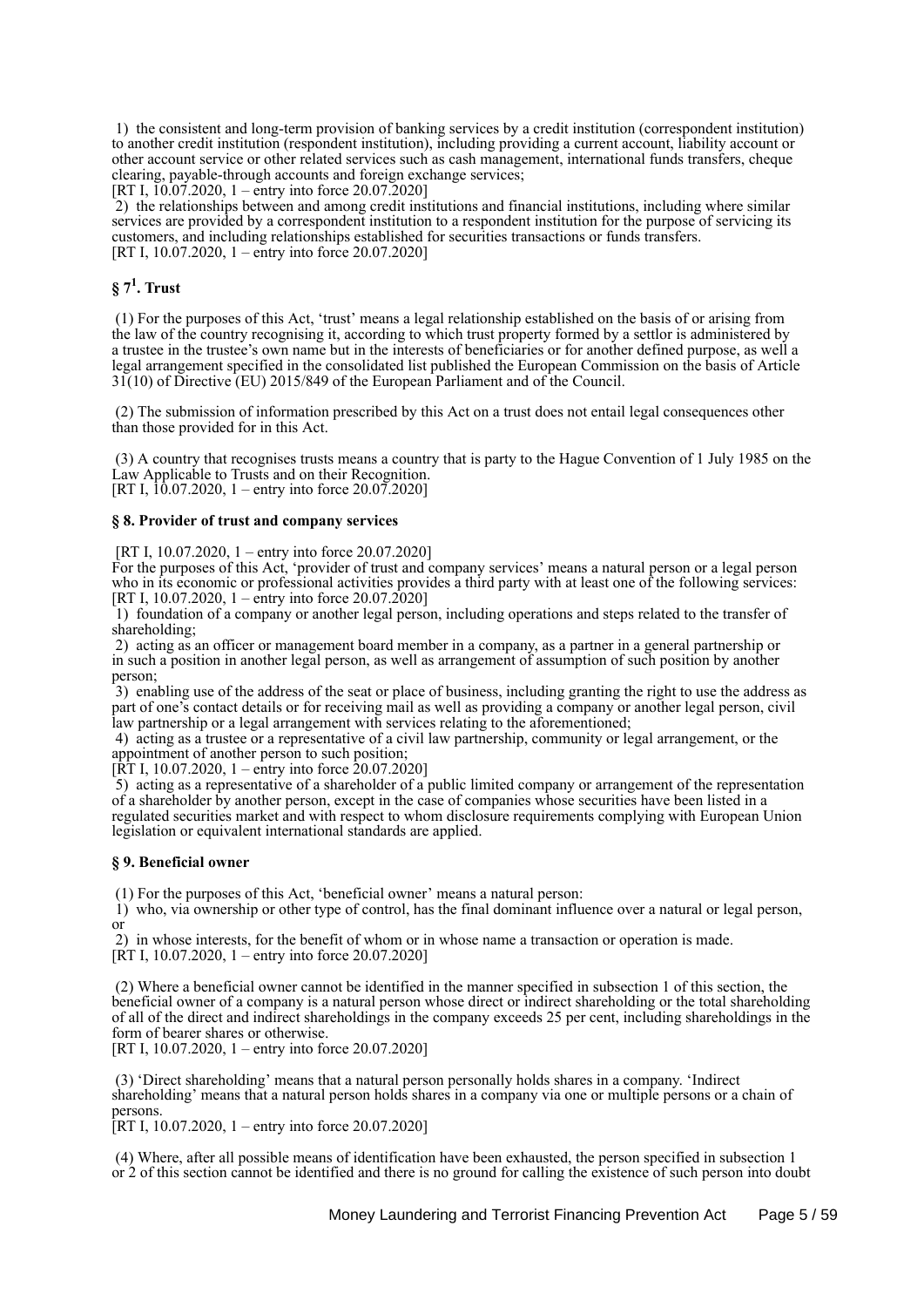or where there are doubts as to whether the identified person is the beneficial owner, the natural person who holds the position of a senior managing official is deemed to be the beneficial owner. [RT I,  $10.\overline{07.2020}$ ,  $1 -$ entry into force 20.07.2020]

 $(4<sup>1</sup>)$  Where several persons meet the terms provided for in subsection 4 of this section, including where there are several senior managing officials, several senior management bodies or where another legal persons holds shares in a company via one or several persons or chains of persons, the person(s) who exercise(s) actual control over the company and make(s) strategic decisions in the company or, upon absence of such persons, perform(s) day-to-day and regular management is (are) considered the beneficial owner(s). [RT I, 10.07.2020, 1 – entry into force 20.07.2020]

 $(4<sup>2</sup>)$  Where the beneficial owner of a company is a trustee, all of the persons specified in clauses 1–5 of subsection 6 of this section are considered beneficial owners. [RT I, 10.07.2020, 1 – entry into force 20.07.2020]

(5) [Repealed – RT I, 10.07.2020, 1 – entry into force 20.07.2020]

(6) In the case of a trust or a legal arrangement, the beneficial owner is:

1) the settlor of the trust or the establisher of the arrangement;

2) the trustee;

 3) the person ensuring and controlling the preservation of property, where such person has been appointed; 4) the beneficiary, or where the beneficiary or beneficiaries are yet to be determined, the class of persons in

whose main interest such triste or arrangement has been set up or operates;

 5) any other person who in any way exercises ultimate control over the property of the trust or arrangement. [RT I, 10.07.2020, 1 – entry into force 20.07.2020]

 (7) In the case of a person or an association of persons not specified in subsections 2 and 6 of this section, the members of the management board or the chairman of the management board may be designated as the beneficial owner(s), taking into account clause 1 of subsection 1. [RT I, 10.07.2020, 1 – entry into force 20.07.2020]

(8) [Repealed – RT I, 10.07.2020, 1 – entry into force 20.07.2020]

(9) [Repealed – RT I, 10.07.2020, 1 – entry into force 20.07.2020]

# **§ 9<sup>1</sup> . Politically exposed person**

 (1) A politically exposed person for the purposes of this Act means a natural person who performs or has performed prominent public functions and with regard to whom related risks remain.

(2) At least the following persons are deemed to perform prominent public functions:

1) head of State or head of government;

2) minister, deputy minister or assistant minister;

3) member of a legislative body;

4) member of a governing body of a political party;

5) judge of the highest court of a country;

6) auditor general or a member of the supervisory board or executive board of a central bank;

 $6<sup>1</sup>$ ) the Chancellor of Justice;

[RT I, 14.04.2021, 1 – entry into force 24.04.2021]

7) ambassador, envoy or chargé d'affaires;

8) high-ranking officer in the armed forces;

9) member of an administrative, management or supervisory body of a state-owned enterprise;

10) director, deputy director and member of a management body of an international organisation.

 (3) Regardless of subsection 2 of this section, middle-ranking or more junior officials are not considered politically exposed persons.

 (4) A person who, as per list published by the European Commission, is considered a performer of prominent public functions by a Member State of the European Union, the European Commission or an international organisation accredited on the territory of the European Union is deemed a politically exposed person.

 (5) A list of Estonian positions whose holders are considered politically exposed persons is established by a regulation of the minister in charge of the policy sector.

 (6) An international organisation accredited in Estonia draws up a list of the positions of its organisation whose holders are considered politically exposed persons, keeps it up to date and informs the minister in charge of the policy sector of changes made to the list.

(7) For the purposes of this Act, 'family member' of a politically exposed person means their:

1) spouse or a person considered to be equivalent to a spouse;

2) parent;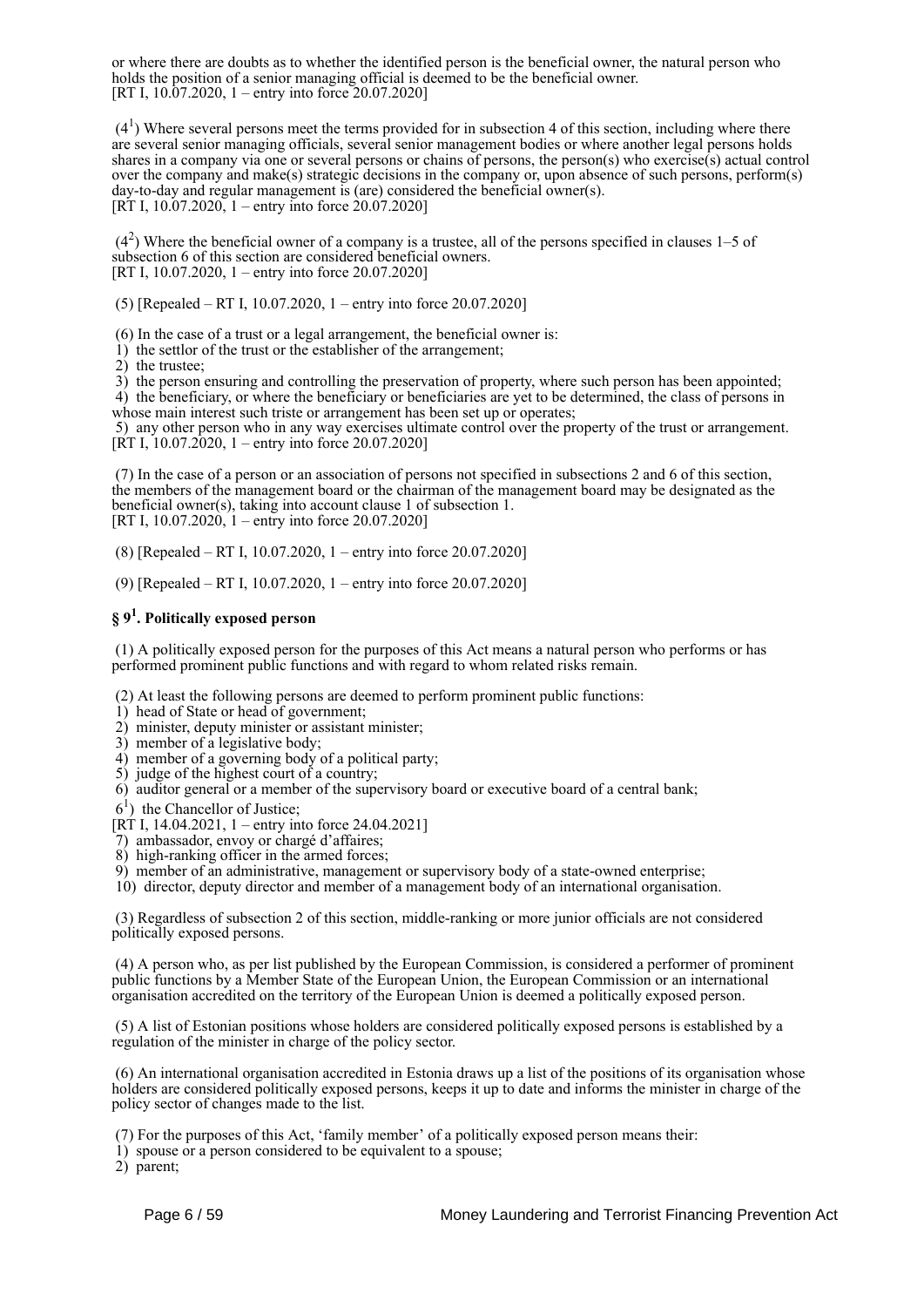3) child;

4) child's spouse or a person considered to be equivalent to a spouse.

 (8) For the purposes of this Act, 'person known to be close associates' of a politically exposed person means a natural person who is:

1) known to have joint beneficial ownership of a legal person or trust with a politically exposed person;

2) known to have close business relations with a politically exposed person;

3) the beneficial owner of a legal person or trust set up in the interests of a politically exposed person.

[RT I, 10.07.2020, 1 – entry into force  $20.07.2020$ ]

### **§ 10. Risk appetite**

 (1) 'Risk appetite' means the total of the exposure level and types of the obliged entity, which the obliged entity is prepared to assume for the purpose of its economic activities and attainment of its strategic goals, and which is established by the senior management of the obliged entity in writing.

 (2) Upon application of subsection 1 of this section, account must be taken of the risks that the obliged entity is prepared to assume or that the obliged entity wishes to avoid in connection with the economic activities as well as qualitative and quantitative compensation mechanisms such as the planned revenue, measures applied with the help of capital or other liquid funds, or other factors such as reputation risks as well as legal and risks arising from money laundering and terrorist financing or other unethical activities.

 (3) Upon application of subsection 1 of this section, the obliged entity determines at least the characteristics of the persons with whom the obliged entity wishes to avoid business relationships and with regard to which the obliged entity applies enhanced due diligence measures, and thereby the obliged entity assesses risks related to such persons and determines appropriate measures for mitigating these risks.

 (4) Upon application of subsection 1 of this section, the management board of a credit institution or financial institution also determines whether business relationships are established with persons non-EEA countries. [RT I, 10.07.2020, 1 – entry into force 10.09.2020]

# **Chapter 2 Management of Risks Relating to Money Laundering and Terrorist Financing**

# **Subchapter 1 Assessment of Risks**

#### **§ 11. National risk assessment**

(1) The national risk assessment:

 1) provides for the needs of drafting and amending anti-money laundering and countering the financing of terrorism (hereinafter *AML/CFT*) legislation, other regulations of the field and related fields as well as guidelines of supervisory authorities;

 2) specifies, among other things, the sectors, fields, transaction amounts and types and, where necessary, countries or jurisdictions with regard to which obliged entities must apply enhanced due diligence measures and, where necessary, clarifies the measures;

 3) specifies, among other things, the sectors, fields, transaction amounts and types whereby the risk of money laundering and terrorist financing is smaller and where it is possible to apply simplified due diligence measures; 4) gives instructions to the ministries and authorities in their area of government regarding allocation of resources and setting of priorities for AML/CFT purposes;

 5) reports on the institutional structure and broad procedures of the AML/CFT regime and on the human and financial resources allocated for such purpose.

[RT I, 10.07.2020, 1 – entry into force 20.07.2020]

 (2) Upon implementation of subsection 1 of this section, relevant information, statistics and analyses which have been published or made available to the ministries or authorities in their area of government, including relevant risk assessments, reports and recommendations of international organisations and the European Commission are taken into account and collected, thereby taking account of data protection requirements.

 (3) The generalised results of the national risk assessment are published on the website of the Ministry of Finance and made available to obliged entities, the European Commission, European Banking Authority and other Member States of the European Union without delay. [RT I, 14.04.2021, 1 – entry into force 30.06.2021]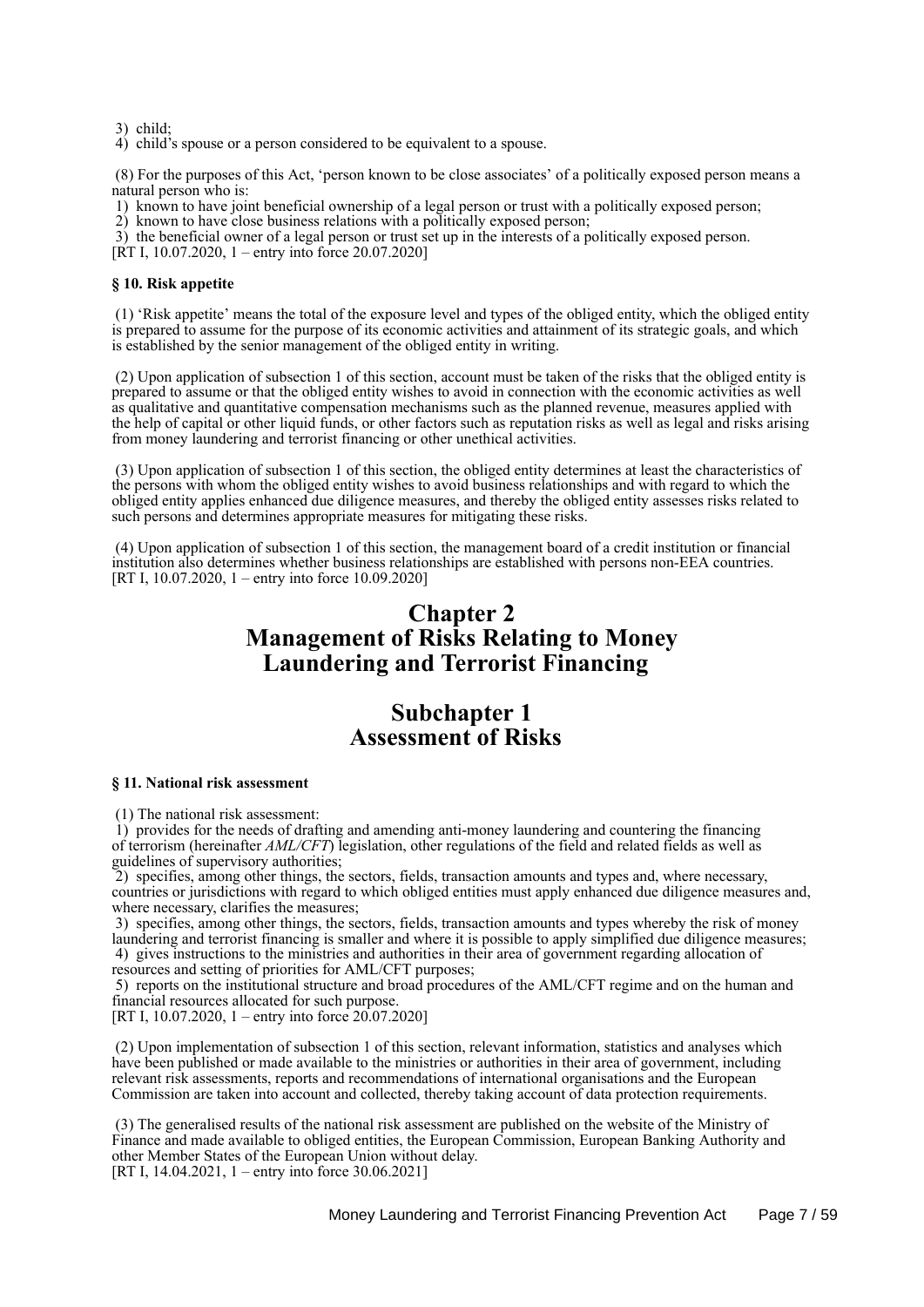(4) Based on the national risk assessment, the minister in charge of the policy sector may by a regulation establish limit amounts, requirements for monitoring a business relationship or other risk-based restrictions aimed at mitigating the risks of money laundering or terrorist financing.

 (5) In addition to the information specified in subsection 3 of this section, the Ministry of Finance publishes the aggregate statistics of the field of money laundering and terrorist financing on its website.

# **§ 12. AML/CFT Committee**

(1) The AML/CFT Committee is a government committee whose function is to:

1) coordinate the preparation and updating of the national risk assessment;

 2) prepare a plan of measures and activities mitigating the risks identified in the national risk assessment (hereinafter *action plan*), designating the authorities that apply the risk-mitigating measures and carry out the risk-mitigating activities as well as the time limits within which the measures must be applied and the activities must be carried out;

3) organise and check the implementation of the action plan;

4) based on clauses 1–3 of this subsection, develop AML/CFT policies and make legislative amendment proposals to the ministers in charge of the policy sector and related fields;

 $\overline{5}$ ) pursue national cooperation in AML/CFT and in countering proliferation.

 (2) The AML/CFT Committee consists of the minister in charge of the policy sector, the secretary general and the secretaries general of the ministries responsible for the related fields, representatives of the Financial Intelligence Unit, Eesti Pank, Estonian Financial Supervision and Resolution Authority, and representatives of other relevant bodies and governmental authorities.

[RT I, 21.11.2020, 1 – entry into force 01.01.2021]

 (3) The AML/CFT Committee establishes a committee of the representatives of obliged entities (hereinafter *Market Participants Advisory Committee*) whose purpose is to advise the government committee in connection with the performance of its functions. In addition, ad hoc working groups and standing working groups of representatives of obliged entities and other experts may be established for performing the functions of the government committee. The rules of procedure and functions of the Market Participants Advisory Committee, ad hoc working groups and standing working groups are established and members are appointed by a directive of the minister in charge of the policy sector.

 (4) The number of the members and the rules of procedure of the AML/CFT Committee are established by a regulation of the Government of the Republic.

(5) The work of the AML/CFT Committee is organised by the Ministry of Finance.

### **§ 13. Management of risks arising from activities of obliged entity**

 (1) For the purpose of identification, assessment and analysis of risks of money laundering and terrorist financing related to their activities, obliged entities prepare a risk assessment, taking account of at least the following risk categories:

1) risks relating to customers;

2) risks relating to countries, geographic areas or jurisdictions;

3) risks relating to products, services or transactions;

 4) risk relating to communication, mediation or products, services, transactions or delivery channels between the obliged entity and customers.

 (2) The steps taken to identify, assess and analyse risks must be proportionate to the nature, size and level of complexity of the economic and professional activities of the obliged entity.

(3) As a result of the risk assessment, the obliged entity establishes:

1) fields of a lower and higher risk of money laundering and terrorist financing;

 2) the risk appetite, including the volume and scope of products and services provided in the course of business activities;

 3) the risk management model, including simplified and enhanced due diligence measures, in order to mitigate identified risks.

 (4) The risk assessment specified in subsection 1 of this section and the establishment of the risk appetite specified in clause 2 of subsection 3 is documented, the documents are updated where necessary and based on the published results of the national risk assessment. At the request of the competent supervisory authority, the obliged entity submits the documents prepared on the basis of this section to the supervisory authority.

 (5) The competent supervisory authority exercising supervision over an obliged entity may, at the request of the obliged entity, except for an obliged entity subject to supervision by the Financial Supervision and Resolution Authority, and in accordance with the national risk assessment decide that the preparation of a documented risk assessment is not mandatory where the specific risks of the field characteristic of the obliged entity are clear and understandable or where the risk assessment prepared by the competent supervisory authority or the national risk assessment has established the risks, risk appetite and risk management model of the field and the obliged entity implements these.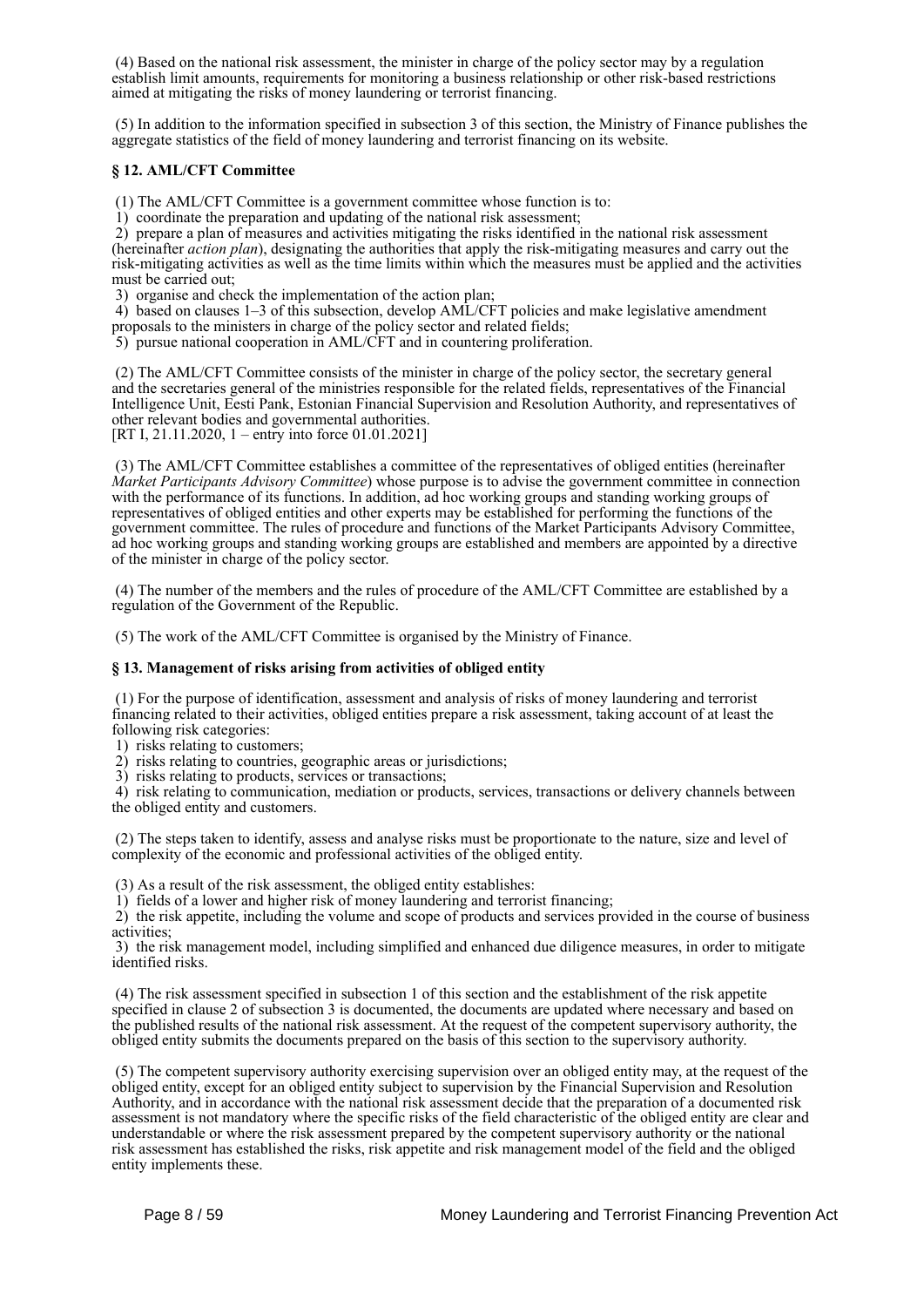[RT I, 10.07.2020, 1 – entry into force 20.07.2020]

 (6) The duties and obligations provided for in this section do not apply to the obliged entities specified in subsections 3 and 4 of  $\S$  2 of this Act. [RT I, 10.07.2020, 1 – entry into force 01.01.2021]

# **Subchapter 2 Risk Management System of Obliged Entity**

## **§ 14. Rules of procedure and internal control rules**

 (1) The obliged entity establishes rules of procedure that allow for effective mitigation and management of, inter alia, risks relating to money laundering and terrorist financing, which are identified in the risk assessment prepared in accordance with § 13 of this Act. To follow the rules of procedure, the obliged entity establishes internal control rules that describe the internal control system including the procedure for the implementation of internal audit and, where necessary, compliance control, which sets out, inter alia, the procedure for employee screening. The rules of procedure must contain at least the following:

 1) a procedure for the application of due diligence measures regarding a customer, including a procedure for the application of simplified due diligence measures specified in § 32 of this Act and of enhanced due diligence measures specified in § 36 of this Act;

 2) a model for identification and management of risks relating to a customer and its activities and the determination of the customer's risk profile;

 3) the methodology and instructions where the obliged entity has a suspicion of money laundering and terrorist financing or an unusual transaction or circumstance is involved as well as instructions for performing the reporting obligation;

4) the procedure for data retention and making data available;

 5) instructions for effectively identifying whether a person is a politically exposed person or a person subject to international sanctions or a person whose place of residence or seat is in a high-risk third country or country that meets the criteria specified in subsection  $\overline{4}$  of  $\S$  37 of this Act;

[RT I, 10.07.2020,  $1 -$ entry into force 20.07.2020]

 6) the procedure for identification and management of risks relating to new and existing technologies, and services and products, including new or non-traditional sales channels and new or emerging technologies.

 (2) The obliged entity arranges adherence to and implementation of the rules of procedure and internal control rules by the employees of the obliged entity.

 (3) The rules of procedure and the internal control rules specified in subsection 1 of this section may be contained in a single document or in multiple documents, these must be proportionate to the nature, size and level of complexity of the economic and professional activities of the obliged entity and these must be established by the senior management of the obliged entity. The obliged entity must regularly check whether the established rules of procedure and the internal control rules are up to date and, where necessary, establish new rules of procedure and internal control rules or make required modifications therein.

 (4) Upon performance of the duty provided for in clause 2 of subsection 1 of this section the credit institution as well as the financial institution takes account of the contents of the relevant instructions of the competent supervisory authority, Banking Authority and data protection supervisory authority. [RT I, 14.04.2021, 1 – entry into force  $30.06.2021$ ]

 (5) Where the obliged entity has the internal audit obligation, adherence to the rules of procedure and the internal control rules for the purposes of this Act must be checked in the course of an internal audit.

 (6) The management board of a legal person that is an obliged entity, the manager of a branch that is an obliged entity or, upon their absence, the obliged entity must ensure that the employees whose employment duties include the establishment of business relationships or the making of transactions are provided with training in the performance of the duties and obligations arising from this Act and such training must be provided when the employee commences performance of the specified employment duties, and thereafter regularly or when necessary. In training, information, inter alia, on the duties and obligations provided for in the rules of procedure, modern methods of money laundering and terrorist financing and the related risks, the personal data protection requirements, on how to recognise activities related to possible money laundering or terrorist financing, and instructions for acting in such situations must be given.

 (7) The obliged entity, except for a credit institution or financial institution, may apply to the competent supervisory authority for partial or full release from the obligation to prepared documented rules of procedure and internal control rules. Upon making a decision, the competent supervisory authority takes account of the national risk assessment, the nature, scope and level of complexity of the obliged entity and whether the specific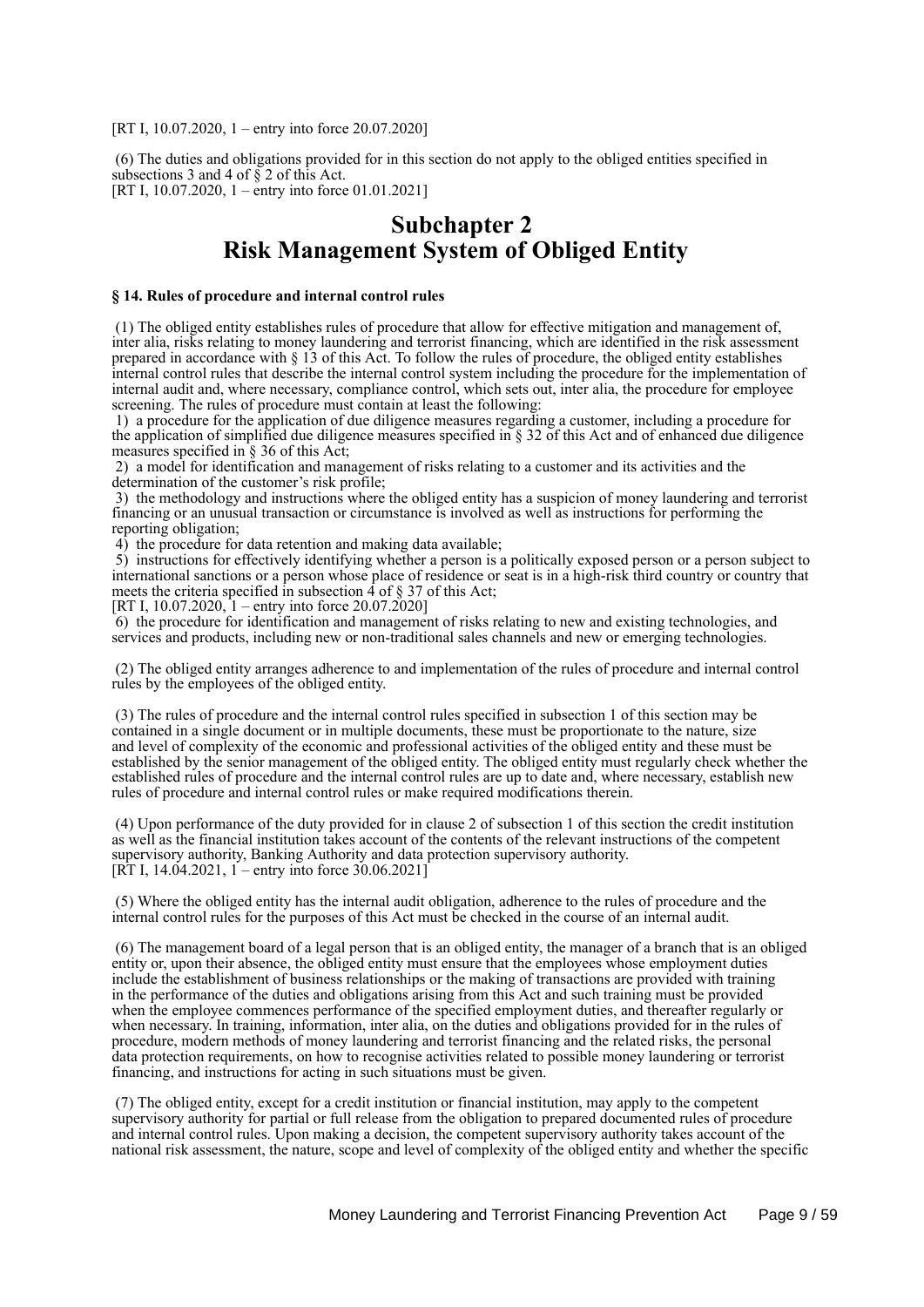risks related to the obliged entity are small or effectively managed in accordance with this Act, legislation adopted on the basis thereof and instructions of competent supervisory authorities.

 (8) The minister in charge of the policy sector may, by a regulation, establish more detailed requirements for the rules of procedure established by credit institutions and financial institutions, the internal control rules of controlling adherence thereto and implementation thereof.

 (9) The duties and obligations provided for in this section do not apply to the obliged entities specified in subsections 3 and 4 of  $\S$  2 of this Act.

## **§ 15. Management of risks in group**

 (1) Upon application of § 14 of this Act it is expected that an obliged entity that is the parent undertaking of a group applies group-wide rules of procedure and the internal control rules for controlling adherence thereto regardless of whether all the undertakings of the group are located in one country or in different countries. This obligation includes, inter alia, the establishment of a group-wide procedure for exchanging information on AML/CFT and the establishment of similar rules for protection of personal data. The obliged entity ensures that group-wide rules of procedure and the internal control rules for controlling adherence thereto take to the appropriate extent account of the law of another Member State of the European Union which implements Directive (EU) 2015/849 of the European Parliament and of the Council, where the obliged entity has a representation, branch or majority-owned subsidiary in that Member State.

 (2) Where the obliged entity has a representation, branch or majority-owned subsidiary in a third country where the minimum requirements for AML/CFT are not equivalent to those of Directive (EU) 2015/849 of the European Parliament and of the Council, the representation, branch and majority-owned subsidiary follow the rules of procedure and internal control rules complying with the requirements of this Act, including the requirements for protection of personal data, to the extent permitted by the law of the third country.

 (3) Where the obliged entity identifies a situation where the law of the third country does not allow for implementing rules of procedure or internal control rules complying with the requirements of this Act in its representation, branch or majority-owned subsidiary, the obliged entity informs the competent supervisory authority thereof. The competent supervisory authority notifies the Member States and, where relevant, the European Banking Authority where it has become evident in accordance with the first sentence of this subsection that the law of the third country does not allow for applying rules of procedure or internal control rules complying with the requirements of Directive (EU) 2015/849 of the European Parliament and of the Council.

[RT I, 14.04.2021, 1 – entry into force 30.06.2021]

 (4) In the case specified in subsection 3 of this section, the obliged entity ensures the application of additional measures in the representation, branch or majority-owned subsidiary so that the risks relating to money laundering or terrorist financing are effectively managed in another manner, informing the competent supervisory authority of the measures taken. In such an event the competent supervisory authority has a right to issue a compliance notice demanding, inter alia, that the obliged entity or its representation, branch or majorityowned subsidiary:

- 1) refrain from establishing new business relationships in the country;
- 2) terminate the existing business relationships in the country;
- 3) suspend the provision of the service in part or in full;
- 4) wind itself up;

 5) apply other measures provided for in regulatory technical standards adopted by the European Commission on the basis of Article 45(7) of Directive (EU) 2015/849 of the European Parliament and of the Council.

 (5) Within the group, information on a suspicion reported to the Financial Intelligence Unit is shared, unless the Financial Intelligence Unit has instructed otherwise. [RT I, 21.11.2020, 1 – entry into force 01.01.2021]

 (6) An e-money institution or a payment service provider that operates in Estonia in a form other than a branch and the headquarters of which are in another Member State appoints, on the basis of an order made by the competent supervisory authority and in accordance with regulatory technical standards established on the basis of Article 45(9) of Directive (EU) 2015/849 of the European Commission, a central contact point in Estonia whose function is to ensure in the name of the e-money institution or payment service provider compliance with the requirements of this Act and, at the request of the competent supervisory authority, submits documents and information on its activities.

 (7) Where a foreign service provider is an obliged entity and has a branch that has been registered in the Estonian commercial register or where a foreign service provider has a majority-owned subsidiary, it does not need to apply the group-wide rules of procedure or internal control rules to the extent that adherence thereto would be in conflict with the national risk assessment prepared on the basis of this Act or with requirements established in or on the basis of this Act.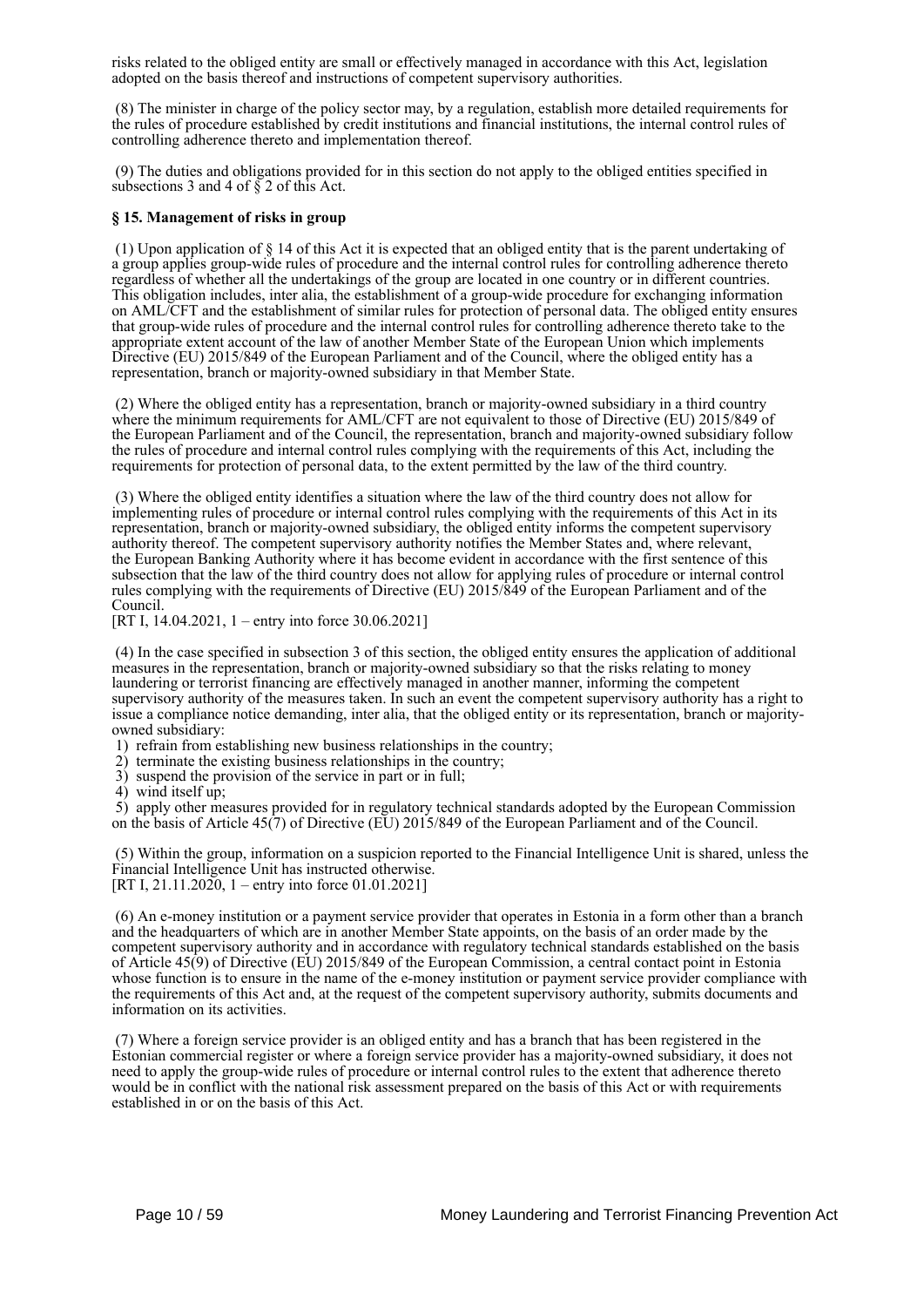#### **§ 16. Cooperation and exchange of information**

 (1) Obliged entities may cooperate with one another for AML/CFT purposes, thereby communicating information available to them and replying to queries within a reasonable time, following the duties, obligations and restrictions arising from legislation.

 (2) Obliged entities may exchange information that one of them needs and the other has obtained for the application of a due diligence measure arising from clause 1, 3 or 5 of subsection 1 of § 20 of this Act, following the restrictions established in this Act and the principle of good faith, regardless of any banking, business, official, professional or other confidentiality obligation or restriction on sharing information provided for in any other Act.

 (3) Subsection 2 of this section does not apply where the obliged entity assesses a customer's legal position, defends or represents the customer in court, intra-authority appeal or other such proceedings, including consults a customer regarding the institution or avoidance of proceedings, regardless of whether the information has been received before, during or after the proceedings.

 (4) Information obtained on the basis of subsection 2 of this section may be used solely for the performance of the duties and obligations arising from this Act, taking into account all of the requirements provided for in this Act, including the data collection, retention and protection rules. The scope and manner of communication or exchange of information between obligated entities is agreed on at least in a form reproducible in writing. [RT I,  $10.07.2020$ , 1 – entry into force 20.07.2020]

 (5) In implementing subsections 1 and 2 of this section, the obliged entities may exchange, among other things, information on sanctions arising from the legislation specified in § 9 of the International Sanctions Act and other agreements binding upon the obliged entity. It is permitted to use the obtained information solely for the performance of duties established by legislation, taking into account all of the requirements provided for in this Act, including rules on collection, retention and protection of data. The scope and manner of communication of information between obliged entities is agreed on in a form that is at least reproducible in writing. [RT I, 14.04.2021, 1 – entry into force 24.04.2021]

#### **§ 17. Appointment of management board member in charge and compliance officer**

 (1) Where the obliged entity has more than one management board member, the obliged entity appoints a management board member who is in charge of implementation of this Act and legislation and guidelines adopted on the basis thereof.

 (2) The management board or the manager of a branch of a credit institution, financial institution or obliged entity specified in subsection 1 of § 70 of this Act appoints a person to act as a contact person of the Financial Intelligence Unit (hereinafter *compliance officer*). The compliance officer reports directly to the management board of the obliged entity or to the manager of the branch and has the competence, means and access to relevant information across all of the structural units of the obliged entity. [RT I, 21.11.2020, 1 – entry into force 01.01.2021]

 (3) A compliance officer may also be appointed by an obliged entity not specified in subsection 2 of this section.

[RT I, 10.07.2020, 1 – entry into force 20.07.2020]

 (4) An employee or a structural unit may perform the duties of a compliance officer. Where a structural unit performs the duties of a compliance officer, the head of the respective structural unit is responsible for performance of the given duties. The Financial Intelligence Unit and the competent supervisory authority are informed of the appointment of a compliance officer. [RT I, 21.11.2020, 1 – entry into force 01.01.2021]

 (5) Only a person who works permanently in Estonia and has the education, professional suitability, abilities, personal qualities, experience and impeccable reputation required for performance of the duties of a compliance officer may be appointed as a compliance officer. The appointment of a compliance officer is coordinated with the Financial Intelligence Unit.

[RT I, 21.11.2020,  $\tilde{I}$  – entry into force 01.01.2021]

 (6) The Financial Intelligence Unit has a right to receive information from a compliance officer or compliance office candidate, their employer and state databases for the purpose of verifying the suitability of the compliance officer or compliance officer candidate. Where, as a result of the check carried out by the Financial Intelligence Unit, it becomes evident that the person's reliability is under suspicion due to their past acts or omissions, the person's reputation cannot be considered impeccable and the obliged entity may extraordinarily terminate the compliance officer's employment contract due to the loss of confidence. Where the duties of a compliance officer are performed by a structural unit, the provisions of this subsection are applied to each employee of the structural unit.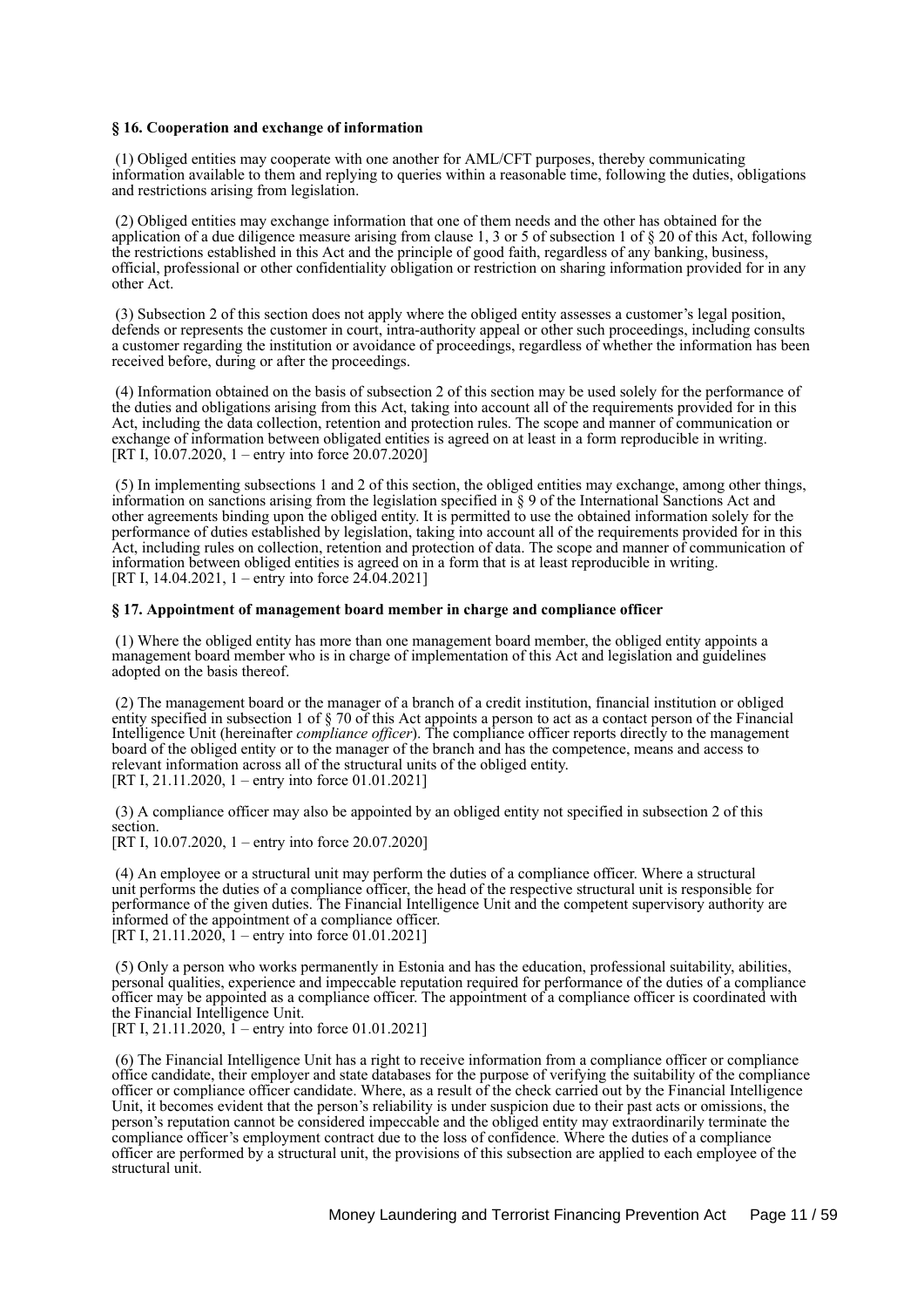[RT I, 21.11.2020, 1 – entry into force 01.01.2021]

(7) The duties of a compliance officer include, inter alia:

 1) organisation of the collection and analysis of information referring to unusual transactions or transactions or circumstances suspected of money laundering or terrorist financing, which have become evident in the activities of the obliged entity;

 2) reporting to the Financial Intelligence Unit in the event of suspicion of money laundering or terrorist financing;

[RT I, 21.11.2020, 1 – entry into force 01.01.2021]

 3) periodic submission of written statements on compliance with the requirements arising from this Act to the management board or branch manager of the obliged entity;

[RT I, 10.07.2020, 1 – entry into force 20.07.2020]

4) performance of other duties and obligations related to compliance with the requirements of this Act.

(8) A compliance officer has a right to:

 1) make proposals to the management board or branch manager of the obligated entity for amendment and modification of the rules of procedure containing AML/CFT requirements and organisation of training specified in subsection 6 of § 14 of this Act;

[RT I, 10.07.2020, 1 – entry into force 20.07.2020]

 2) demand that a structural unit of the obliged entity eliminate within a reasonable time deficiencies identified in the implementation of the AML/CFT requirements;

3) receive data and information required for performance of the duties of a compliance officer;

 4) make proposals for organisation of the process of submission of notifications of suspicious and unusual transactions;

5) receive training in the field.

 (9) Where no compliance officer has been appointed, the duties of a compliance officer are performed by the management board of the legal person, a management board member appointed on the basis of subsection 1 of this section, the manager of the branch of the foreign company registered in the Estonian commercial register or a self-employed person.

 (10) The duties and obligations provided for in this section do not apply to the obliged entities specified in subsections 3 and 4 of  $\S$  2 of this Act.

## **§ 18. Relationships with shell banks**

 (1) 'Shell bank' means a credit institution or financial institution, or an institution that carries out activities equivalent to those carried out by credit institutions and financial institutions, incorporated in a jurisdiction in which it has no physical presence, involving meaningful mind and management, and which is unaffiliated with a regulated credit or financial group.

 (2) Credit institutions and financial institutions are not allowed to establish or continue correspondent relationships with shell banks and such credit institutions or financial institutions that knowingly allow shell banks use their accounts.

(3) An agreement violating the prohibition specified in subsection 2 of this section is void.

# **Chapter 3 Due Diligence Measures**

# **Subchapter 1 Grounds for Application of Due Diligence Measures**

# **§ 19. Obligation to apply due diligence measures**

(1) The obliged entity applies due diligence measures:

1) upon establishment of a business relationship;

 2) upon making or mediating occasional transactions outside a business relationship where the value of the transaction is at least 15,000 euros or an equivalent sum in another currency, regardless of whether the financial obligation is performed in the transaction as a single payment or as several related payments over a period of up to one year, unless otherwise provided by law;

[RT I, 12.03.2022, 2 – entry into force 15.03.2022]

 3) upon verification of information gathered while applying due diligence measures or in the case of doubts as to the sufficiency or truthfulness of the documents or data gathered earlier while updating the relevant data; 4) upon suspicion of money laundering or terrorist financing, regardless of any derogations, exceptions or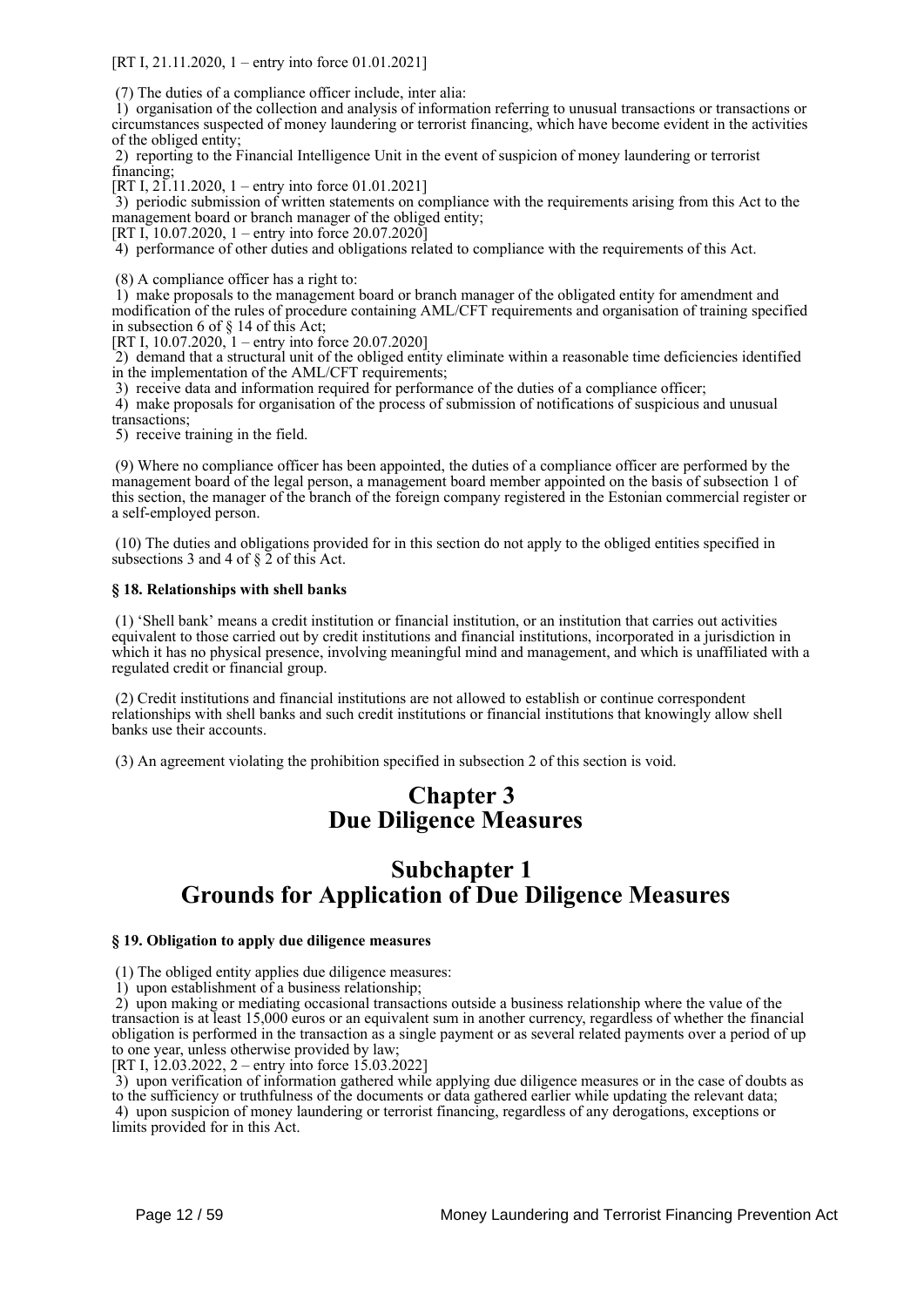(2) A trader applies due diligence measures at least every time a payment of at least 10,000 euros or of an equivalent sum in another currency is made to or by the trader in cash, regardless of whether the monetary obligation is performed as a single payment or as several related payments over a period of up to one year. [RT I, 12.03.2022, 2 – entry into force 15.03.2022]

 $(2<sup>1</sup>)$  A foundation, non-profit association or an entity to which the provisions of the Non-profit Associations Act apply applies due diligence measures at least every time when it is paid or it pays in cash an amount of over 5,000 euros as a single payment or as several related payments over a period of up to one year. [RT I, 10.07.2020,  $\tilde{1}$  – entry into force 20.07.2020]

 $(2<sup>2</sup>)$  A person who mediates real property usage transactions applies due diligence measures at least every time when the value of the usage fee agreed on in the transaction amounts to no less than 10,000 euros a month. [RT I, 10.07.2020, 1 – entry into force 20.07.2020]

 $(2<sup>3</sup>)$  A dealer of works of art and a person who mediates works of art or stores them in a customs free zone applies due diligence measures at least every time they are paid or they pay a sum with a value of at least 10,000 euros as a single payment or as several related payments over a period of one year. [RT I,  $10.07.\overline{2}020$ ,  $\overline{1}$  – entry into force  $20.07.\overline{2}0201$ 

 $(2<sup>4</sup>)$  In addition to what is provided for in subsection 1 of this section, a provider of trust or company services applies due diligence measures on each occasion when it provides the service mentioned in clause 1 of § 8 of this Act;

[RT I, 12.03.2022, 2 – entry into force 15.03.2022]

 (3) A gambling operator applies due diligence measures at least upon payment of winnings, making of a bet or on both occasions where the sum given or receivable by the customer is at least 2,000 euros or an equivalent sum in another currency, regardless of whether the monetary obligation is performed as a single payment or as several related payments over a period of up to one month.

(4) [Repealed – RT I, 12.03.2022, 2 – entry into force 15.03.2022]

 (5) The obliged entity applies the due diligence measures provided in clauses 1–5 of subsection1 of § 20 of this Act before the establishment of a business relationship or the making of a transaction outside a business relationship, unless otherwise provided for in this Act. [RT I,  $10.07.2020$ , 1 – entry into force 20.07.2020]

 $(5<sup>1</sup>)$  The auditor auditing an annual report or carrying out an inspection applies the due diligence measures specified in clause 3 of subsection 1 of  $\S$  20 of this Act during the audit or inspection, thereby examining the information gathered by the management board of the customer in accordance with subsection 2 of § 76. [RT I, 10.07.2020, 1 – entry into force 20.07.2020]

 (6) Where the duty to apply due diligence measures depends on the exceeding of a certain sum, the due diligence measures must be applied as soon as the exceeding of the sum becomes known or, where the exceeding of the sum depends on the making of several related payments, as soon as the sum is exceeded.

 (7) The provisions of this Chapter regarding cash are also applicable to the performance of monetary obligations using a precious metal which is measured in bars or other units.

### **§ 20. Due diligence measures**

(1) The obliged entity applies the following due diligence measures:

 1) identification of a customer or a person participating in an occasional transaction and verification of the submitted information based on information obtained from a reliable and independent source, including using means of electronic identification and of trust services for electronic transactions;

 2) identification and verification of a representative of a customer or person participating in an occasional transaction and their right of representation;

 3) identification of the beneficial owner and, for the purpose of verifying their identity, taking measures to the extent that allows the obliged entity to make certain that it knows who the beneficial owner is, and understands the ownership and control structure of the customer or of the person participating in an occasional transaction; 4) understanding of business relationships, an occasional transaction or operation and, where relevant,

gathering information thereon;

 5) gathering information on whether a person is a politically exposed person, their family member or a person known to be their close associate;

6) monitoring of a business relationship.

 (2) Upon implementation of clause 4 of subsection 1 of this section, the obliged entity must understand the purpose of the business relationship or the purpose of the occasional transaction, identifying, inter alia,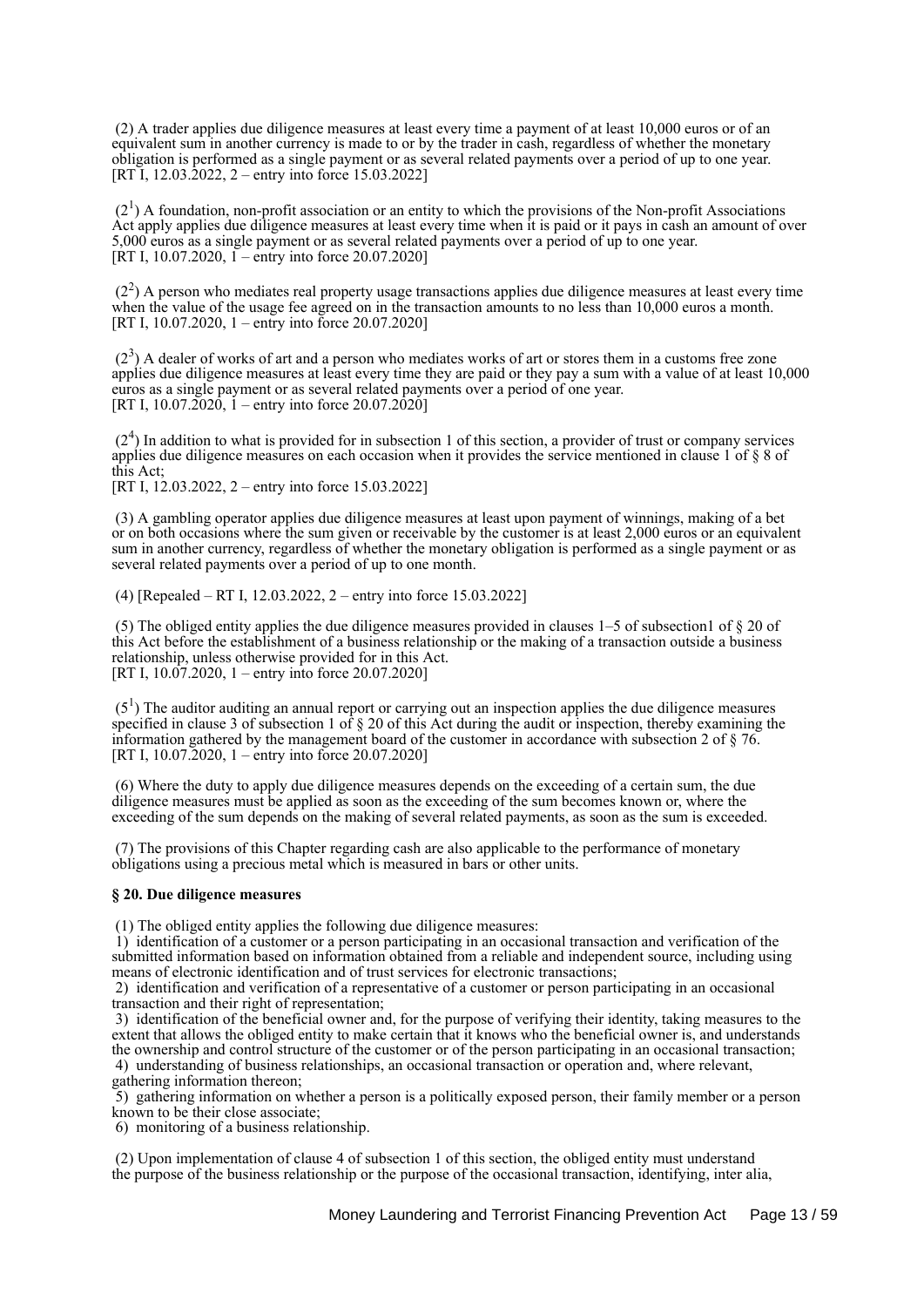the permanent seat, place of business or place of residence, profession or field of activity, main contracting partners, payment habits, whether they act for or on behalf of another and, in the case of a legal person, also the experience of the customer or person participating in the occasional transaction. [RT I, 10.07.2020, 1 – entry into force  $20.07.2020$ ]

 $(2<sup>1</sup>)$  Where the obliged entity establishes a business relationship with a customer whose information on beneficial owners must, in accordance with the statutes of a Member State of the European Union, be submitted to the state or be registered there, the obliged entity must obtain a relevant registration certificate or registry extract upon application of clause 3 of subsection 1 of this section. [RT I, 10.07.2020, 1 – entry into force 20.07.2020]

 $(2^2)$  [Repealed – RT I, 02.06.2021, 1 – entry into force 12.06.2021]

 $(2^3)$  [Repealed – RT I, 02.06.2021, 1 – entry into force 12.06.2021]

 $(2<sup>4</sup>)$  Where, in the course of acting on clause 3 of subsection 1 of this section, the obliged entity learns any particulars that differ from those published in accordance with § 78 of this Act, the entity – except in a situation mentioned in subsection 1 of  $\S 49$  – notifies this within a reasonable time to the Registrar of the Commercial Register. The information or documents that show the difference are attched to the notification made under this subsection.

[RT I, 02.06.2021, 1 – entry into force 07.03.2022]

 $(2<sup>5</sup>)$  The obligation specified in subsection  $2<sup>4</sup>$  of this section does not apply to an auditor conducting an audit or inspection of a customer's annual accounts, provided the customer eliminates the discrepancy by the time the auditor's opinion or summary of the inspection is signed. [RT I, 02.06.2021, 1 – entry into force 07.03.2022]

 (3) In the case of an occasional transaction made outside of a business relationship, the obliged entity gathers information on the origin of the property used in the transaction, instead of applying clause  $\tilde{4}$  of subsection 1 of this section.

(4) Where relevant, the obliged entity also gathers information on the origin of the customer's wealth.

 (5) The person participating in a transaction made in economic or professional activities, the person participating in a professional operation or the person using a professional service or the customer submits, at the request of the obliged entity, documents required for the application of the due diligence measures and provides relevant information. The person participating in a transaction made in economic or professional activities, the person participating in an official operation or the person using an official service or the customer certifies by signature, at the request of the obliged entity, the correctness of the submitted information and documents submitted for the application of the due diligence measures. [RT I, 10.07.2020, 1 – entry into force 20.07.2020]

 (6) The obliged entity applies all the due diligence measures specified in subsection 1 of this section with regard to a customer, but determines the scope and exact manner of their application and the need specified in subsections 3 and 4 of this section based on previously assessed risks of money laundering and terrorist financing or those relating to a specific business relationship or to an occasional transaction, operation or person. Upon assessment of the application of the due diligence measures of the obliged entity, the principle of reasonableness provided for in the Law of Obligations Act is taken into account.

 (7) Upon assessment of specific risks related to a customer specified in subsection 6 of this section, the obliged entity determines, based on clause 2 of subsection 1 of § 14 of this Act, the risk profile of the customer or person participating in the transaction, taking account of the risk assessment drawn up on the basis of § 13 of this Act and at least the following factors:

 1) information gathered by the obliged entity upon implementation of clause 4 of subsection 1 of this section; 2) the volume of the property deposited by the customer or the proprietary volume of the transaction or of transactions made in the course of an official operation;

3) the estimated duration of the business relationship.

 (8) The obliged entity ensures that the due diligence measures applied by it, which are specified in its rules of procedure, comply with its risk assessment and that the obliged entity is prepared to explain them to the competent supervisory authority, including to the data protection supervisory authority.

### **§ 21. Identification of natural person, documents serving as basis thereof and data collected on customer**

 (1) The obliged entity identifies the customer and, where relevant, their representative and retains the following data on the person and, where relevant, their representative:

1) the person's name;

 2) their personal identification code or, where the person does not possess one, their date of birth and the place of residence or location;

[RT I, 10.07.2020, 1 – entry into force 20.07.2020]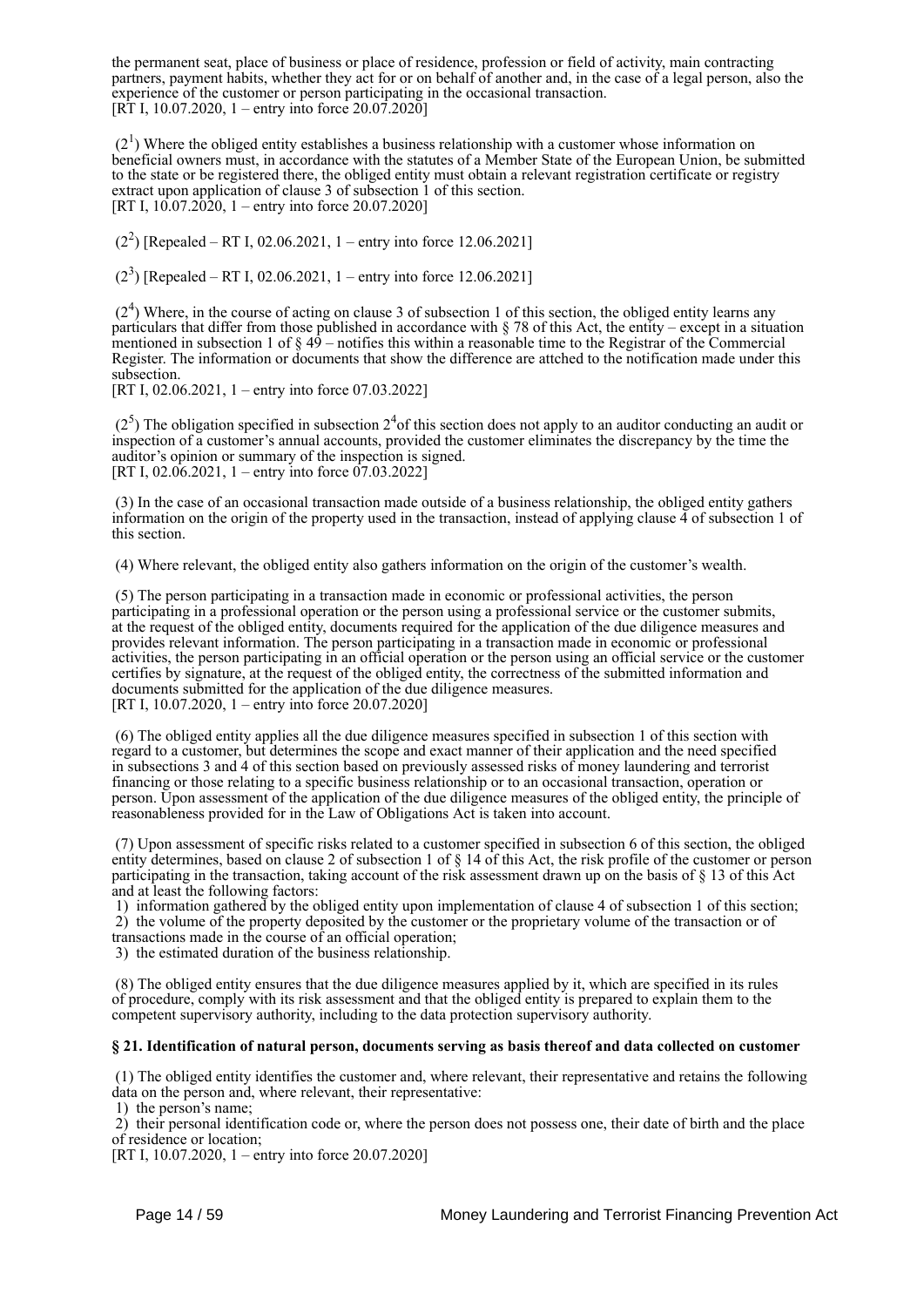3) information concerning recognition and verification of the right of representation and scope thereof and, where the right of representation does not arise from law, the name of the document serving as the basis for that right, its date of issue, and the name of the issuer;

4) particulars of the person's means of telecommunication.

[RT I, 12.03.2022, 2 – entry into force 15.03.2022]

 (2) The obliged entity verifies the correctness of the data specified in clauses 1 and 2 of subsection 1 of this section, using information originating from a credible and independent source for that purpose. [RT I, 10.07.2020, 1 – entry into force 20.07.2020]

(3) The obliged entity identifies a natural person based on the following documents:

1) a document specified in subsection 2 of  $\S$  2 of the Identity Documents Act;

2) a valid travel document issued in a foreign country;

 3) a driving licence that meets the requirements provided for in subsection 1 of § 4 of the Identity Documents Act, or

 4) a birth certificate specified in § 30 of the Vital Statistics Registration Act in the case of a person below the age of seven years.

 (4) Where the original document specified in subsection 3 of this section is not available, the identity can be verified on the basis of a document specified in subsection 3, which has been authenticated by a notary or certified by a notary or officially, or on the basis of other information originating from a credible and independent source, including means of electronic identification and trust services for electronic transactions, thereby using at least two different sources for verification of data in such an event.

 (5) The two sources requirement specified in subsection 4 of this section does not need to be followed with regard to a customer who has limited active legal capacity and in the name of whom a business relationship is established or a transaction is made by their representative.

[RT I, 10.07.2020, 1 – entry into force 20.07.2020]

## **§ 22. Identification of legal person, documents serving as basis thereof and data collected on customer**

 (1) The obliged entity identifies a legal person registered in Estonia, the branch of a foreign company registered in Estonia and a foreign legal person and retains the following details on the legal person:

1) the person's name or business name;

2) the person's registry code or registration number and the date of registration;

3) the names of the person's sole director, of members of the person's management board or other body

replacing the management board, and the scope of their authority to represent the legal person;

4) particulars of the person's means of telecommunication.

 (2) The obliged entity verifies the correctness of the data specified in clauses 1 and 2 of subsection 1 of this section, using information originating from a credible and independent source for that purpose. Where the obliged entity has access to the commercial register, register of non-profit associations and foundations or the data of the relevant registers of a foreign country, the submission of the documents specified in subsection 3 of this section does not need to be demanded from the customer.

(3) The obliged entity identifies a legal person based on the following documents:

- 1) the registry card of the relevant register;
- 2) the registration certificate of the relevant register, or
- 3) a document equivalent to the document specified in clause 1 or 3 of this section.

 (4) Where the original document specified in subsection 3 of this section is not available, the identity can be verified on the basis of a document specified in subsection 3, which has been authenticated by a notary or certified by a notary or officially, or on the basis of other information originating from a credible and independent source, including means of electronic identification and trust services for electronic transactions, thereby using at least two different sources for verification of data in such an event.

 (5) A representative of a legal person of a foreign country must, at the request of the obliged entity, submit a document certifying his or her powers, which has been authenticated by a notary or in accordance with an equivalent procedure and legalised or certified by a certificate replacing legalisation (apostille), unless otherwise provided for in an international agreement.

# **§ 23. Monitoring of business relationship**

 (1) The obliged entity establishes principles for monitoring a business relationship established in economic, professional or official activities (hereinafter *monitoring of business relationship*) upon application of § 14 of this Act.

(2) The monitoring of a business relationship must include at least the following: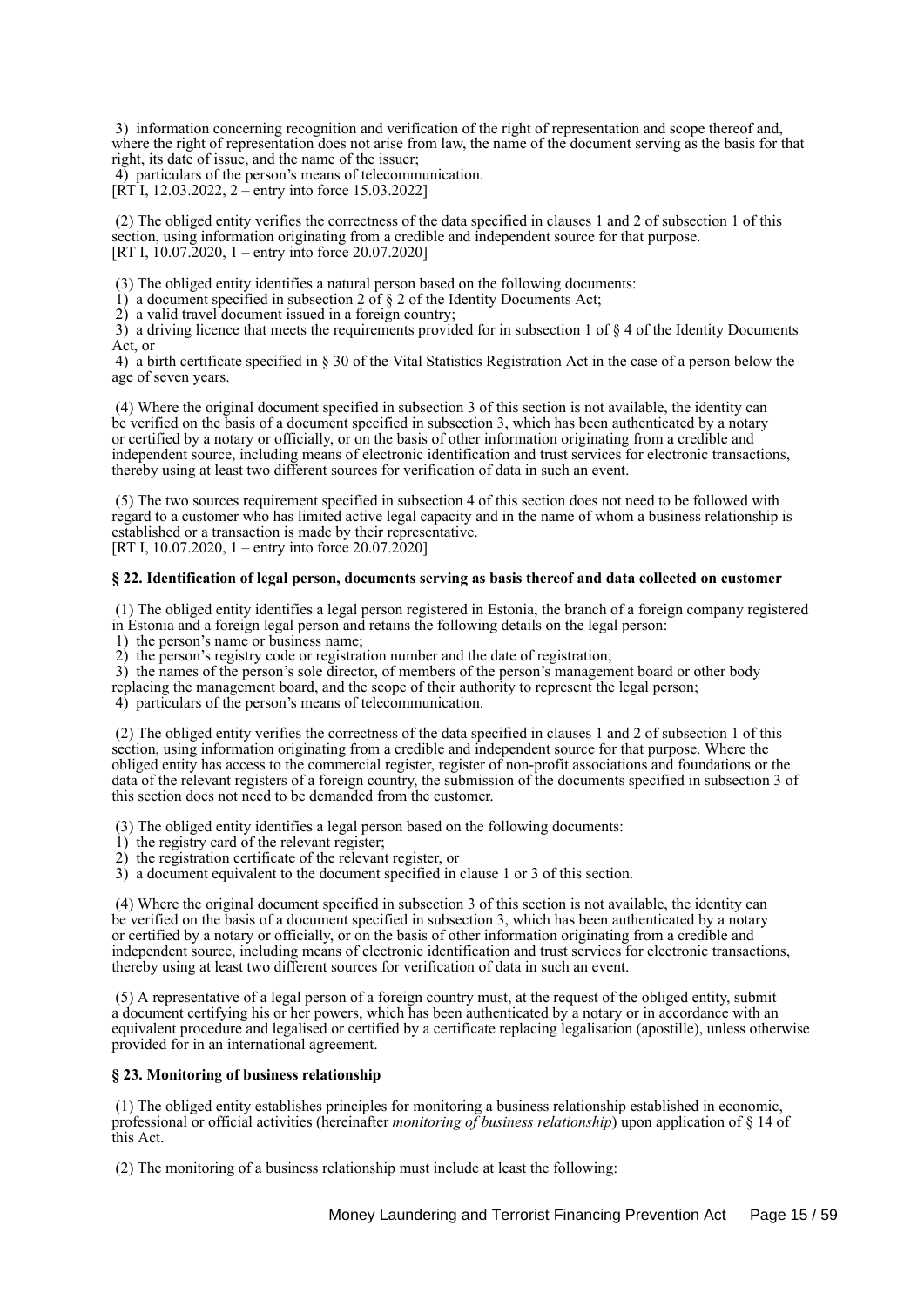1) checking of transactions made in a business relationship in order ensure that the transactions are in concert with the obliged entity's knowledge of the customer, its activities and risk profile;

 2) regular updating of relevant documents, data or information gathered in the course of application of due diligence measures;

3) identifying the source and origin of the funds used in a transaction;

 4) in economic, professional or official activities, paying more attention to transactions made in the business relationship, the activities of the customer and circumstances that refer to a criminal activity, money laundering or terrorist financing or that a likely to be linked with money laundering or terrorist financing, including to complex, high-value and unusual transactions and transaction patterns that do not have a reasonable or visible economic or lawful purpose or that are not characteristic of the given business specifics;

 5) in economic, professional or official activities, paying more attention to the business relationship or transaction whereby the customer is from a high-risk third country or a country or territory specified in subsection 4 of § 37 of this Act or whereby the customer is a citizen of such country or whereby the customer's place of residence or seat or the seat of the payment service provider of the payee is in such country or territory.

 (3) Upon performance of the duty provided for in clause 4 of subsection 2 of this section, inter alia, the nature, reason and background of the transactions as well as other information that allows for understanding the substance of the transactions must be identified and more attention must be paid to these transactions.

# **Subchapter 2 Variations of Application of Due Diligence Measures**

### **§ 24. Reliance on data gathered by other person and outsourcing of application of due diligence measures**

 (1) The obliged entity may, in the event of the partial or full performance of one or several of the duties provided for in subsection 1 of § 20 of this Act, rely on data and documents gathered by another person, where all the following criteria are met:

[RT I,  $10.07.2020$ , 1 – entry into force 20.07.2020]

 1) the obliged entity gathers from the other person at least information on who is the person establishing the business relationship or making the transaction, their representative and the beneficial owner, as well as what is the purpose and nature of the business relationship or transaction;

 2) the obliged entity has ensured that, where necessary, it is able to without delay obtain all the data and documents whereby it relied on data gathered by another person;

 3) the obliged entity has established that the other person who is relied on is required to comply and actually complies with requirements equal to those established by Directive (EU) 2015/849 of the European Parliament and of the Council, including requirements for the application of due diligence measures, identification of politically exposed persons and data retention, and is under or is prepared to be under regulatory enforcement regarding compliance with the requirements;

 4) the obliged entity takes sufficient measures to ensure compliance with the criteria provided for in clause 3 of this subsection.

 (2) In addition to subsection 1 of this section, the obliged entity may also outsource an activity related to the implementation of clauses  $1-5$  of subsection 1 of  $\S 20$  of this Act to:

[RT I, 10.07.2020, 1 – entry into force 20.07.2020]

1) another obliged entity;

2) an organisation, association or union whose members are obliged entities, or

 3) another person who applies the due diligence measures and data retention requirements provided for in this Act and who is subject to or is prepared to be subject to AML supervision or financial supervision in a contracting state of the European Economic Area regarding compliance with requirements.

 (3) To outsource an activity, the obliged entity concludes a written contract with a person specified in subsection 2 of this section. The contract ensures that:

 1) the outsourcing of the activity does not impede the activities of the obliged entity or performance of the duties and obligations provided in this Act;

2) the third party performs all the duties of the obliged entity relating to the outsourcing of the activity;

3) the outsourcing of the activity does not impede exercising supervision over the obliged entity;

 4) the competent authority can exercise supervision over the person carrying out the outsourced activity via the obliged entity, including by way of an on-site inspection or another supervisory measure;

 5) the person specified in subsection 2 of this section has the required knowledge and skills and the ability to comply with the requirements provided for in this Act;

 6) the obliged entity has a right to, without limitations, inspect compliance with the requirements provided for in this Act;

 7) documents and data gathered for compliance with the requirements arising from this Act are retained and, at the request of the obliged entity, copies of documents relating to the identification of a customer and its beneficial owner or copies of other relevant documents are handed over or submitted to the competent authority without delay.

 (4) Information on the conclusion and termination of an outsourcing contract is made available to the competent supervisory authority in advance. Upon submission of information, the obliged entity indicates, among other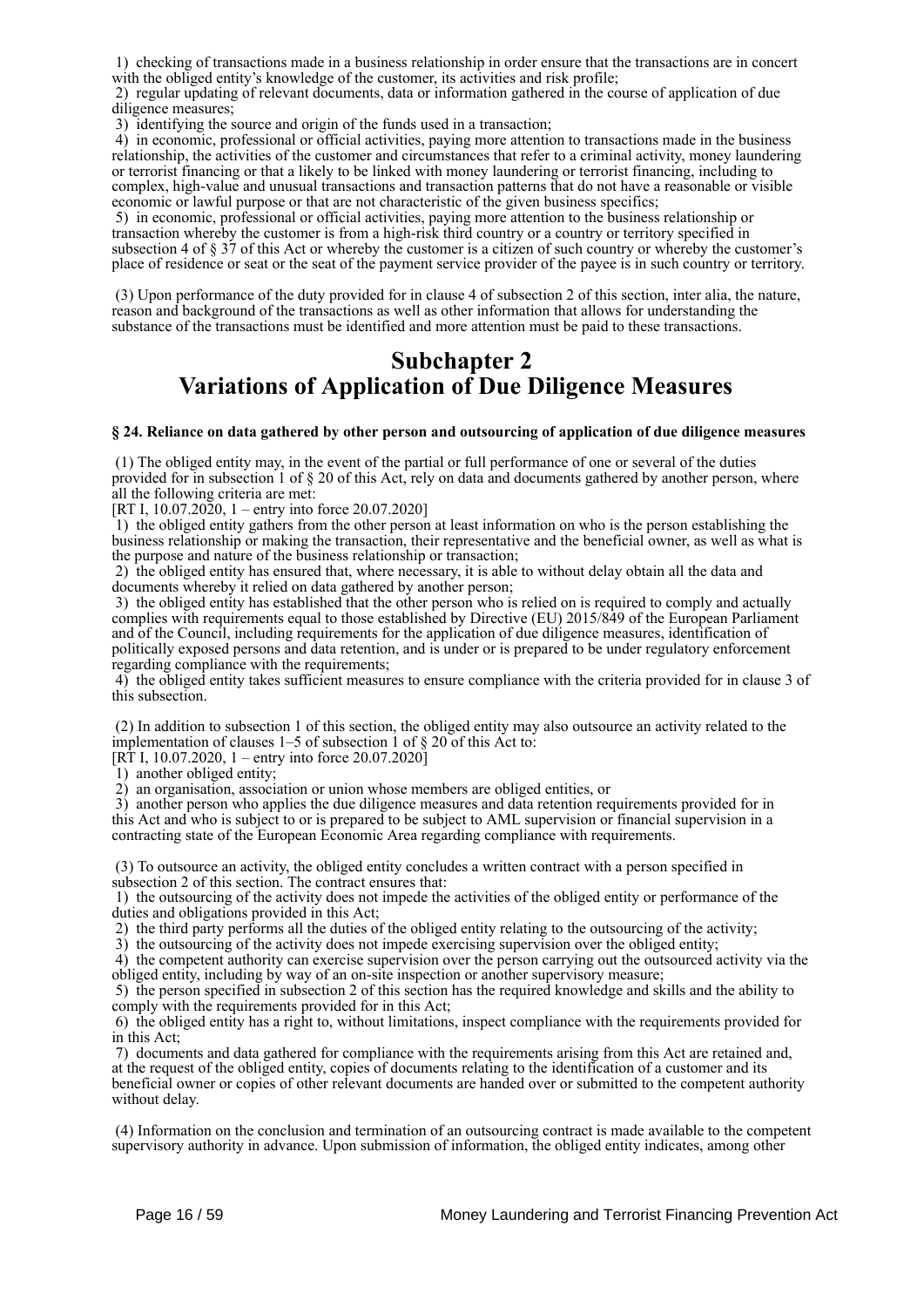things, the scope of the outsourced activity. At the request of the competent supervisory authority, the obliged entity submits the contract of outsourcing of the activity.

 (5) In a situation where the obliged entity relies on or outsources an activity to a person belonging to the same group, which has been established in a country where requirements equal to those of Directive (EU) 2015/849 of the European Parliament and of the Council apply, including requirements for the application of due diligence measures, identification of politically exposed persons and data retention, and where group-based supervision is exercised over the group, the requirements provided for in clause 3 of subsection 1 and in clause 5 of subsection 3 of this section do not need to be applied.

 (6) The obliged entity is not allowed to rely on or outsource activities to a person who has been established in a high-risk third country.

 (7) The obliged entity who relies on data gathered by another person or who has outsourced an activity to another person is responsible for compliance with requirements arising from this Act.

### **§ 25. Variations of due diligence measures applied by credit institution, financial institution, provider of virtual currency service and Eesti Pank**

[RT I, 10.07.2020, 1 – entry into force 20.07.2020]

 (1) A credit institution and a financial institution is not allowed to provide services that can be used without identifying the person participating in the transaction and without verifying the submitted information, except in the events specified in § 27 of this Act. Credit institutions and financial institutions are required to open an account and keep an account only in the name of the account holder.

 $(1<sup>1</sup>)$  Credit institutions and financial institutions must apply due diligence measures when effecting a money transfer made as an occasional transaction outside a business relationship if the value of the transaction exceeds 1,000 euros or an equivalent sum in another currency regardless of whether the monetary obligation is performed in the transaction as a single payment or as several related payments over a period of up to one month.

[RT I, 12,03,2022, 2 – entry into force 15,03,2022]

 (1<sup>2</sup> ) The currency exchange service may be provided without identifying the person participating in the transaction of the value of the amount exchanged in cash in a one-off transaction or in linked transactions does not exceed 1,000 euros.

[RT I, 10.07.2020, 1 – entry into force 20.07.2020]

 $(1<sup>3</sup>)$  Providers of virtual currency services are not allowed to provide services outside a business relationship.  $[\overline{RT} I, 12.03.2022, 2 -$  entry into force 15.03.2022]

 (2) Credit institutions, financial institutions and providers of virtual currency services are not allowed to conclude a contract or make a decision to open an anonymous account, savings book, virtual currency wallet or safe-deposit box. A transaction violating this prohibition is void. [RT I, 12.03.2022, 2 – entry into force 15.03.2022]

 $(2<sup>1</sup>)$  A payment service provider providing a payee with a payment service does not accept a payment made with an anonymous prepaid card whereby all of the following requirements have not been met:

 1) the prepaid card is not reloadable and the maximum amount stored thereon electronically does not exceed 150 euros;

2) the prepaid card is used solely for purchasing goods or services;

3) the prepaid card cannot be financed using anonymous e-money;

 4) the issuer of the prepaid card sufficiently monitors transactions or the business relationship in order to identify unusual or suspicious transactions;

5) the payment does not exceed 50 euros.

[RT I,  $10.07.2020$ , 1 – entry into force 10.01.2021]

 (2<sup>2</sup> ) When ascertaining a person's identity, a provider of virtual currency services must collect, as contact particulars, at least the person's telephone number and e-mail address. [RT I, 12.03.2022, 2 – entry into force 15.03.2022]

 $(2<sup>3</sup>)$  When providing the service of exchange or transfer of virtual currency, a provider of virtual currency service is obligated to apply at least the due diligence measures provided by subsections  $2^4$ ,  $2^5$  and  $2^7$  of this section.

[RT I, 12.03.2022, 2 – entry into force 15.03.2022]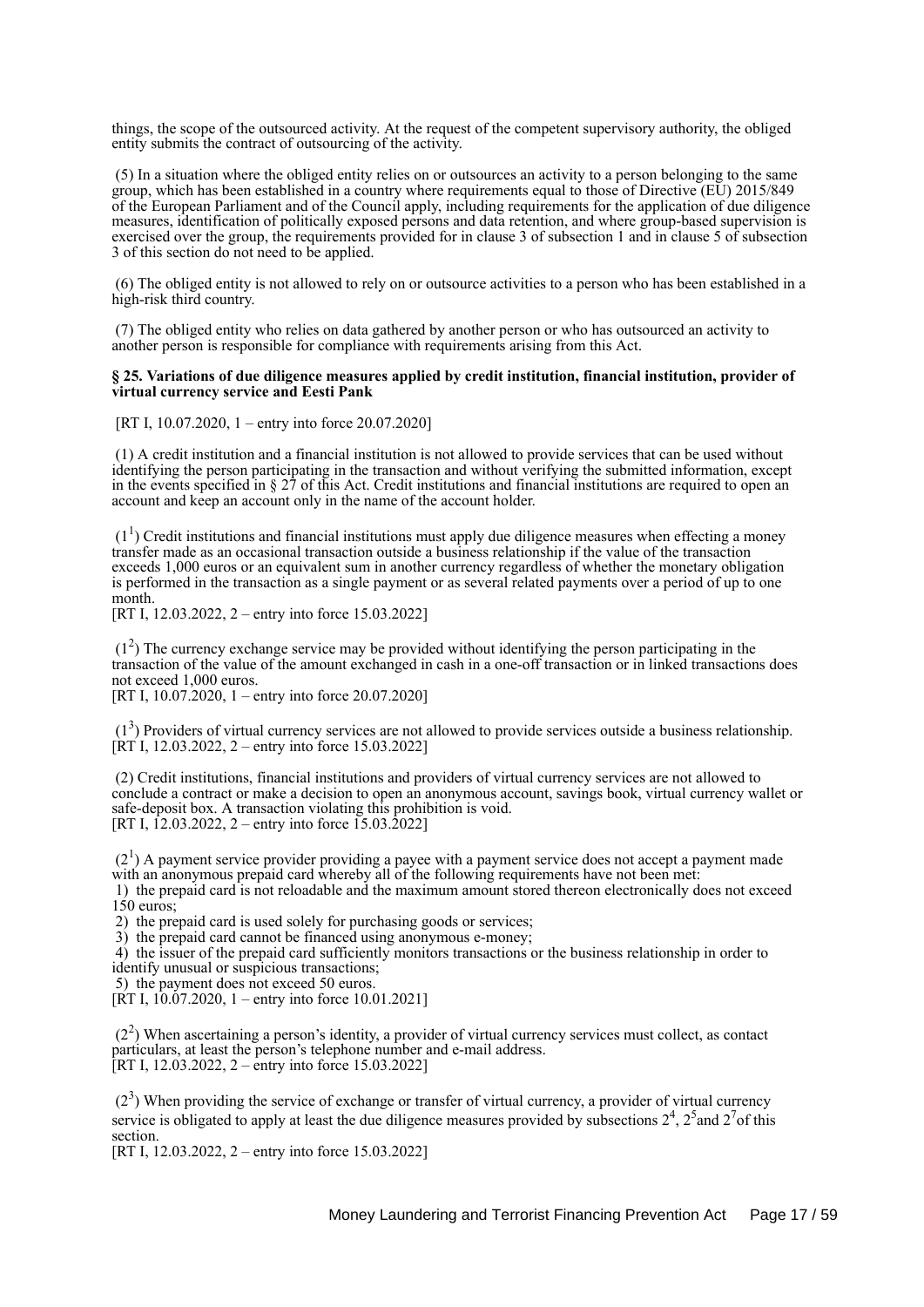(2<sup>4</sup>) When performing a transaction of exchange or transfer of virtual currency, the transaction initiator's provider of virtual currency service ascertains the identity of each customer according to the provisions of §§ 21 and 22 of this Act, and, with respect to the initiator, collects at least the following particulars:

 1) for a natural person – the person's name, unique identifier of the transaction, identifier of the payment account or virtual currency wallet, the title and number of the identity document and personal identification code or date and place of birth and residential address;

 2) for a legal person – the person's name, unique identifier of the transaction, identifier of the payment account or virtual currency wallet, the person's registry code or, where it does not have one, the relevant identifier in the country of its seat (a combination of numbers or letters equivalent to a registration number), and the address of the seat.

[RT I, 12.03.2022, 2 – entry into force 15.03.2022]

 $(2<sup>5</sup>)$  When effecting a transaction of virtual currency exchange or transfer, a provider of virtual currency service collects, with respect to the virtual currency or to the recipient of the transfer, the particulars of the transaction's unique identifier and, where the particulars of the identifier of a payment account or virtual currency wallet are used to perform the transaction, also those particulars. [RT I, 12.03.2022, 2 – entry into force 15.03.2022]

(2<sup>6</sup>) For the purposes of this section, 'unique identifier' of a transaction means a combination of letters, numbers or symbols which is assigned by the virtual currency service provider in accordance with the protocol of the system used to perform the transaction and which allows the transaction to be followed from its initiator to the recipient of the transfer.

[RT I, 12.03.2022, 2 – entry into force 15.03.2022]

 $(2<sup>7</sup>)$  The transaction initiator's virtual currency service provider transmits the particulars mentioned in subsections  $2<sup>4</sup>$  and  $2<sup>5</sup>$  of this section without delay and securely to the recipient's virtual currency service provider. Transmission of the particulars may be arranged together with transmission of the set of payment instructions to the recipient's virtual currency service provider or to the recipient's credit or financial institution. [RT I, 12.03.2022, 2 – entry into force 15.03.2022]

(2<sup>8</sup>) Where the recipient's virtual currency wallet does not have a provider of virtual currency service or the recipient's provider is unable to receive or process the data, the obligation described in subsection  $2<sup>7</sup>$  of this section is deemed to be fulfilled if the transaction initiator's virtual currency service provider ensures – by using an appropriate technical solution – the monitoring of the transactions in real time and risk analysis in respect of each transaction, and if that provider preserves the particulars mentioned in subsections  $2^4$  and  $2^5$  of this section by a method that allows them to be produced without delay when a corresponding request is made by a regulatory enforcement, supervisory or oversight or investigative authority. [RT I, 12.03.2022, 2 – entry into force 15.03.2022]

 (3) Eesti Pank applies the due diligence measures specified in clauses 1–5 of subsection 1 of § 20 of this Act. [RT I, 10.07.2020] – entry into force 20.07.2020]

(4) Eesti Pank applies the due diligence measures specified in clauses  $1-5$  of subsection 1 of  $\S 20$  of this Act always when there is doubt as to the sufficiency or truthfulness of documents or data previously gathered in the course of identification of a person, verification of submitted information or updating the relevant details as well as in the event of suspicion of money laundering or terrorist financing. [RT I, 10.07.2020, 1 – entry into force 20.07.2020]

### **§ 26. Due diligence measures applicable to life insurance**

 (1) In the case of life insurance, a credit institution and a financial institution applies the due diligence measures specified in § 20 of this Act with the following variations:

 1) the name of the beneficiary determined in the insurance contract is identified without delay after the determination of the person or after learning of the person;

 2) where the beneficiary is not determined by name, but based on certain characteristics or in another manner, sufficient data must be gathered on the circle of persons determined in such a manner so that it is proven that the identity of the beneficiary can be established at the time of making a payment.

 (2) In the case of subsection 1 of this section, the identity of the beneficiary is verified at the time of making a payment.

 (3) Where, by agreement with the obliged entity, a policyholder assigns their rights and obligations under a life insurance contract to a third party, the obliged entity must identify the assignee of the contract at the moment of assignment of the contract.

### **§ 27. Due diligence measures applicable to limited-use accounts**

 (1) By way of exception, a credit institution, financial institution or central securities depositor can open an account, including a securities account, before the application of the due diligence measures specified in clauses 1–3 of subsection 1 of § 20 of this Act where transactions cannot be made by the customer or in the name of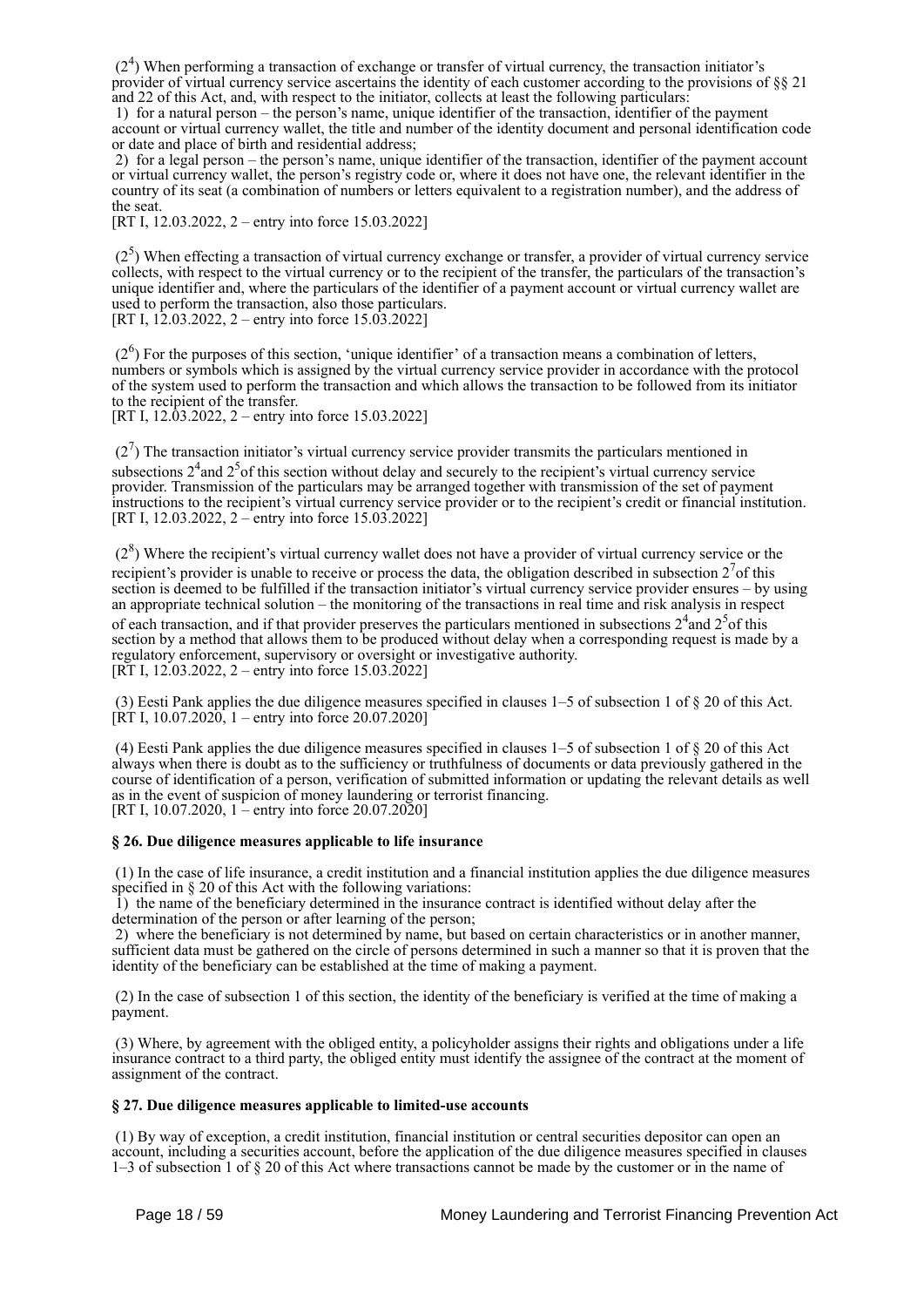the customer with the property held on the account until the full application of the due diligence measures specified in clauses  $1-\overline{3}$  of subsection 1 of § 20 of this Act, thereby applying the due diligence measures as soon as reasonably possible.

 (2) In accordance with the procedure established on the basis of clause 1 of subsection 4 of § 67 of the Commercial Code, a credit institution can, on the basis of personal data automatically verified by the registrar via the computer network or via a notary authorised on the basis of subsection 4 of § 520 of the Commercial Code, open an account for a company that is being founded, provided that a contribution to the share capital is made to the account via an account opened in a credit institution operating in a contracting state of the European Economic Area or in the branch of a foreign credit institution established in a contracting state of the European Economic Area and the account is not debited before the company has been registered in the Estonian commercial register and before the due diligence measures specified in clauses 1–5 of subsection 1 of § 20 of this Act have been taken. Representatives of the company must allow the credit institution to apply the due diligence measures and conclude a settlement agreement within six months following the opening of the account.

[RT I, 10.07.2020, 1 – entry into force 20.07.2020]

#### **§ 28. Due diligence measures applicable to trusts and legal arrangements**

[RT I, 10.07.2020, 1 – entry into force 20.07.2020]

In addition to the due diligence measures specified in subsection 1 of § 21 of this Act, the credit institution or financial institution gathers enough information on the beneficiaries of a trust or legal arrangement, which has been determined based on certain characteristics or type, in order to be certain that it is able to definitely identify the beneficiary at the time of making a payment or once the beneficiary exercises their rights. [RT I, 10.07.2020, 1 – entry into force  $20.07.2020$ ]

#### **§ 29. Due diligence measures applied by non-profit association and foundation**

 (1) The persons specified in subsection 3 of § 2 of this Act apply the due diligence measures specified in clauses 1–5 of subsection 1 of § 20 of this Act. [RT I, 10.07.2020, 1 – entry into force 20.07.2020]

 (2) The persons specified in subsection 3 of § 2 of this Act apply the due diligence measures specified in clauses 1–5 of subsection 1 of  $\S$  20 of this Ac always when there is doubt as to the sufficiency or truthfulness of documents or data previously gathered in the course of identification of a person, verification of submitted information or updating the relevant details as well as in the event of suspicion of money laundering or terrorist financing.

[RT I,  $10.07.2020$ , 1 – entry into force 20.07.2020]

#### **§ 30. Variations of due diligence measures applied by legal service provider**

 (1) Where a notary identifies a person and applies other due diligence measures, the Notarisation Act and the Notaries Act are followed, taking account of the variations provided for in this Act.

 (2) A notary, enforcement agent, bankruptcy trustee, auditor, attorney or another legal service provider may identify and verify the identity of a customer or a person participating in a transaction and a beneficial owner while establishing a business relationship or entering into a transaction, provided that it is necessary for the purpose of not interrupting the ordinary course of the professional activities and the risk of money laundering or terrorist financing is low.

 (3) In the event specified in subsection 2 of this section, the application of due diligence measures must be completed within a reasonable time after the first contact and before making binding operations. [RT I, 10.07.2020, 1 – entry into force 20.07.2020]

#### **§ 31. Identification of person and verification of data using information technology means**

 (1) A credit institution and a financial institution must identify a person and verify data with using information technology means where the application of the due diligence measures in establishing a business relationship does not take place in the physical presence of the person and where:

 1) the customer is from a non-EEA country or their place of residence or seat is in such a country, or 2) the total amount of outgoing payments related to the transaction or service contract per calendar month exceeds 15,000 euros in the case of a customer who is a natural person or 25,000 euros in the case of a customer who is a legal person.

[RT I,  $10.07.2020$ , 1 – entry into force 10.09.2020]

(2) [Repealed – RT I, 10.07.2020, 1 – entry into force 10.09.2020]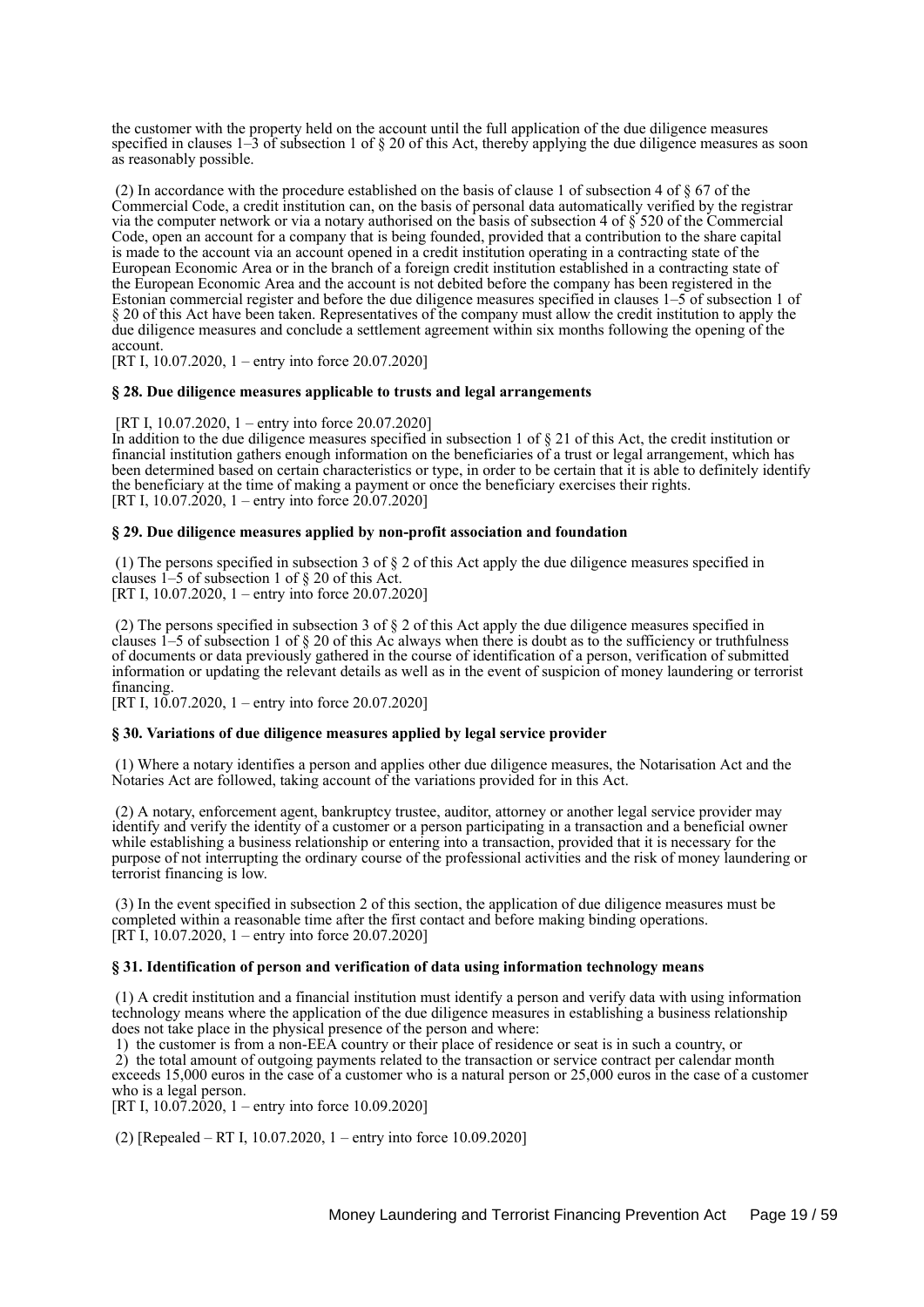(3) A document issued by the Republic of Estonia for digital identification of a person or another means of electronic identification of a high assurance level, which is specified in the regulation established on the basis of subsection 6 of this section, is used for identifying a person and verifying data using information technology means.

[RT I, 10.07.2020, 1 – entry into force 10.09.2020]

 (4) Where a person is a foreign national, the identity document issued by the competent authority of the foreign country must be used for the identification of the person and verification of data in addition to the means specified in subsection 3 of this section.

 (5) Additionally, information originating from a credible and independent source is used for identifying a person and verifying data. To identify a person and verify data, credit institutions and financial institutions has a right to use personal identification data entered in the database of identity documents. [RT I, 10.07.2020, 1 – entry into force 10.09.2020]

 (6) The technical requirements of and procedure for identification of persons and verification of data using information technology means are established by a regulation of the minister in charge of the policy sector.

 $(6<sup>1</sup>)$  The procedure provided for in a regulation established on the basis of subsection 1 of § 31 of the Notaries Act is applied where the identity of a person is established and information is verified using information technology means in the official activities of a notary. [RT I, 10.07.2020, 1 – entry into force 20.07.2020]

 (7) The regulation specified in subsection 6 of this section sets out in greater detail at least the requirements for disclosure of information, rules of procedure applicable to the establishment of a business relationship and to the making of an occasional transaction, requirements for activities related to the declarations of intent of the parties to a transaction, organisation of questionnaire surveys and mandatory real-time interviews held upon establishment of a business relationship, conditions of processing of the photograph of a person, and requirements for the quality of the synchronised audio and video stream during the aforementioned procedures as well as for recording and for the reproducibility of recordings, and, based on the national risk assessment specified in § 11 of this Act, the regulation may establish limits different from the ones specified in clause 2 of subsection 1 of this section to situations where the provisions of this section do not need to be applied. [RT I, 10.07.2020, 1 – entry into force 10.09.2020]

# **Subchapter 3 Simplified Due Diligence Measures**

### **§ 32. Application of simplified due diligence measures**

 (1) The obliged entity may apply simplified due diligence measures where a risk assessment prepared on the basis of subsection 7 of § 20 and §§ 11, 13 and 34 of this Act identifies that, in the case of the economic or professional activity, field or circumstances, the risk of money laundering or terrorist financing is lower than usual.

 (2) Before the application of simplified due diligence measures to a customer, the obliged entity establishes that the business relationship, transaction or operation is of a lower risk and the credit institution and financial institution attribute to the transaction, operation or customer a lower degree of risk.

 (3) The application of simplified due diligence measures is permitted to the extent that the obliged entity ensures sufficient monitoring of transactions, operations and business relationships, so that it would be possible to identify unusual transactions and allow for notifying of suspicious transactions in accordance with the procedure established in § 49 of this Act.

### **§ 33. Conditions of application of simplified due diligence measures**

 (1) Upon simplified implementation of clauses 1 and 2 of subsection 1 of § 20 of this Act, the identity of a customer or of the customer's representative may be verified on the basis of information obtained from a credible and independent source also at the time of establishment of the business relationship, provided that it is necessary for not disturbing the ordinary course of business. In such an event the verification of identity must be carried out as quickly as possible and before the taking of binding measures.

 (2) Upon implementation of clauses 3–5 of subsection 1 of § 20 of this Act, the obliged entity may choose the extent of performance of the duty and the need to verify the information and data used therefore with the help of a credible and independent source.

 (3) Clause 6 of subsection 1 of § 20 of this Act may be applied in accordance with the simplified procedure, provided that a factor characterising a lower risk has been established and at least the following criteria are met: 1) a long-term contract has been concluded with the customer in writing, electronically or in a form reproducible in writing;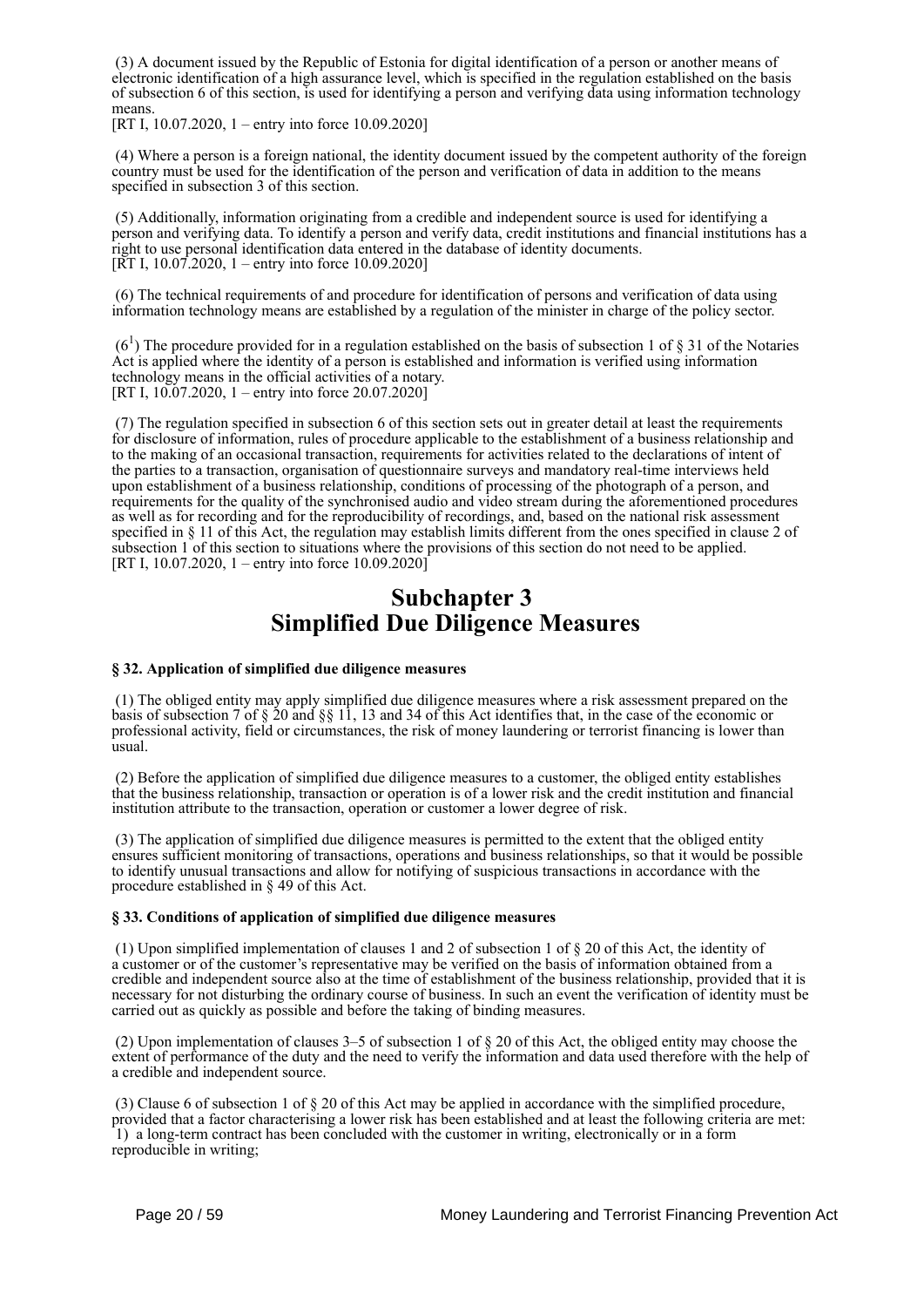2) payments accrue to the obliged entity in the framework of the business relationship only via an account held in a credit institution or the branch of a foreign credit institution registered in the Estonian commercial register or in a credit institution established or having its place of business in a contracting state of the European Economic Area or in a country that applies requirements equal to those of Directive (EU) 2015/849 of the European Parliament and of the Council;

 3) a limit has been set to the total value of incoming and outgoing payments in transactions. [RT I, 10.07.2020, 1 – entry into force 20.07.2020]

#### **§ 34. Factors characterising lower risk**

 (1) Before the application of simplified due diligence measures, factors referring to a lower risks are taken into account and the obliged entity determines whether these factors will be implemented on the whole, in part or as separate grounds.

 (2) Upon assessment of factors referring to a lower risk in accordance with subsection 1 of this section, the following is deemed a situation reducing risks relating to the customer type:

 1) the customer is a company listed on a regulated market, which is subject to disclosure obligations that establish requirements for ensuring sufficient transparency regarding the beneficial owner;

2) the customer is a legal person governed by public law established in Estonia;

 3) the customer is a governmental authority or another authority performing public functions in Estonia or a contracting state of the European Economic Area;

4) the customer is an institution of the European Union;

 5) the customer is a credit institution or financial institution acting on its own behalf or a credit institution or financial institution located in a contracting state of the European Economic Area or a third country, which in its country of location is subject to requirements equal to those established in Directive (EU) 2015/849 of the European Parliament and of the Council and subject to state supervision;

 6) a person who is a resident of a country or geographic area having the characteristics specified in clauses 1–4 of subsection 3 of this section.

 (3) Upon assessment of factors referring to a lower risk in accordance with subsection 1 of this section, at least the following situations where the customer is from or the customer's place of residence or seat is in, may be deemed a factor reducing geographic risks:

1) a contracting state of the European Economic Area;

2) a third country that has effective AML/CFT systems;

 3) a third country where, according to credible sources, the level of corruption and other criminal activity is low;

 4) a third country where, according to credible sources such as mutual evaluations, reports or published followup reports, AML/CFT requirements that are in accordance with the updated recommendations of the Financial Action Task Force (FATF), and where the requirements are effectively implemented.

#### **§ 35. Variations of application of simplified due diligence measures by credit institution and financial institution**

 (1) Upon identifying factors characterising a smaller risk and choosing simplified due diligence measures, credit institutions and financial institutions take into account the guidelines of the European Banking Authority regarding risk factors.

[RT I, 14.04.2021, 1 – entry into force 30.06.2021]

 (2) Under subsection 1 of § 34 of this Act, at least the following factors may be deemed factors reducing risks relating to the product, service, transaction or delivery channels upon assessment of factors referring to a lower risk:

1) a life insurance contract with a small insurance premium;

 2) an insurance policy for a pension scheme where there is no early surrender option and the policy cannot be used as collateral;

 3) a pension, superannuation or similar scheme that provides retirement benefits to employees, where contributions are made by way of deduction from wages, and the scheme rules do not permit the assignment of a member's interest under the scheme;

 4) financial products or services that provide appropriately defined and limited services to certain types of customers, so as to increase access for financial inclusion purposes;

 5) products where the risks of money laundering and terrorist financing are managed by other factors such as monetary limits or transparency-enhancing measures;

[RT I,  $10.07.2020$ , 1 – entry into force 20.07.2020]

6) basic payment services relating to a liability account.

# **Subchapter 4**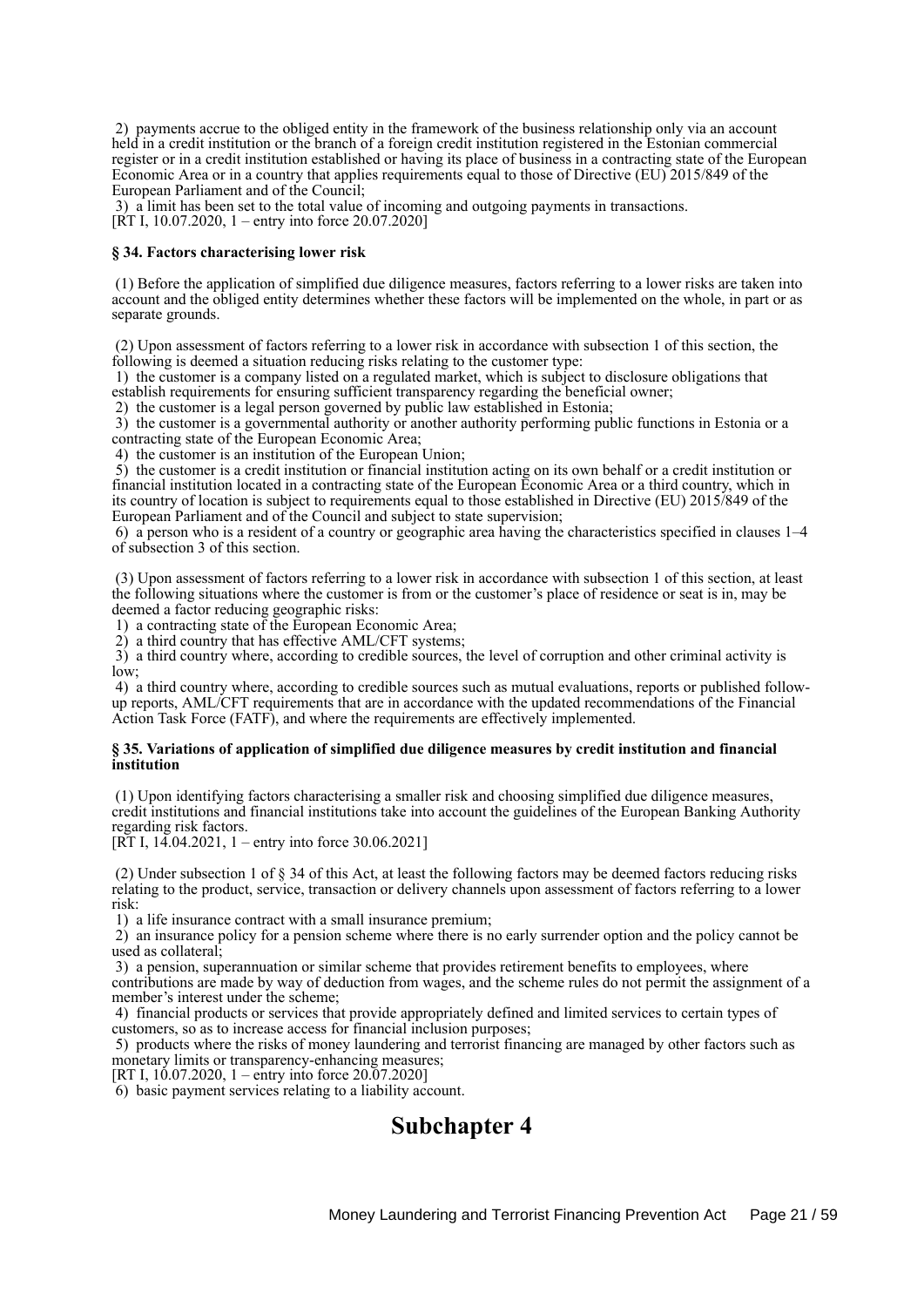# **Enhanced Due Diligence Measures**

## **§ 36. Application of enhanced due diligence measures**

 (1) The obliged entity applies enhanced due diligence measures in order to adequately manage and mitigate a higher-than-usual risk of money laundering and terrorist financing.

(2) Enhanced due diligence measures are applied always when:

 1) upon identification of a person or verification of submitted information, there are doubts as to the truthfulness of the submitted data, authenticity of the documents or identification of the beneficial owner; 2) the person participating in a transaction made in economic or professional activities, the person participating in an official operation, the person using an official service or the customer is a politically exposed person, except in the event specified in subsection 5 of § 38 of this Act;

[RT I, 10.07.2020, 1 – entry into force  $20.07.20201$ 

 3) the person participating in a transaction made in economic or professional activities, the person participating in an official operation, the person using an official service or the customer is from a high-risk third country or their place of residence or seat or the seat of the payment service provider of the payee is in a high-risk third country;

 4) the customer or the person participating in a transaction or the person using an official service is from such country or territory or their place of residence or seat or the seat of the payment service provider of the payee is in a country or territory that, according to credible sources such as mutual evaluations, reports or published follow-up reports, has not established effective AML/CFT systems that are in accordance with the recommendations of the Financial Action Task Force, or that has been entered in the EU list of non-cooperative jurisdictions for tax purposes.

[RT I, 26.03.2021, 1 – entry into force 01.01.2022]

 (3) The obliged entity applies enhanced due diligence measures also where a risk assessment prepared on the basis of subsection 6 of § 20 and §§ 11, 13 and 37 of this Act identifies that, in the case of the economic or professional activity, field or factors, the risk of money laundering or terrorist financing is higher than usual.

 (4) Enhanced due diligence measures do not need to be applied regarding the branch of an obliged entity established in a contracting state of the European Economic Area or a majority-owned subsidiary seated in a high-risk third country, provided that the branch and the majority-owned subsidiary fully comply with the group-wide procedures in accordance with § 15 of this Act and the obliged entity assesses that the waiver to apply enhanced due diligence measures does not entail major additional risks of money laundering and terrorist financing.

# **§ 37. Factors characterising higher risk**

 (1) In addition to the events specified in subsection 2 of § 36 of this Act, at least the factors referring to a higher risk of money laundering and terrorist financing specified in subsections 2–4 of this section are taken into account upon application of enhanced due diligence measures. The obliged entity determines in rules of procedure whether it will apply the factors on the whole, in part or as separate grounds for the purpose of application of enhanced due diligence measures.

 (2) Upon assessment of factors referring to a higher risk in accordance with subsection 1 of this section, the following is deemed a situation increasing risks related to the customer as a person:

 1) the business relationship foundations based on unusual factors, including in the event of complex and unusually large transactions and unusual transaction patterns that do not have a reasonable, clear economic or lawful purpose or that are not characteristic of the given business specifics;

2) the customer is a resident of a higher-risk geographic area listed in subsection 4 of this section;

3) the customer is a legal person or a legal arrangement, which is engaged in holding personal assets;

4) the customer is a cash-intensive business;

 5) the customer is a company that has nominee shareholders or bearer shares or a company whose affiliate has nominee shareholders or bearer shares;

 6) the ownership structure of the customer company appears unusual or excessively complex, given the nature of the company's business;

 7) the customer is a third country national who applies for residence rights or citizenship in Estonia in exchange of capital transfers, purchase of property or government bonds, or investment in corporate entities in Estonia.

[RT I, 10.07.2020, 1 – entry into force 20.07.2020]

 (3) Upon assessment of factors referring to a higher risk in accordance with subsection 1 of this section, in particular the following is deemed a situation increasing risks related to the product, service, transaction or delivery channel:

1) private banking;

2) provision of a product or making or mediating of a transaction that might favour anonymity;

3) payments received from unknown or unassociated third parties;

 4) a business relationship or transaction that is established or initiated in a manner whereby the customer, the customer's representative or party to the transaction is not met physically in the same place and whereby § 31 of this Act is not applied as a safeguard measure;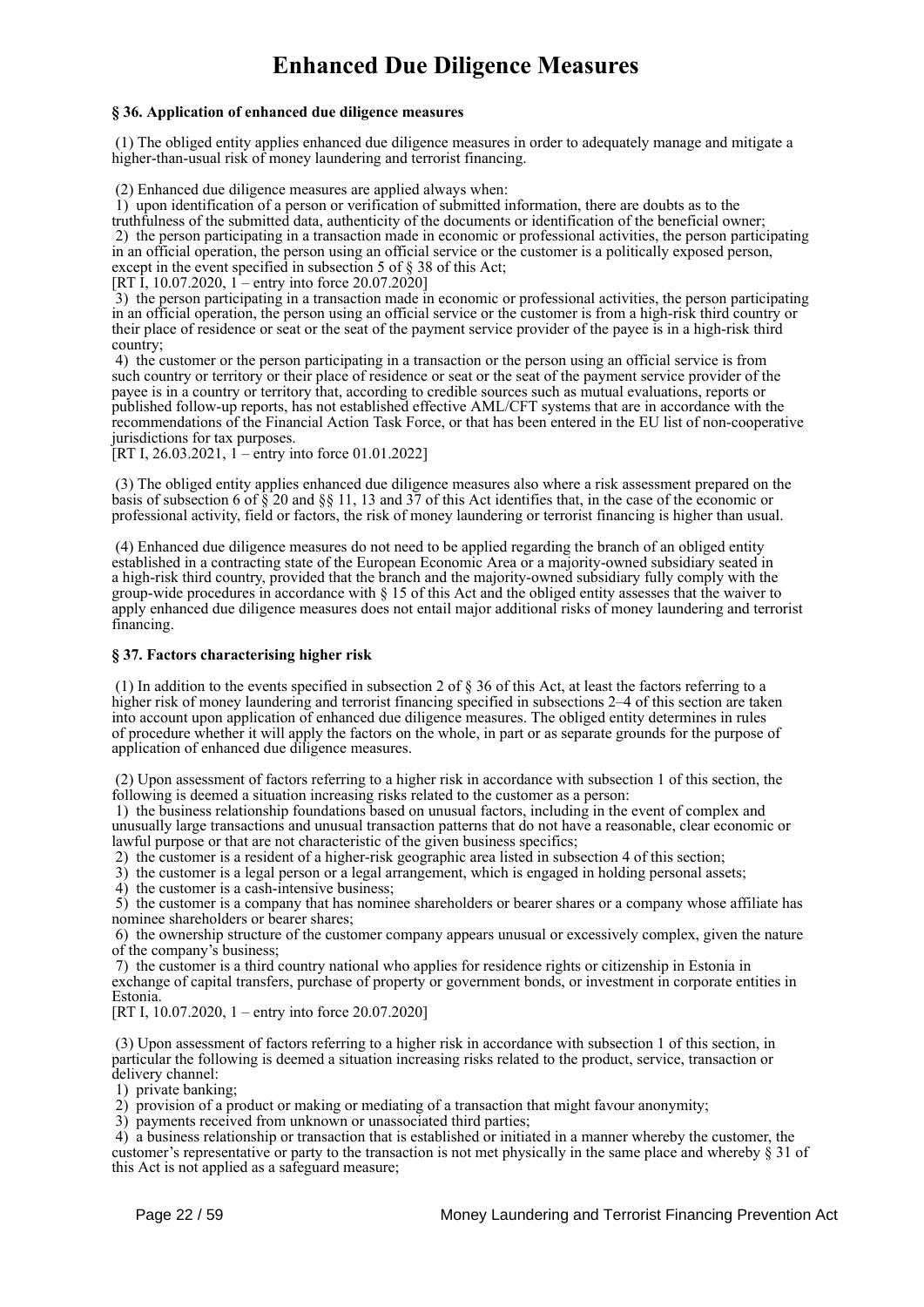5) new products and new business practices, including new delivery mechanism, and the use of new or developing technologies for both new and pre-existing products;

 6) a transaction related to oil, arms, precious metals, precious metal products or tobacco products; [RT I, 10.07.2020, 1 – entry into force 20.07.2020]

 7) a transaction related to cultural artefacts or other items of archaeological, historical, cultural and religious importance, or of rare scientific value;

[RT I, 10.07.2020, 1 – entry into force 20.07.2020]

8) a transaction related to ivory or protected species.

[RT I, 10.07.2020, 1 – entry into force  $20.07.20201$ 

 (4) Upon assessment of factors referring to a higher risk in accordance with subsection 1 of this section, in particular as situation where the customer, a person involved in the transaction or the transaction itself is connected with a following country or jurisdiction is deemed a factor increasing the geographical risk: 1) that, according to credible sources such as mutual evaluations, detailed evaluation reports or published

follow-up reports, has not established effective AML/CFT systems;

2) that, according to credible sources, has significant levels of corruption or other criminal activity;

 3) that is subject to sanctions, embargos or similar measures issued by, for example, the European Union or the United Nations;

 4) that provides funding or support for terrorist activities, or that has designated terrorist organisations operating within their country, as identified by the European Union or the United Nations.

 (5) Upon selection of enhanced due diligence measures, a credit institution as well as a financial institution takes into account, in addition to subsections 2–4 of this section, relevant guidelines of the European Banking Authority regarding risk factors.

[RT I,  $14.04.2021$ ,  $1 -$ entry into force 30.06.2021]

#### **§ 38. Additional due diligence measures**

 (1) The obliged entity chooses additional due diligence measures in order to manage and mitigate an established risk of money laundering and terrorist financing that is higher than usual.

 (2) To perform the duties provided for in subsection 1 of this section, the obliged entity may, among other things, apply one or several of the following due diligence measures:

 1) verification of information additionally submitted upon identification of the person based on additional documents, data or information originating from a credible and independent source;

 2) gathering additional information on the purpose and nature of the business relationship, transaction or operation and verifying the submitted information based on additional documents, data or information that originates from a reliable and independent source;

 3) gathering additional information and documents regarding the actual execution of transactions made in the business relationship in order to rule out the ostensibility of the transactions;

 4) gathering additional information and documents for the purpose of identifying the source and origin of the funds used in a transaction made in the business relationship in order to rule out the ostensibility of the transactions;

 5) the making of the first payment related to a transaction via an account that has been opened in the name of the person or customer participating in the transaction in a credit institution registered or having its place of business in a contracting state of the European Economic Area or in a country where requirements equal to those of Directive (EU) 2015/849 of the European Parliament and of the Council are in force;

 6) the application of due diligence measures regarding the person or their representative while being at the same place as the person or their representative.

 (3) Upon application of enhanced due diligence measures, the obliged entity must apply the monitoring of a business relationship more frequently than usually, including reassess the customer's risk profile not later than six months after the establishment of the business relationship.

 (4) In addition to the provisions of this section, credit institutions and financial institutions take into account the guidelines of the European Banking Authority upon selection of due diligence measures. [RT I, 14.04.2021, 1 – entry into force  $30.06.2021$ ]

 (5) In addition to the measures provided for in this section, the measures provided for in § 41 of this Act also apply to a politically exposed person, their family member or a person known to be their close associate. Where there is a factor that refers to a lower risk specified in clause 1 of subsection 3 of § 34 of this Act regarding the aforementioned person, the application of the aforementioned measures is required only where there is a factor referring to a higher risk.

[RT I,  $10.07.2020$ , 1 – entry into force 20.07.2020]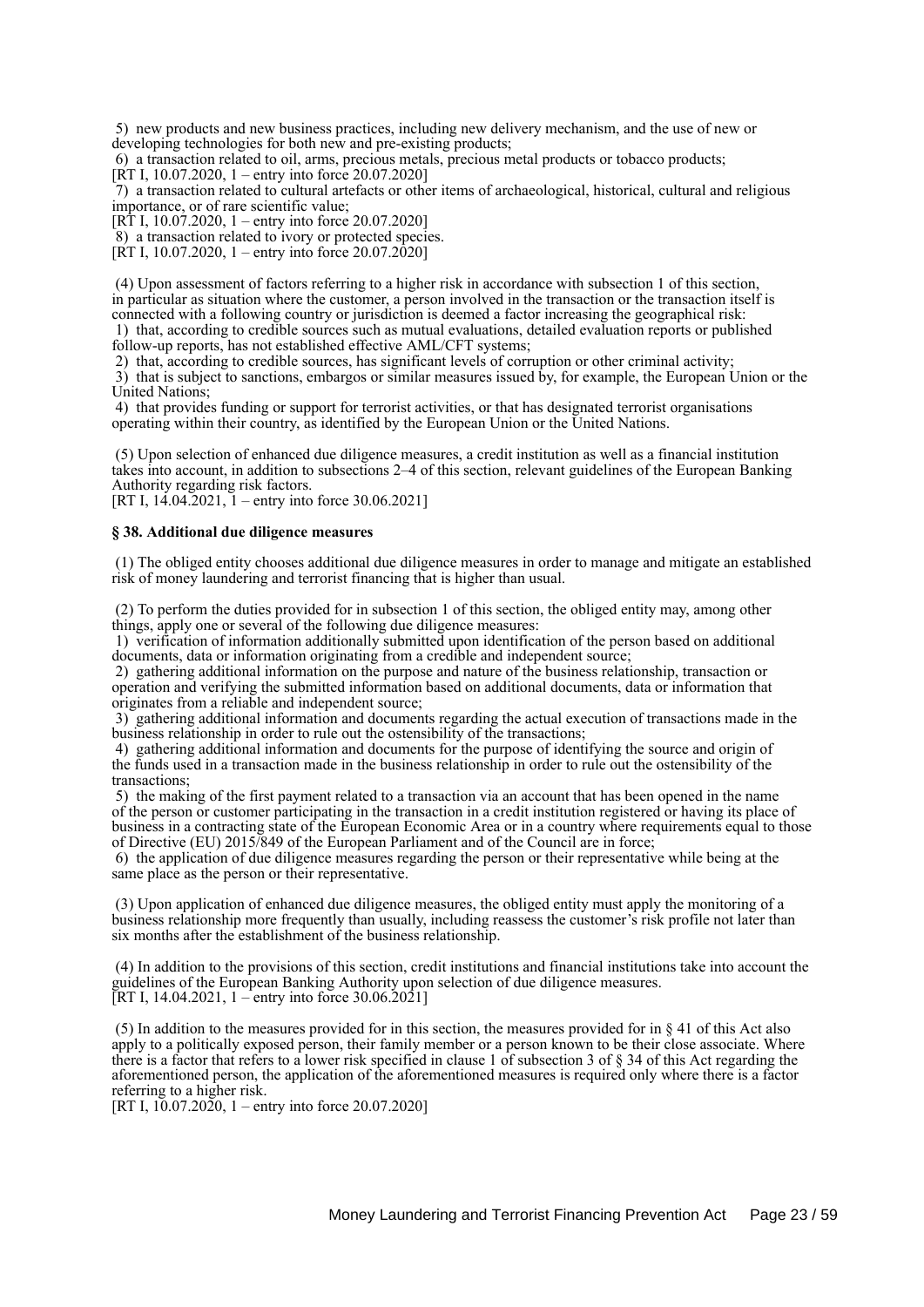#### **§ 39. Enhanced due diligence measures applied to transaction made with natural and legal persons operating in high-risk third country**

 (1) Where the obliged entity comes in contact with a high-risk third country via a person participating in a transaction made in the obliged entity's economic or professional activities, via a person participating in an official operation, via a person using an official service or via a customer, the obliged entity applies the following due diligence measures:

1) gathering additional information about the customer and its beneficial owner;

2) gathering additional information on the planned substance of the business relationship;

3) gathering information on the origin of the funds and wealth of the customer and its beneficial owner;

4) gathering information on the underlying reasons of planned or executed transactions;

5) receiving permission from the senior management to establish or continue a business relationship;

 6) improving the monitoring of a business relationship by increasing the number and frequency of the applied control measures and by choosing transaction indicators or transaction patterns that are additionally verified; [RT I, 10.07.2020, 1 – entry into force 20.07.2020]

 (2) In addition to subsection 1 of this section, the obliged entity may demand that a customer make a payment from an account held in the customer's name in a credit institution of a contracting state of the European Economic Area or in a third country that implements requirements equal to those of Directive (EU) 2015/849 of the European Parliament and of the Council.

 (3) In addition to subsection 1 of this section, a credit institution or a financial institution applies one or several of the following due diligence measures:

1) winding up its branch or representation in a high-risk third country;

 2) carrying out a special audit in a subsidiary or branch of the credit institution or financial institution in a highrisk third country;

 3) assessing and, where necessary, terminating a correspondent relationship with an obliged entity of a highrisk third country.

### **§ 40. Duties and obligations of correspondent institution**

[RT I, 10.07.2020, 1 – entry into force 20.07.2020]

 (1) In the case of a cross-border correspondent relationship with a respondent institution of a third country or a respondent institution whereby the risk of money laundering or terrorist financing is higher, the credit institution or the financial institution takes, in addition to the due diligence measures provided for in subsection 1 of § 20 of this Act, the following due diligence measures:

[RT I, 10.07.2020, 1 – entry into force 20.07.2020]

 1) gathering sufficient information on the respondent institution in order to fully understand the nature of the activities of the respondent institution and, based on publicly available information, make a decision on the reputation and supervision quality of the relevant institution, including by researching whether any proceedings have been initiated against the institution in connection with violation of AML/CFT legislation;

2) assessment of AML/CFT control systems implemented in the respondent institution;

3) receiving prior approval from the senior management to establish a new correspondent relationship;

4) documentation of the relevant duties and obligations of both institutions;

 5) in the case of payable-through accounts, making certain that the respondent institution has verified the identity of the customers who have direct access to the accounts of the correspondent institution, applies due diligence measures to them at all times and, upon request is able to present the relevant due diligence measures applied to the customer.

 (2) A credit institution or a financial institution as an obliged entity who renders a service to another credit institution or financial institution in a correspondent relationship provided for in § 7 of this Act where the customers of the credit institution or financial institution receiving the service benefit from the service (hereinafter *beneficial customer*) does not need to apply the due diligence measures provided for in § 20 of this Act with regard to the beneficial customers where the obliged entity:

 1) has established that the credit institution or financial institution who is a customer is itself required to apply and actually applies measures equal to the requirements provided for in this Act, including requirements for the application of due diligence measures, identification of politically exposed persons and data retention, and is under financial supervision;

 2) is aware of the risk structure of the beneficial customers and makes certain that the related risk is in accordance with the risk appetite of the obliged entity;

 3) has ensured by a contract that, where necessary, it is able to obtain all data and documents without delay in order to identify the person who ultimately benefits from the transaction;

4) takes sufficient measures to ensure compliance with the criteria provided for in clause 1 of this subsection.

 (3) The obliged entity is prohibited to apply subsection 2 of this section where the credit institution or financial institution who is a customer has been established in a high-risk third country.

 (4) The obliged entity applying subsection 2 of this section is responsible for compliance with the requirements arising from this Act.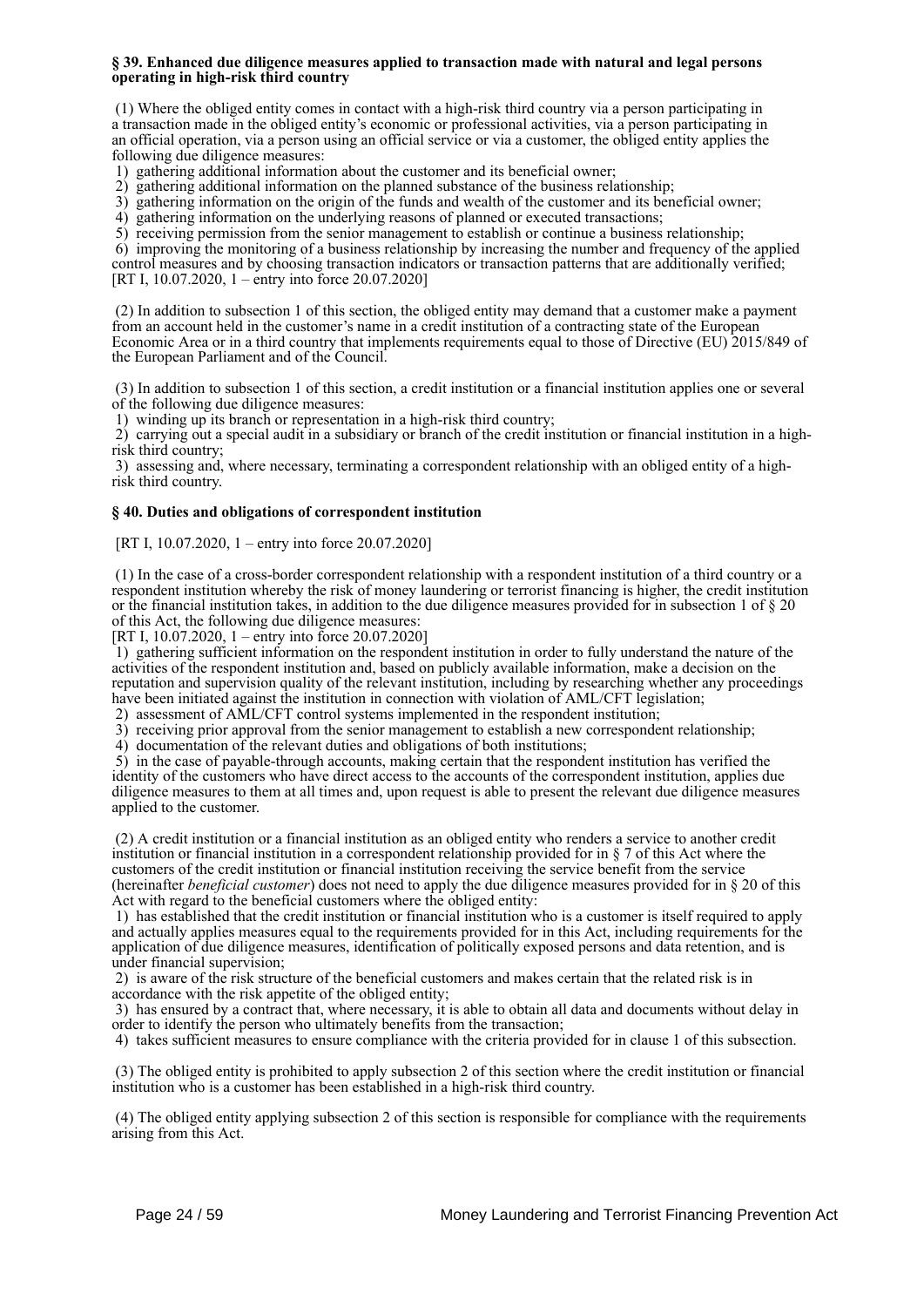### **§ 41. Transactions with politically exposed person**

 (1) In a situation where the person participating in a transaction made in economic or professional activities, the person participating in an official operation, the person using an official service, the customer or their beneficial owner is a politically exposed person, a family member of a politically exposed person or a person known to be a close associate of a politically exposed person, the obliged entity applies the following due diligence measures in addition to the due diligence measures provided for in subsection  $\hat{1}$  of  $\S$  20 of this Act:

 1) obtains approval from the senior management to establish or continue a business relationship with the person;

 2) applies measures to establish the origin of the wealth of the person and the sources of the funds that are used in the business relationship or upon making occasional transactions;

3) monitors the business relationship in an enhanced manner.

 (2) In addition to the application of the due diligence measures specified in § 26 of this Act, the obliged entity establishes not later than upon making a payment whether the beneficiary of the life insurance policy or the beneficial owner of the beneficiary is a politically exposed person, a family member of a politically exposed person or a person known to be a close associate of a politically exposed person. Upon assignment of a life insurance contract in accordance with subsection 3 of  $\S$  26 of this Act, the obliged entity identifies the aforementioned facts regarding the assignee of the contract and their beneficial owner at the moment of assignment of the contract. Where the obliged entity identifies a politically exposed person, a family member of a politically exposed person or a person known to be a close associate of a politically exposed person, the obliged entity applies the following due diligence measures in addition to the due diligence measures provided for in subsection 1 of § 20 of this Act:

1) informing the senior management before making payments under the insurance policy;

2) checking the entire business relationship in detail.

 (3) Where a politically exposed person no longer performs important public functions placed upon them, the obliged entity must at least within 12 months take into account the risks that remain related to the person and apply relevant and risk sensitivity-based measures as long as it is certain that the risks characteristic of politically exposed persons no longer exist in the case of the person.

(4) [Repealed – RT I, 10.07.2020, 1 – entry into force 20.07.2020]

# **Subchapter 5 Consequences of Failure to Apply Due Diligence Measures**

#### **§ 42. Prohibition on making transactions and establishing business relationships**

[RT I, 10.07.2020, 1 – entry into force 20.07.2020]

 (1) The obliged entity is not allowed to establish a business relationship or enable the making of an occasional transaction or the making of a transaction in a business relationship where at least one of the following circumstances occurs:

 1) the obliged entity is unable to apply the due diligence measures required under this Act; 2) the obliged entity suspects money laundering or terrorist financing.

[RT I, 10.07.2020, 1 – entry into force 20.07.2020]

 (2) The obliged entity is prohibited to establish a business relationship or make a transaction with a person of whose capital consists of bearer shares or other bearer securities to the extent of more than 10 per cent. [RT I, 10.07.2020, 1 – entry into force 20.07.2020]

 (3) A payment service provider and a provider of virtual currency service is not allowed to carry out a customer's payment instruction or make funds or virtual currency available if such a provider is unable to fulfil the obligations provided by § 25 of this Act. A provider of virtual currency service must, in accordance with internal procedures established following risk analysis, lay down rules that regulate when virtual currency amounts are to be transferred back to transaction initiator and when they are not to be made available to

the transaction recipient. When applying subsection  $2<sup>8</sup>$  of  $§$  25 of this Act, a provider of virtual currency service must, when it recognises the presence of increased risk and considers whether to notify the Financial Intelligence Unit of a suspicious transaction following the rules provided by § 49, take into account the completeness and sufficiency of the particulars concerning the transaction initiator and the recipient. [RT I, 12.03.2022, 2 – entry into force 15.03.2022]

 (4) Where the obliged entity has a business relationship with a customer in a situation provided for in subsections 1–3 of this section, the refusal by the customer to provide information or documents required for the application of due diligence measures is deemed a fundamental breach of the contract and the obliged entity has the obligation to extraordinarily terminate the long-term contract serving as the basis for the business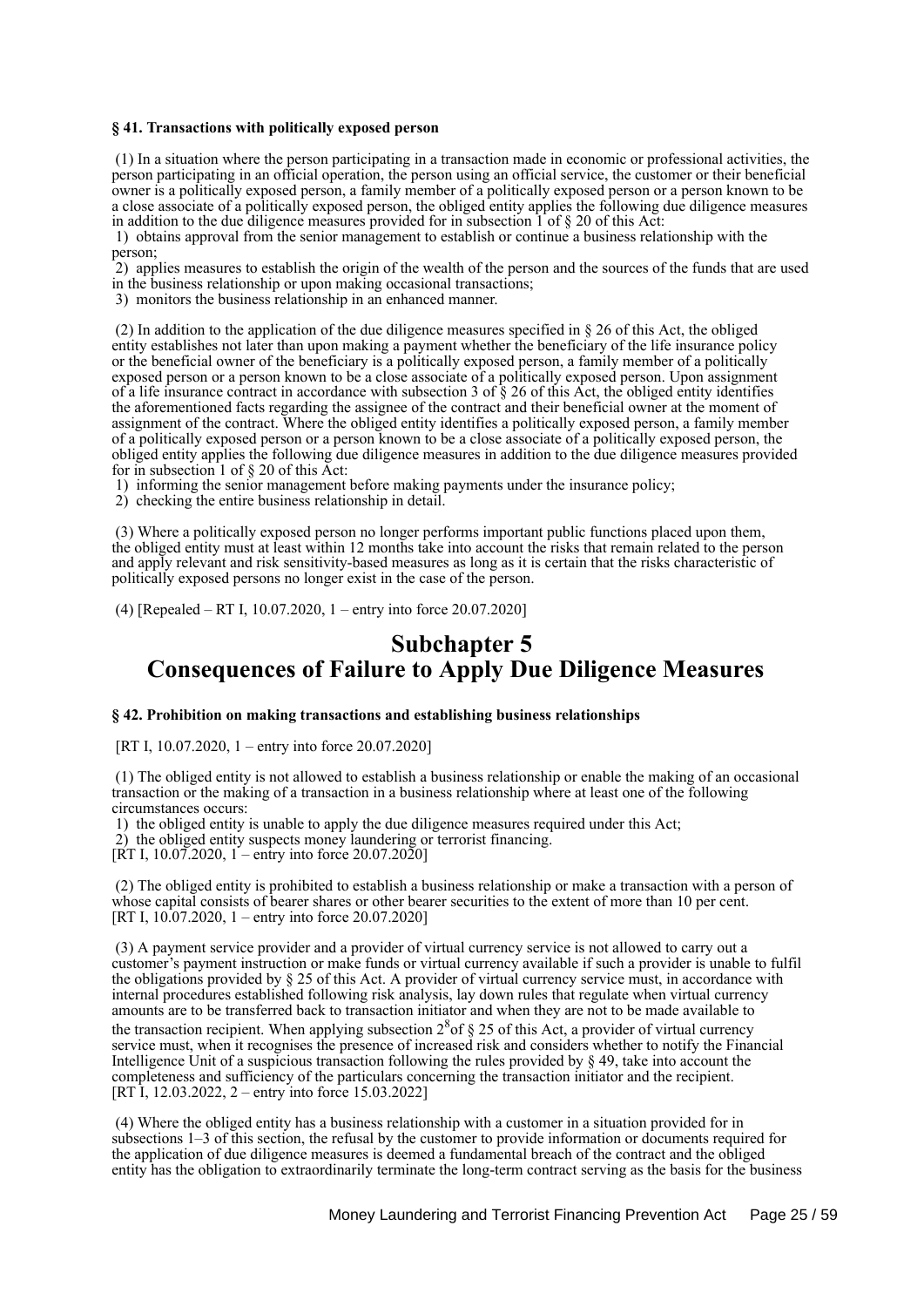relationship and to notify the Financial Intelligence Unit of the suspicious transaction relating to the customer in accordance with  $\S 49$  of this Act. The business relationship is deemed terminated as of the submission of a termination notice to the customer after which the obliged entity makes the services completely unavailable to the customer.

[RT I, 21.11.2020, 1 – entry into force 01.01.2021]

(5) An agreement violating the prohibition specified in subsections 1–3 of this section is void.

 (6) The provisions of subsections 1–5 are not applied where the obliged entity has notified the Financial Intelligence Unit of the establishment of a business relationship, transaction or an attempted transaction in accordance with the procedure provided for in § 49 of this Act and received from the Financial Intelligence Unit a specific instruction to continue the business relationship, the establishment of the business relationship or the transaction.

[RT I, 21.11.2020, 1 – entry into force 01.01.2021]

 (7) Subsections 1–5 of this section do not apply to an auditor that provides a customer with a certainty-giving or related auditor service or accounting revision service and that has reported the occurrence of the circumstances specified in subsection 1 or 2 to the Financial Intelligence Unit in accordance with the procedure provided for in § 49 of this Act.

[RT I, 21.11.2020, 1 – entry into force 01.01.2021]

## **§ 43. Right to postpone transactions and terminate business relationships**

[RT I, 10.07.2020, 1 – entry into force 20.07.2020]

 (1) The obliged entity has a right to postpone the making of a transaction until the person participating in the transaction or official operation, a person using an official service or a customer has submitted the documents and information required for the application of due diligence measures, including for certifying the origin of the subject-matter of the transaction or for monitoring the business relationship. [RT I, 10.07.2020, 1 – entry into force 20.07.2020]

 (2) The obliged entity has a right to extraordinarily and without advance notification terminate the long-term contract serving as the basis for a business relationship:

 1) upon refusal to issue an e-resident's digital identity card or where its validity is suspended or where it is declared invalid on the ground provided for in subsection 2 or 3 of  $\S 20^6$  of the Identity Documents Act;

2) [Repealed – RT I, 10.07.2020, 1 – entry into force 20.07.2020]

 (3) Where, on the conditions described in subsection 1 or 2 of this section, the omission of a transaction would be impossible or where the omission of a transaction or termination of a business relationship might impede efforts made to catch persons benefiting from a suspicious transaction, the obliged entity may still make the transaction or continue the business relationship, informing the Financial Intelligence Unit thereof without delay after making the transaction or deciding to continue the business relationship in accordance with the procedure provided for in § 49 of this Act.

 $[RT I, 21.11.2020, 1 - entry into force 01.01.2021]$ 

### **§ 44. Restrictions on transfer of customer's property**

 (1) Upon implementation of the provisions of this Subchapter, the obliged entity may transfer the customers property only to an account opened in a credit institution or the branch of a foreign credit institution registered in the Estonian commercial register or in a credit institution registered or having its place of business in a contracting state of the European Economic Area or in a country where requirements equal to those of Directive (EU) 2015/849 of the European Parliament and of the Council are in force. By way of exception, the property may be transferred to an account other than the customer's account, notifying the Financial Intelligence Unit thereof at least seven working days in advance and provided that the Financial Intelligence Unit does not establish the restriction specified in § 57 of this Act. [RT I, 21.11.2020, 1 – entry into force 01.01.2021]

 (2) Upon opening an account to a company established in the manner provided for in subsection2 of §27 of this Act, subsection 1 of this section is applied, unless the Financial Intelligence Unit has established a different procedure by a compliance notice issued under § 55 of this Act. [RT I, 21.11.2020, 1 – entry into force 01.01.2021]

### **§ 45. Variations upon provision of legal service**

 The provisions of this Subchapter do not apply to a notary, enforcement agent, bankruptcy trustee, attorney or other legal service provider, provider of accounting services or provider of advisory services in the field of accounting or taxation where the person is involved in assessing the customers legal status or in performing duties as the customers defence counsel or representative in court proceedings or in connection therewith, including in connection with giving advance on the initiation or avoidance of proceedings. [RT I,  $10.07.2020$ , 1 – entry into force 20.07.2020]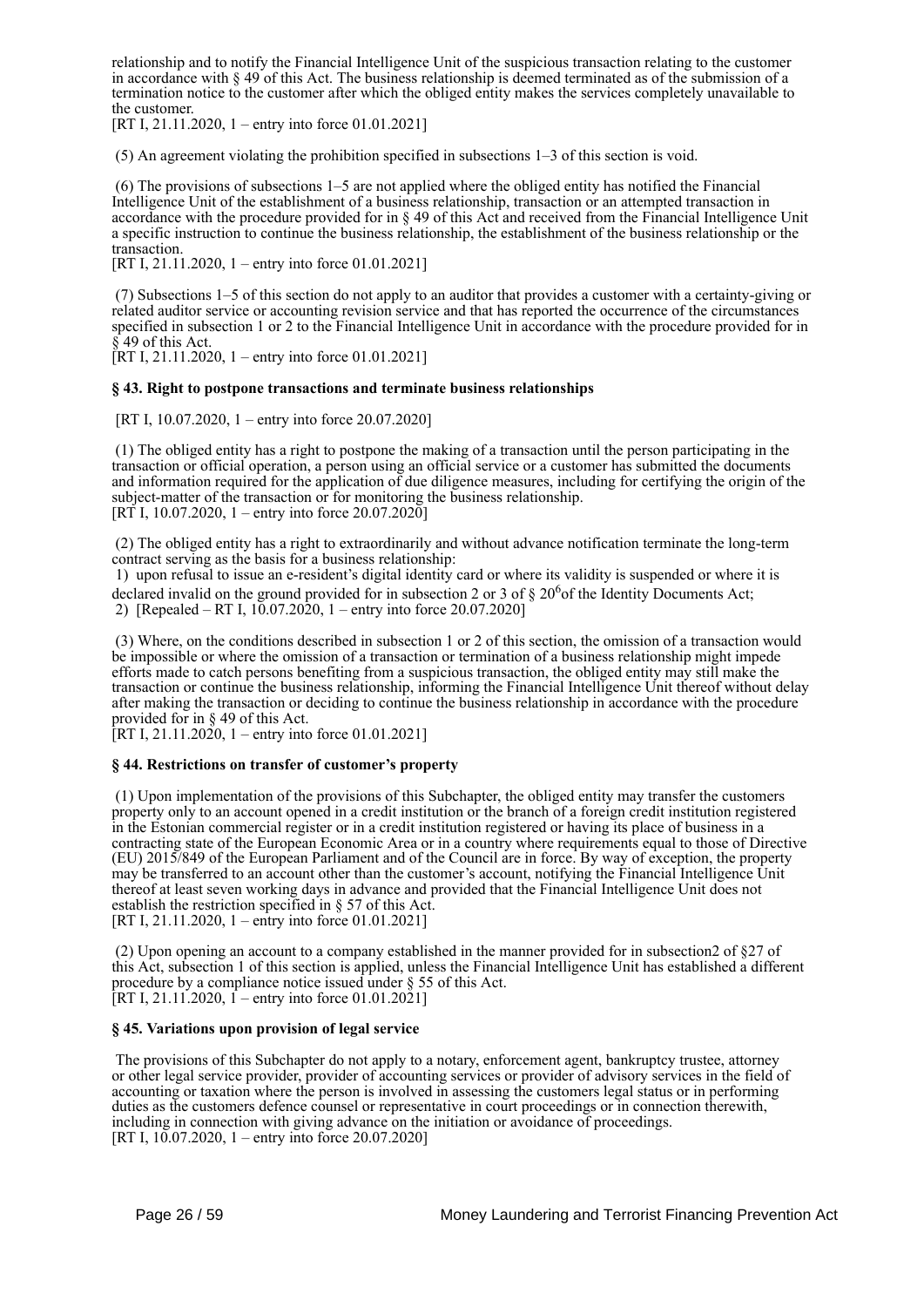# **Chapter 4 Gathering, Retaining and Protecting Data**

### **§ 46. Registration of data**

 (1) The obliged entity registers the transaction date or period and a description of the substance of the transaction.

(2) In addition to the data specified in subsection 1, the obliged entity registers:

 1) information on the circumstance of the obliged entity's refusal to establish a business relationship or make an occasional transaction;

 2) the circumstances of a waiver to establish a business relationship or make a transaction, including an occasional transaction, on the initiative of the person participating in the transaction or official operation, the person using an official service or the customer where the waiver is related to the application of due diligence measures by the obliged entity;

 21 ) information on all of the operations made for the purpose of establishing the identity of a person participating in a transaction or official operation, a person using an official service or a customer; [RT I, 10.07.2020, 1 – entry into force 20.07.2020]

 3) information according to which it is not possible to take the due diligence measures provided for in subsection 1 of § 20 of this Act using information technology means;

 4) information on the circumstances of termination of a business relationship in connection with the impossibility of application of the due diligence measures;

5) information serving as the basis for the duty to report under § 49 of this Act;

 6) upon making transactions with the representative of a civil law partnership, community or another legal arrangement or with a trust or trustee, the fact that the person has such status, an extract of the registry card or a certificate of the registrar of the register where the legal arrangement has been registered. [RT I, 10.07.2020,  $\tilde{1}$  – entry into force 20.07.2020]

 (3) In addition to the information provided for in subsection 1 of this section, a credit institution, financial institution and central securities depository register the following data regarding a transaction:

 1) upon opening an account, the account type, number, currency and significant characteristics of the securities or other property;

 2) upon acceptance of property for depositing, the deposition number and the market price of the property on the date of deposition or a detailed description of the property where the market price of the property cannot be determined;

3) upon renting or using a safe-deposit box or a safe in a bank, the number of the safe-deposit box or safe;

 4) upon making a payment relating to shares, bonds or other securities, the type of the securities, the monetary value of the transaction, the currency and the account number;

 5) upon conclusion of a life insurance policy, the account number debited to the extent of the first insurance premium;

 6) upon making a disbursement under a life insurance policy, the account number that was credited to the extent of the disbursement amount;

 7) in the case of payment intermediation, the details the communication of which is mandatory under Regulation (EU) No 2015/847 of the European Parliament and of the Council;

8) in the case of another transaction, the transaction amount, the currency and the account number.

### **§ 47. Preservation of data**

 (1) For the purpose of identification of persons and verification of submitted information, the obliged entity must retain the originals or copies of the documents specified in subsection  $2^1$  of § 20 and §§ 21, 22 and 46 of this Act, information registered in accordance with § 46 and the documents serving as the basis for the establishment of a business relationship for no less than five years after the termination of the business relationship.

[RT I,  $10.\overline{07}.2020$ ,  $1 -$ entry into force 20.07.2020]

 $(1<sup>1</sup>)$  The obliged entity does not have to retain the originals or copies of the documents serving as a basis for the identification of persons and verification of submitted information where:

1) the person was identified using e-identification and trust services for e-transactions, or

 2) the document is available to the obliged entity in an electronic database of the state throughout the period specified in subsection 1 of this section.

[RT I, 10.07.2020, 1 – entry into force 20.07.2020]

 (2) During the period specified in subsection 1 of this section, the obliged entity must also retain the entire correspondence relating to the performance of the duties and obligations arising from this Act and all the data and documents gathered in the course of monitoring the business relationship or occasional transactions as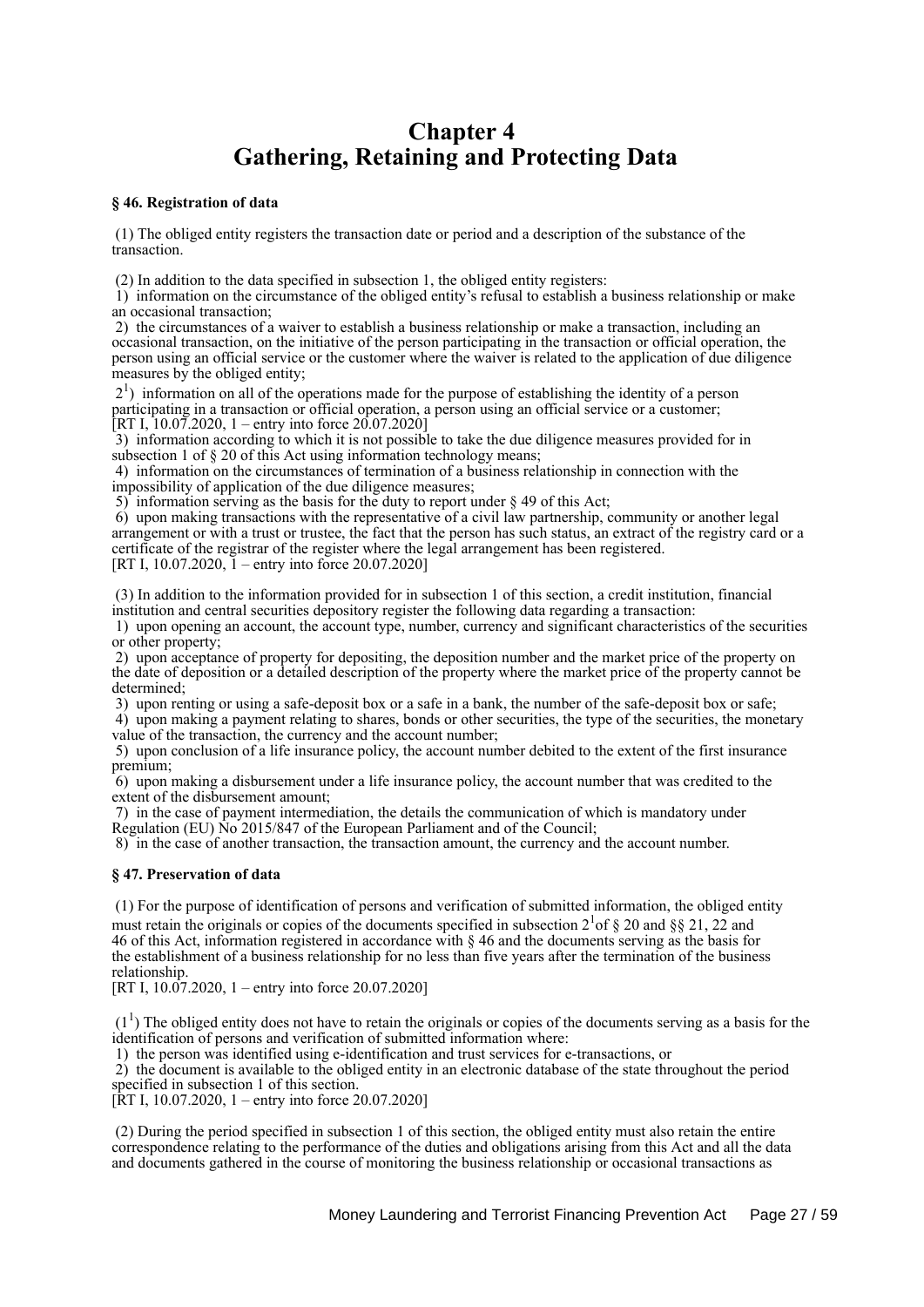well as data on suspicious or unusual transactions or circumstances which were not reported to the Financial Intelligence Unit.

 $[RT I, 21.11.2020, 1 - entry into force 01.01.2021]$ 

 (3) The obliged entity must retain the documents prepared with regard to a transaction on any data medium and the documents and data serving as the basis for the notification obligations specified in § 49 of this Act for no less than five years after making the transaction or performing the duty to report.

 (4) The obliged entity must retain the documents and data specified in subsections 1, 2 and 3 of this section in a manner that allows for exhaustively and without delay replying to the enquiries of the Financial Intelligence Unit or, in accordance with legislation, those of other supervisory authorities, investigative bodies or courts, inter alia, regarding whether the obliged entity has or has had in the preceding five years a business relationship with the given person and what is or was the nature of the relationship. [RT I,  $21.11.2020$ , 1 – entry into force 01.01.2021]

 (5) Where the obliged entity makes, for the purpose of identifying a person, an enquiry with a database that is part of the state information system, the duties provided for in this subsection will be deemed performed where information on the making of an electronic enquiry to the register is reproducible over a period of five years after termination of the business relationship or making of the transaction.

 $(5<sup>1</sup>)$  A provider of virtual currency service must preserve any documents, copies of documents and particulars related to fulfilment of the obligations provided by subsections  $2^2-2^5$ ,  $2^7$  and  $2^8$  of § 25 of this Act for five years following termination of the business relationship with the customer. [RT I, 12.03.2022, 2 – entry into force 15.03.2022]

 (6) Upon implementation of § 31 of this Act, the obliged entity retains the data of the document prescribed for the digital identification of a person, information on making an electronic enquiry to the identity documents database, and the audio and video recording of the procedure of identifying the person and verifying the person's identity for at least five years after termination of the business relationship.

 (7) The obliged entity deletes the data retained on the basis of this section after the expiry of the time limits specified in subsections 1–6 of this section, unless the legislation regulating the relevant field establishes a different procedure. On the basis of a compliance notice issued by the competent supervisory authority, data of importance for prevention, detection or investigation of money laundering or terrorist financing may be retained for a longer period, but not for more than five years after the expiry of the first time limit.

## **§ 48. Protection of personal data**

 (1) The obliged entity implements all rules of protection of personal data upon application of the requirements arising from this Act, unless otherwise provided by this Act. [RT I, 13.03.2019, 2 – entry into force 15.03.2019]

 (2) The obliged entity is allowed to process personal data gathered upon implementation of this Act only for the purpose of preventing money laundering and terrorist financing, which is considered a matter of public interest for the purposes of Regulation (EU) 2016/679 of the European Parliament and of the Council on the protection of natural persons with regard to the processing of personal data and on the free movement of such data, and repealing Directive 95/46/EC (General Data Protection Regulation) (OJ L 119, 04.05.2016, pp 1–88), and such data must not be additionally processed in a manner that does not meet the purpose, for instance, for marketing purposes.

 $[RT I, 10.07.2020, 1 -$  entry into force 20.07.2020]

 $(2<sup>1</sup>)$  The following rights of the data subject may be limited with regard to personal data processed by the obliged entity based on § 16 of this Act:

1) to demand the restriction of the processing of their personal data;

2) to demand the portability of their personal data;

3) to object to the processing of their personal data.

[RT I,  $10.07.2020$ ,  $1 -$ entry into force 20.07.2020]

 $(2<sup>2</sup>)$  On the basis of subsection  $2<sup>1</sup>$  of this section the rights of the data subject may be restricted where the nonrestriction may harm the ability of the processor or another obliged entity to comply with the requirements of this Act, including to apply due diligence measures. [RT I,  $10.07.2020$ ,  $1 -$ entry into force 20.07.2020]

 (3) The obliged entity presents to new customers information concerning the processing of personal data before establishing a business relationship or making an occasional transaction with them. Such information includes general information on the duties and obligations of the obliged entity which apply for AML/CFT purposes when the entity processes personal data.

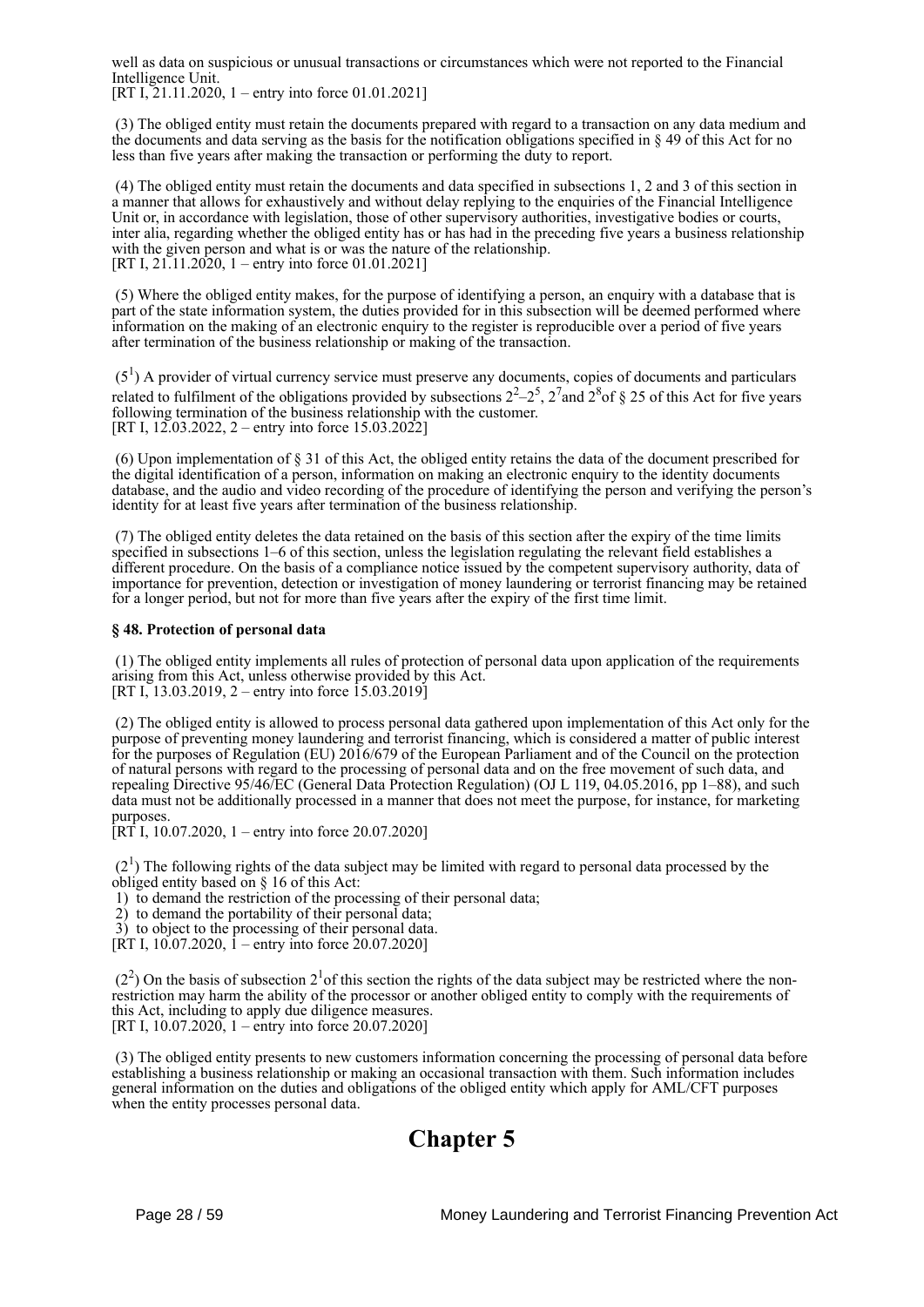# **Conduct in Case of Suspicion of Money Laundering and Terrorist Financing**

### **§ 49. Duty to report in case of suspicion of money laundering and terrorist financing**

 (1) Where the obliged entity identifies in economic or professional activities, an official operation or provision of an official service an activity or facts whose characteristics refer to the use of criminal proceeds or terrorist financing or to the commission of related offences or an attempt thereof or with regard to which the obliged entity suspects or knows that it constitutes money laundering or terrorist financing or the commission of related offences, the obliged entity must report it to the Financial Intelligence Unit without delay, but not later than within two working days after identifying the activity or facts or after getting the suspicion. [RT I, 21.11.2020, 1 – entry into force 01.01.2021]

 (2) Subsection 1 of this section also applies where a business relationship is not established, a transaction or operation is not made or a service is not provided, and the application thereof is considered also in the event of the circumstances specified in §§ 42 and 43 of this Act. [RT I, 10.07.2020,  $\hat{1}$  – entry into force 20.07.2020]

 (3) The obliged entity, except for a credit institution, immediately but not later than two working days after the making of the transaction, notifies the Financial Intelligence Unit of each learned transaction whereby a monetary obligation of over 32,000 euros or an equivalent sum in another currency is performed in cash, regardless of whether the transaction is made as a single payment or as several related payments over a period of up to one year. The credit institution notifies the Financial Intelligence Unit without delay, but not later than two working days after the making of the transaction about each foreign exchange transaction of over 32,000 euros made in cash where the credit institution does not have a business relationship with the person participating in the transaction.

[RT I, 21.11.2020, 1 – entry into force 01.01.2021]

 $(3<sup>1</sup>)$  The auditor who, in the course of whose professional activities, learns of a transaction which another obliged entity should have reported to the Financial Intelligence Unit under subsection 3 of this section, reports it to the Financial Intelligence Unit not later than within two working days after receiving the information. [RT I, 21.11.2020, 1 – entry into force 01.01.2021]

 (4) The obliged entity submits to the Financial Intelligence Unit without delay all the information available to the obliged entity, which the Financial Intelligence Unit requested in its enquiry. [RT I,  $2\overline{1}$ .11.2020, 1 – entry into force 01.01.2021]

 (5) The duty to report, which arises from subsections 1–4 of this section, does not apply to a notary, enforcement agent, bankruptcy trustee, auditor, attorney or other legal service provider, provider of accounting services or provider of advisory services in the field of accounting or taxation where they assess the customer's legal situation, defend to represent the customer in court, intra-authority or other such proceedings, including where they advise the customer in a matter of initiation or prevention of proceedings, regardless of whether the information has been obtained before, during or after the proceedings.

 (6) Where the obliged entity suspects or knows that terrorist financing or money laundering or related criminal offences are being committed, the making of the transaction or official operation or the provision of the official service must be postponed until the submission of a report based on subsection 1 of this section. Where the postponement of the transaction may cause considerable harm, it is not possible to omit the transaction or it may impede catching the person who committed possible money laundering or terrorist financing, the transaction or official operation will be performed out or the official service will be provided and a report will be submitted to the Financial Intelligence Unit thereafter.

[RT I, 21.11.2020, 1 – entry into force 01.01.2021]

 (7) Where relevant, the Financial Intelligence Unit gives obliged entities feedback on their performance of the duty to report and on the use of the received information. [RT I, 21.11.2020, 1 – entry into force 01.01.2021]

### **§ 50. Place and form of performance of duty to report**

 (1) A report is submitted to the Financial Intelligence Unit of the contracting state of the European Economic Area on whose territory the obliged entity has been established. [RT I, 10.07.2020, 1 – entry into force 20.07.2020]

 (2) A report is submitted via the online form of the Financial Intelligence Unit or via the X-road service. [RT I,  $21.11.2020$ , 1 – entry into force 01.01.2021]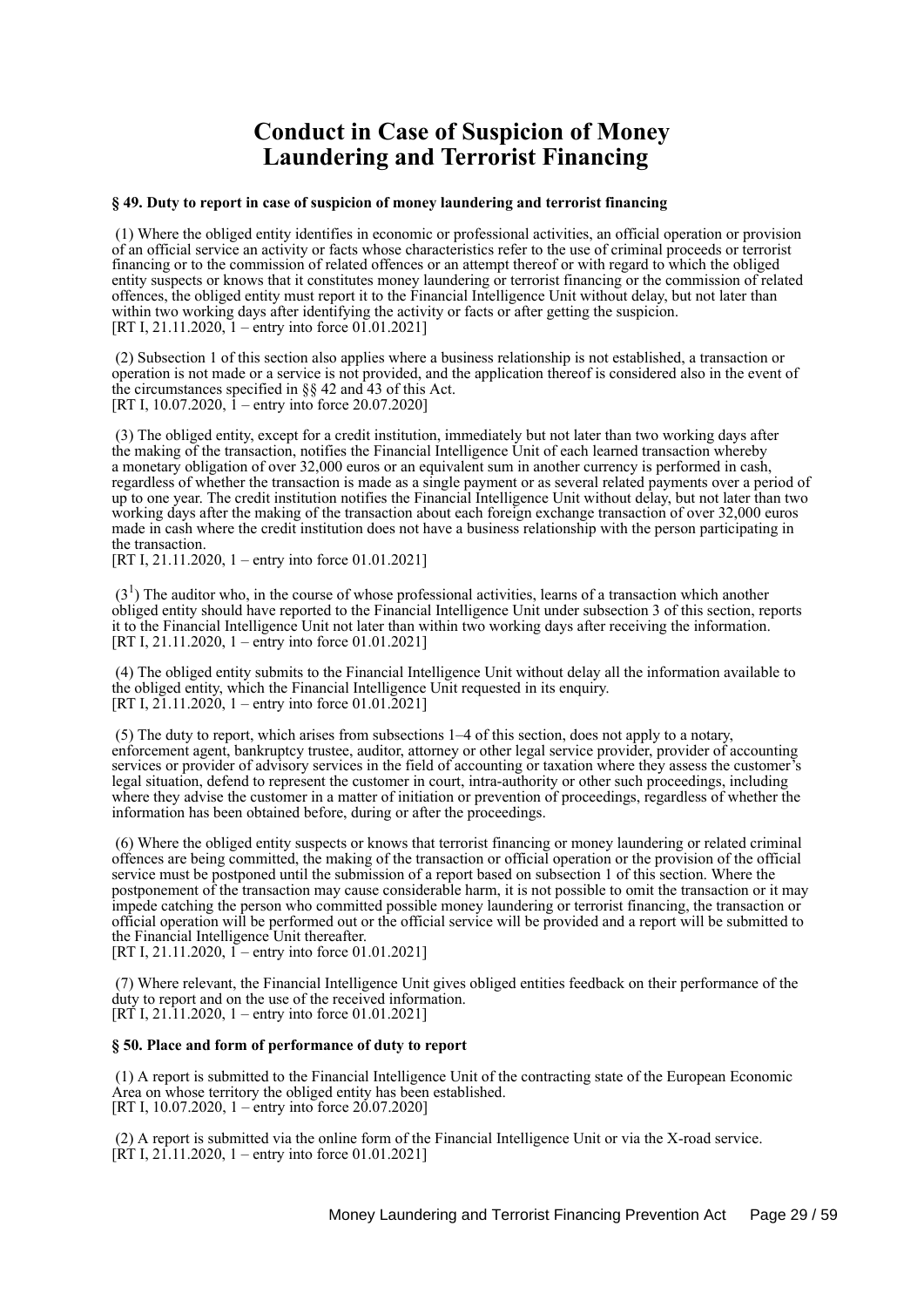(3) The data used for identifying the person and verifying the submitted information and, if any, copies of the documents are added to the report.

 (4) Requirements for the contents and form of a report submitted to the Financial Intelligence Unit and the guidelines for the submission of a report are established by a regulation of the minister in charge of the policy sector.

# **§ 51. Confidentiality of report**

 (1) The obliged entity, a structural unit of the obliged legal entity, a member of a management body and an employee is prohibited to inform a person, its beneficial owner, representative or third party about a report submitted on them to the Financial Intelligence Unit, a plan to submit such a report or the occurrence of reporting as well as about a compliance notice issued by the Financial Intelligence Unit under §§ 57 and 58 of this Act or about the commencement of criminal proceedings. After the compliance notice issued by the Financial Intelligence Unit has been complied with, the obliged entity may inform a person that the Financial Intelligence Unit has restricted the use of the person's account or that another restriction has been imposed. [RT I, 21.11.2020, 1 – entry into force 01.01.2021]

 (2) The prohibition provided for in subsection 1 of this section is not applied upon submission of information to:

1) competent supervisory authorities and law enforcement agencies;

2) credit institutions and financial institutions in between themselves where they are part of the same group;

 3) institutions and branches that are part of the same group as the person specified in subsection 2 of this section where the group applies group-wide procedural rules and principles in accordance with § 15 of this Act; 4) a third party who operates in the same legal person or structure as an obliged entity who is a notary, enforcement agent, bankruptcy trustee, auditor, attorney or other legal service provider, provider of accounting services or provider of advisory services in the field of accounting or taxation and whereby the legal person or structure has the same owners and management system where joint compliance is practiced.

 (3) The prohibition provided for in subsection 1 of this section does not apply to the exchange of information in a situation where it concerns the same person and the same transaction that involves two or more obliged entities that are credit institutions, financial institutions, enforcement agents, bankruptcy trustees, auditors, attorneys or other legal service providers, providers of accounting services or providers of advisory services in the field of accounting or taxation located in a contracting state of the European Economic Area or in a country where requirements equal to those of Directive (EU) 2015/849 of the European Parliament and of the Council are in force, act in the same field of profession and requirements equal to those in force in Estonia are implemented for keeping their official secrets and protecting personal data.

 (4) Where a notary, enforcement agent, bankruptcy trustee, auditor, attorney or other legal service provider, provider of accounting services or provider of advisory services in the field of accounting or taxation convinces a customer to refrain from unlawful acts, it is not deemed violation of the prohibition provided for in subsection 1 of this section.

 (5) For AML/CFT purposes, credit institutions and financial institutions may between themselves exchange information on high-risk customers and transactions suspected of a criminal offence.

 (6) The exchange of information regulated in this section must be retained in writing or in a form reproducible in writing for the next five years and information is submitted to the competent supervisory authority at its request.

# **§ 52. Discharge of liability**

 (1) The obliged entity, its employee, representative and the person who acted on its behalf is not liable for damage caused to a person or customer participating in a transaction made in economic or professional activities, in performing an official operation or in the provision of an official service:

 1) upon performance of duties and obligations arising from this Act in good faith, from failing to make the transaction or from failing to make the transaction within the prescribed time limit;

2) in connection with the performance of the duty to report provided for in  $\S$  49 of this Act in good faith;

3) by implementing §§ 16 and 18 of this Act in good faith.

 (2) The performance of the duty to report arising from § 49 of this Act and submission of information by the obliged entity is not deemed breach of the confidentiality requirement arising from law or contract and the statutory or contractual liability for the disclosure of the information is not applied to the person who performed the duty to report. An agreement derogating from this provision is void.

 (3) Upon releasing to the Financial Intelligence Unit data and documents relating to the professional activities of a notary on the basis of a compliance notice issued by the Financial Intelligence Unit specified in  $\S 55$  of this Act or upon performance of the duty to report specified in  $\S$  49, the notary is discharged from the confidentiality duty provided for in § 3 of the Notaries Act.

 $[RT\ I, 21.11.2020, 1 -$  entry into force 01.01.2021]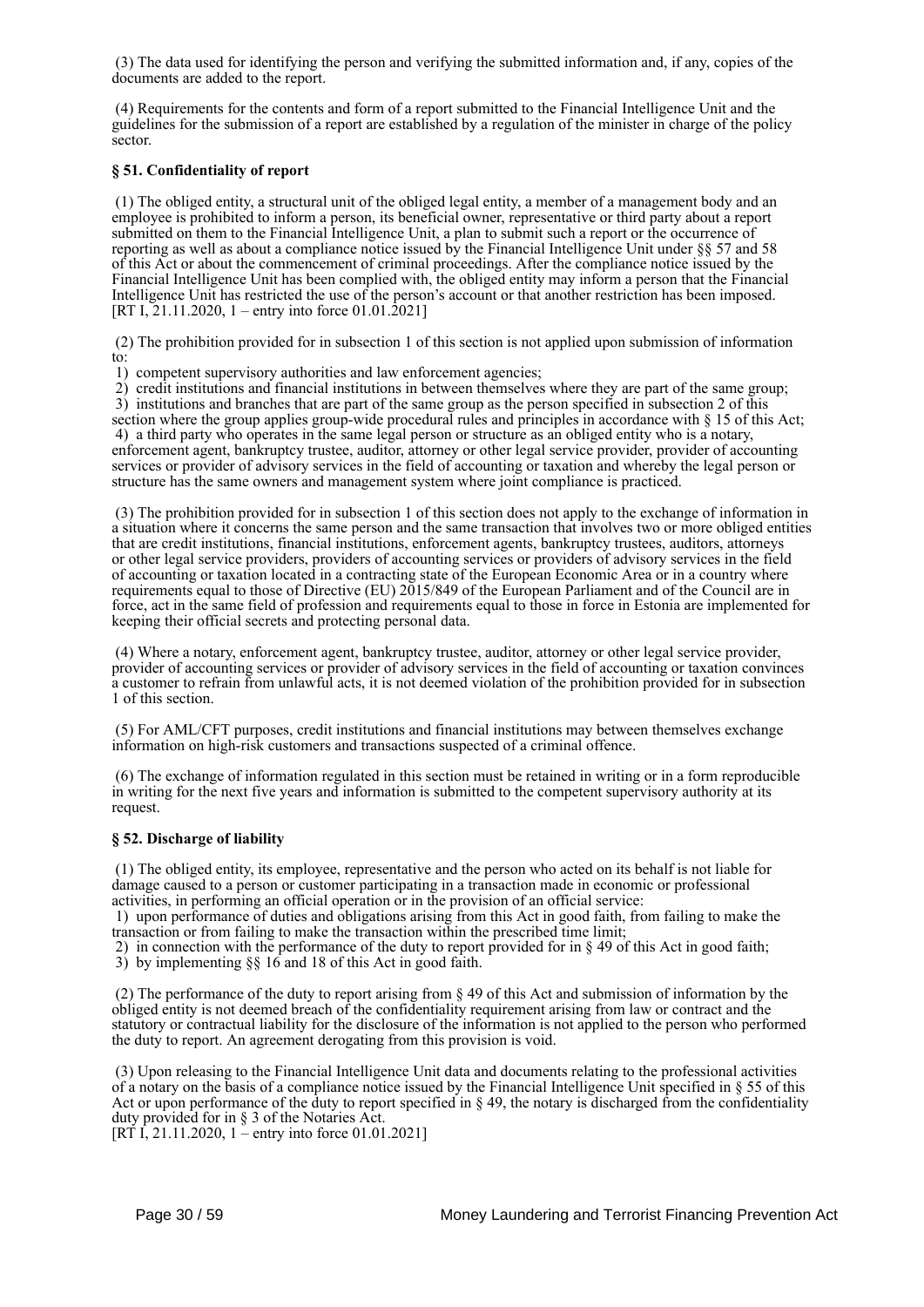(4) Taking into account its size and nature of activities, the obliged entity establishes an appropriate system of measures ensuring that the employees and representatives of the obliged entity who report of a suspicion of money laundering or terrorist financing or of a violation of this Act within the obliged entity are able to do so anonymously and are protected from being exposed to threats or hostile action by other employees, management body members or customers of the obliged entity, in particular from adverse or discriminatory employment actions.

[RT I, 10.07.2020, 1 – entry into force 20.07.2020]

# **§ 52<sup>1</sup> . Protection of originator of report**

 (1) The Financial Intelligence Unit and the Financial Supervision and Resolution Authority ensure the confidentiality of the fact of reporting of a violation of this Act as well as of a factor the reporting specified in § 49 of this Act and this fact may be disclosed only with the written consent of the natural person who filed the report.

 $[\overline{RT} I, 21.11.2020, 1 -$  entry into force 01.01.2021]

 (2) The fact of reporting may be disclosed to the prosecutor's office and the investigation body where there is a suspicion that the person who filed the report has violated the reporting obligation or committed a criminal offence.

 (3) Where the natural person who filed a report is involved in offence proceedings as a witness, the provisions of the offence proceedings apply without compromising the confidentiality of the fact of reporting.

 (4) The employer is not allowed to treat an employee unequally because of a report specified in subsection 1 of this section.

 (5) The court or the labour dispute committee applies a shared burden of proof for the purpose of protection of the natural person who filed the report. The claimant or petitioner submits in the claim or petition the facts based on which it can be concluded that they have been treated unequally. Where the person against who the claim or petition has been filed does not prove otherwise, it is presumed that the originator of the report was treated unequally due to reporting. An agreement deviating from this subsection is void. [RT I,  $10.07.2020$ , I – entry into force  $20.07.2020$ ]

# **Chapter 6 Financial Intelligence Unit**

[RT I, 21.11.2020, 1 - entry into force 01.01.2021]

#### **§ 53. Financial Intelligence Unit**

[RT I, 21.11.2020, 1 – entry into force 01.01.2021]

 (1) The Financial Intelligence Unit is a governmental authority in the area of government of the Ministry of Finance, which is autonomously engaged in regulatory enforcement and autonomously exercises the enforcement powers of the state on the grounds and to the extent provided for in this Act. The Financial Intelligence Unit independently performs its tasks under this Act and independently makes decisions concerning the actions provided for in this Act.

 (2) The Government of the Republic appoints the head of the Financial Intelligence Unit to office on a proposal of the Minister of Finance for a period of five years, taking into account the procedure established on the basis of subsection 2 of § 10 of the Civil Service Act.

 (3) The costs of the Financial Intelligence Unit are covered from the state budget. The Financial Intelligence Unit has its own budget that is approved and revised by the Minister of Finance on a proposal of the head of the Financial Intelligence Unit in accordance with the statutory procedure. The Minister of Finance oversees adherence to the budget of the Financial Intelligence Unit.

 (4) The roster of service and employment positions and the roster of staff of the Financial Intelligence Unit constitute 'information for internal use' for the purposes of the Public Information Act. [RT I, 12.03.2022, 2 – entry into force 15.03.2022]

#### **§ 54. Duties of Financial Intelligence Unit**

 (1) The duties of the Financial Intelligence Unit:  $[\overline{RT} I, 21.11.2020, 1 -$  entry into force 01.01.2021]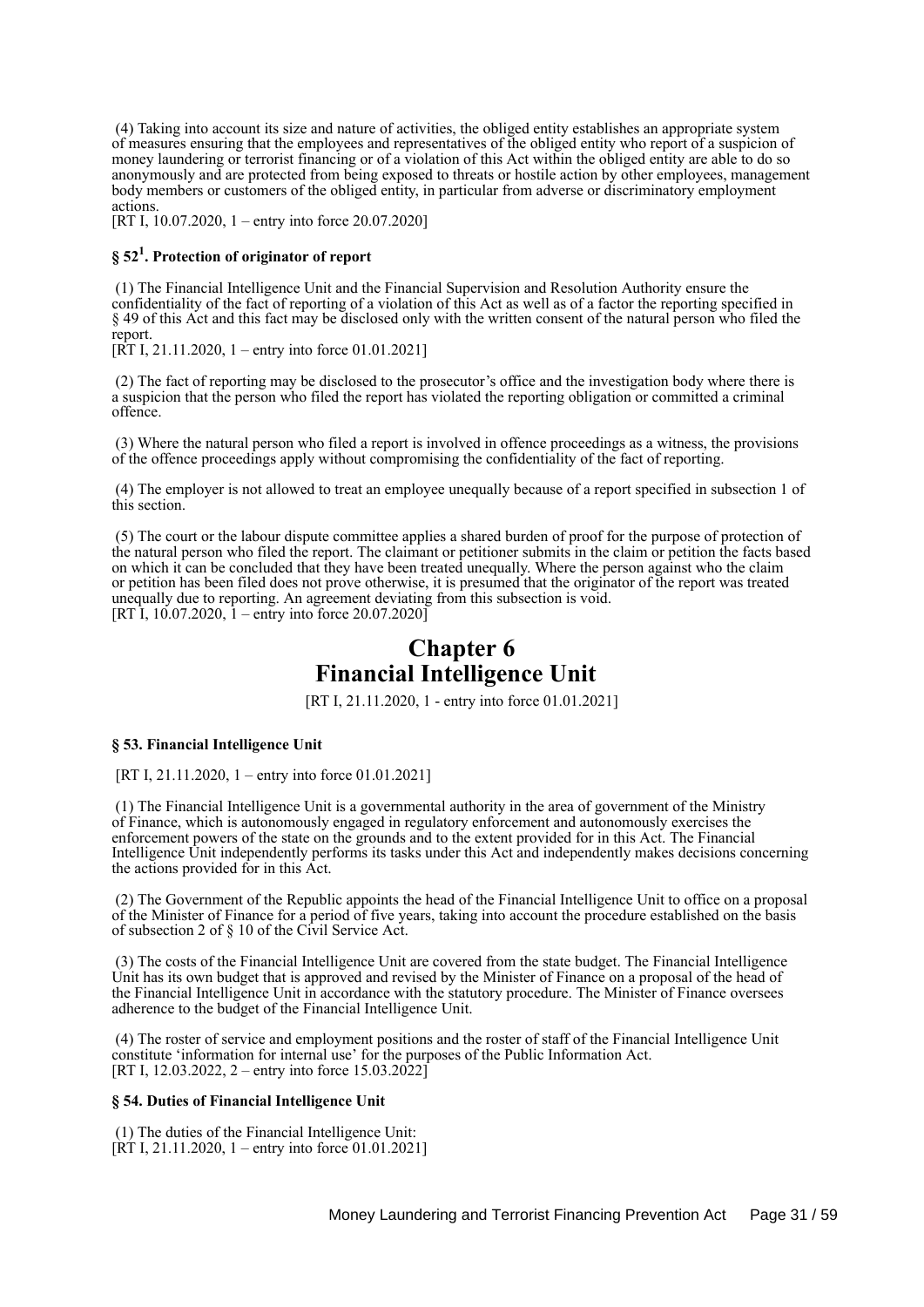1) prevention of money laundering and terrorist financing and the receiving, gathering, obtaining of the disclosure, registration, processing, analysis and transmission of information referring to money laundering and terrorist financing;

[RT I,  $21.11.2020$ , 1 – entry into force 01.01.2021]

 2) strategic analysis that covers the risks, threats, trends, patterns and ways of operation of money laundering and terrorist financing;

[RT I, 21.11.2020, 1 – entry into force 01.01.2021]

 3) application of the enforcement powers of the state on the grounds and within the scope provided by a statute;

[RT I, 10.07.2020, 1 – entry into force 01.01.2021]

 4) supervision over the activities of obliged entities in complying with this Act, unless otherwise provided by law;

 5) informing the public about the prevention and identification of money laundering and terrorist financing, and preparing and publishing an aggregate overview at least once a year;

6) AML/CFT cooperation with obliged entities, competent supervisory authorities and investigative bodies;

7) training obliged entities' staff, investigative bodies, prosecutors and judges in AML/CFT matters;

 8) organisation of international communication and exchange of information in accordance with § 63 of this Act;

9) performance of duties arising from the International Sanctions Act;

10) conducting misdemeanour proceedings provided for in this Act;

 11) processing applications for authorisations, suspending or prohibiting business activities or suspending or revoking an authorisation in accordance with the procedure set out in the General Part of the Economic Activities Code Act, taking account of the variations of this Act.

 (2) Upon application of clause 1 of subsection 1 of this section, it is verified whether the data submitted to the Financial Intelligence Unit are important for countering, identifying or pre-litigation investigation of money laundering, related criminal offences and terrorist financing. [RT I, 21.11.2020, 1 – entry into force 01.01.2021]

 (3) The Financial Intelligence Units analyses and verifies information about suspicions of money laundering and terrorist financing, takes measures for preservation of property where necessary and forwards materials to the competent authorities without delay upon identification of elements of a criminal offence. The competent authority notifies the Financial Intelligence Unit without delay of having attached, having decided not to attach or of having released an attachment of property in accordance with the procedure established in the Code of Criminal Procedure.

[RT I, 21.11.2020, 1 – entry into force 01.01.2021]

# **§ 54<sup>1</sup> . Reports submitted to Financial Intelligence Unit**

[RT I, 21.11.2020, 1 – entry into force 01.01.2021]

 (1) Credit and financial institutions and persons subject to supervision exercised by the Financial Intelligence Unit under subsection 1 of § 64 of this Act submit to the Financial Intelligence Unit reports containing information necessary for the performance of the statutory functions. [RT I, 21.11.2020, 1 – entry into force 01.01.2021]

 (2) The collection and submission of the information specified in subsection 1 of this Act may also be organised with the help of governmental authorities, state authorities and public legal persons. The principle of the single submission of information must be adhered to regarding the obliged entity.

 (3) The requirements for the content and originator of reports submitted to the Financial Intelligence Unit and the procedure for submission are established by a regulation of the minister in charge of the policy sector. [RT I, 21.11.2020, 1 – entry into force 01.01.2021]

### **§ 55. Administrative decisions of Financial Intelligence Unit**

[RT I, 21.11.2020, 1 – entry into force 01.01.2021]

 (1) The Financial Intelligence Unit issues compliance notices and other administrative decisions in order to perform the duties arising from law.

 $[RT I, 21.11.2020, 1 - entry into force 01.01.2021]$ 

 (2) A compliance notice issued under § 57 of this Act, which is aimed at stopping a transaction or restricting the use of an account or other property as well as a compliance notice aimed at obtaining information on circumstances, transactions and persons related to a suspicion of money laundering or terrorist financing does not set out its factual grounds. The facts based on which the notice is issued are set out in a separate document.

 (3) The person whose transaction was stopped or the use of whose account or other property was restricted by a compliance notice has a right to examine the document setting out the facts. The Financial Intelligence Unit has a right to refuse to grant access to the document where:

[RT I, 21.11.2020,  $\bar{1}$  – entry into force 01.01.2021]

1) it would impede AML/CFT efforts;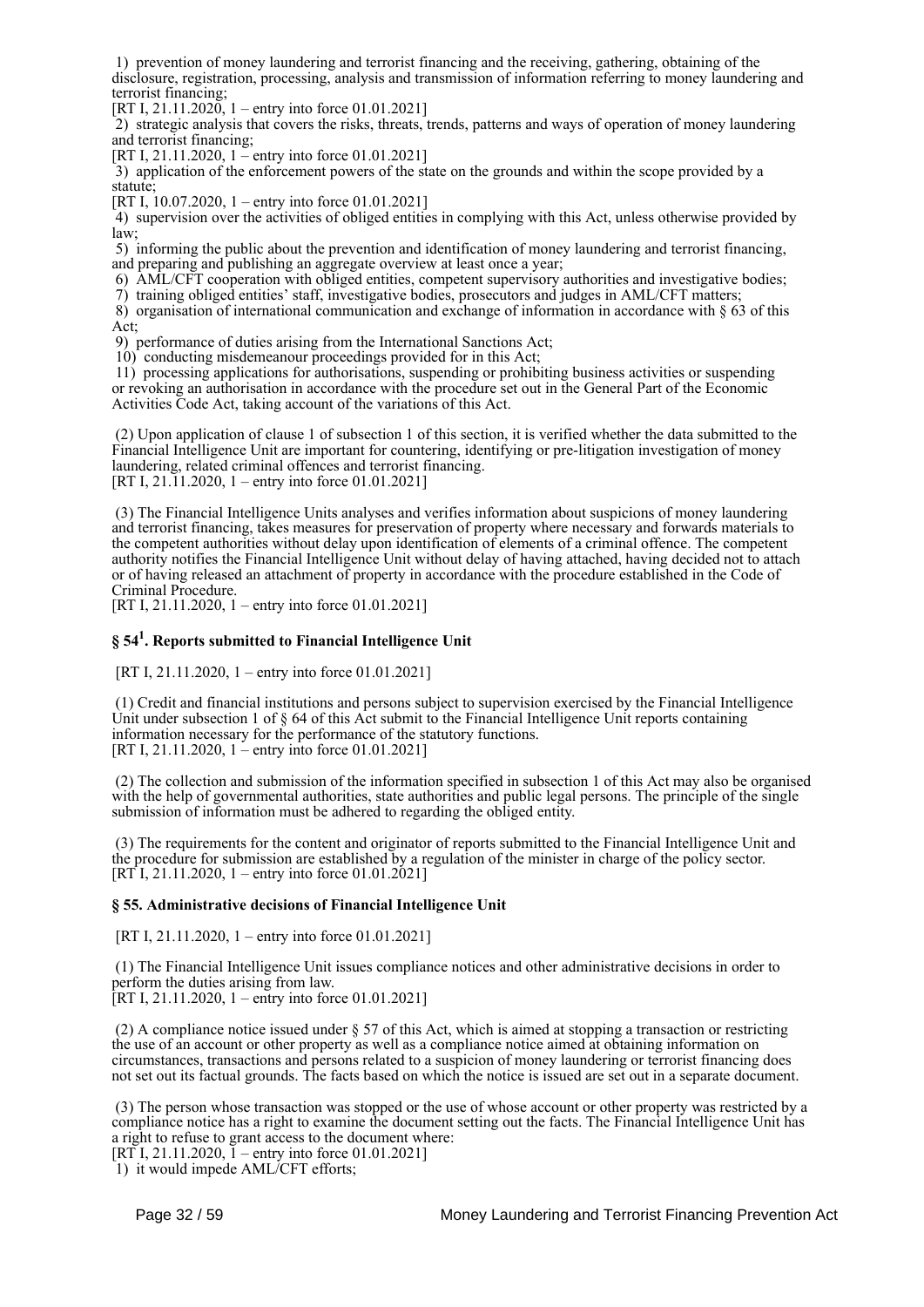2) the disclosure of the information contained in the document is against the law or international agreements, including restrictions established in international cooperation;

3) it would jeopardise the establishment of the truth in criminal proceedings.

 (4) An administrative decision of the Financial Intelligence Unit is signed by the Head or Deputy Head of the Financial Intelligence Unit or by an official or employee authorised by the Head. Where a decision is signed by an authorised official or employee, the number and date of the document granting the right to sign and the place where it is possible to acquaint oneself with that document are stated next to the signature. [RT I, 12.03.2022, 2 – entry into force 15.03.2022]

 (5) A claim against an administrative decision or step of the Financial Intelligence Unit is filed with the administrative court. Upon contesting a compliance notice mentioned in subsection 2 of this section, the Financial Intelligence Unit submits to the administrative court a separate document setting out the facts, which states the reasons for issuing the notice, establishing relevant restrictions concerning the document. [RT I, 21.11.2020, 1 – entry into force 01.01.2021]

#### **§ 56. Guidelines of Financial Intelligence Unit**

[RT I, 21.11.2020, 1 – entry into force 01.01.2021]

 (1) The Financial Intelligence Unit has a right to issue advisory guidelines to explain AML/CFT legislation.  $[\hat{R} \hat{T} I, 21.11.2020, 1 -$  entry into force 01.01.2021]

 (2) The Financial Intelligence Unit issues guidelines regarding the characteristics of suspicious transactions.  $[\hat{R} \hat{T} I, 21.11.2020, 1 -$  entry into force 01.01.2021]

 (3) The Financial Intelligence Unit issues guidelines regarding the characteristics of transactions suspected of terrorist financing. The guidelines are coordinated with the Estonian Internal Security Service beforehand. [RT I, 21.11.2020, 1 – entry into force 01.01.2021]

 (4) The guidelines of the Financial Intelligence Unit are published on its website.  $[\hat{R}T I, 21.11.2020, 1 - entry into force 01.01.2021]$ 

### **§ 57. Stopping of transaction, restriction of disposal of property and transfer of property to state ownership**

 (1) In the event of suspicion of money laundering or terrorist financing, the Financial Intelligence Unit may issue a compliance notice to stop a criminal activity or, at the request of the financial intelligence unit of another country, to suspend a transaction or impose restrictions on the disposal of property on an account, property kept on an account or property constituting the object of the transaction, official operation or official service or other property suspected of being associated with money laundering or terrorist financing for up to 30 calendar days as of the delivery of the compliance notice. In the event property registered in the land register, ship register, central securities depository, motor register, register of construction works or another state register, the Financial Intelligence Unit may, in the event of justified suspicion, restrict the disposal of the property for the purpose of ensuring its preservation for up to 30 calendar days. [RT I,  $21.11.2020$ , 1 – entry into force  $01.01.2021$ ]

 (2) Before expiry of the period specified in subsection 1, a transaction may be made or the restriction of disposal of an account or other property may be derogated from only with the written consent of the Financial Intelligence Unit.

[RT I, 21.11.2020, 1 – entry into force 01.01.2021]

 (3) By means of a compliance notice, the Financial Intelligence Unit may, in addition to the period specified in subsection 1 of this section, restrict the disposal of property for the purpose of ensuring its preservation for additional 60 calendar days where:

[RT I, 21.11.2020, 1 – entry into force 01.01.2021]

 1) upon verification of the origin of the property in the event of suspicion of money laundering, the possessor or owner of the property fails to prove to the Financial Intelligence Unit the legal origin of the property within 30 calendar days following the suspension of the transaction or the establishment of the restriction on use of the account or on disposal of other property;

[RT I, 21.11.2020, 1 – entry into force  $01.01.2021$ ]

2) there is suspicion that the property is used for terrorist financing.

 (4) In enforcement or bankruptcy proceedings it is prohibited to transfer property on which a restriction has been imposed by the Financial Intelligence Unit or which has been attached during the validity of the restriction in accordance with the rules provided for in the Code of Criminal Procedure. [RT I, 21.11.2020, 1 – entry into force 01.01.2021]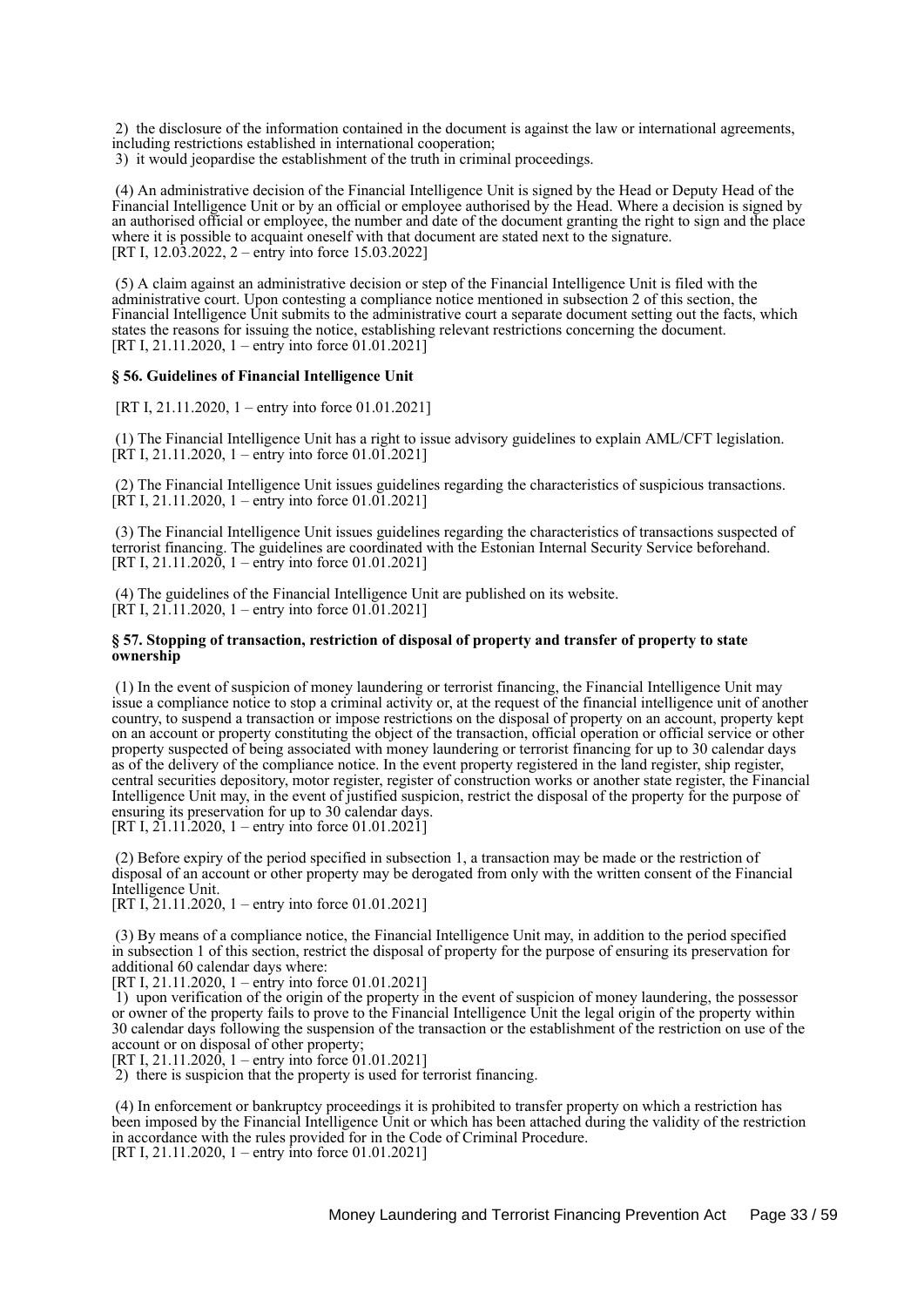(5) Where property has been attached in accordance with the Code of Criminal Procedure, the Financial Intelligence Unit is required to without delay lift the restrictions on the disposal of the property after a court order on the attachment of the property has entered into effect. [RT I, 21.11.2020, 1 – entry into force 01.01.2021]

 (6) Where the owner of the property or, in the event of property held on the account, also the beneficial owner of the property has not been established, the Financial Intelligence Unit may ask the administrative court for permission to restrict the disposal of the property until the owner or beneficial owner of the property has been established and the Financial Intelligence Unit may ask the same also upon termination of criminal proceedings, but not for more than one year.

[RT I, 21.11.2020, 1 – entry into force 01.01.2021]

 (7) Where, within one year following the imposing of restrictions on the use of the property, the owner of the property or the beneficial owner of the property held on the account has not been identified or where the possessor of the property informs the Financial Intelligence Unit or the Prosecutor's Office of the desire to give up the property, the Financial Intelligence Unit or the Prosecutor's Office may ask the administrative court for permission to transfer the property to state ownership. The property is sold in accordance with the procedure provided for in the Code of Enforcement Procedure and the sum earned from the sale is transferred to state revenue. The owner of the property has a right to recover the sum transferred to the state revenue within a period of three years following the day on which the property was transferred to the state revenue. [RT I, 21.11.2020, 1 – entry into force 01.01.2021]

 (8) In the case of property held on an account, the account holder is deemed to be the possessor of the property upon implementation of subsections 6 and 7 of this section and their right of ownership is not presumed.

 (9) The restriction of the disposal of property registered in the land register, ship register, central securities depository, motor register, register of construction works and in other state register is ensured by the registrars in the first order of priority and without delay, without any additional steps taken by the Financial Intelligence Unit.

[RT I, 21.11.2020, 1 – entry into force 01.01.2021]

 (10) Where the legal origin of the property in the case of suspicion of money laundering or the absence of a link between the property and terrorist financing in the case of suspicion of terrorist financing is proven before the expiry of the time limit specified in subsection 1, 3 or 6 of this section, the Financial Intelligence Unit will be required to terminate the restrictions of use of the property without delay. [RT I, 21.11.2020, 1 – entry into force 01.01.2021]

### **§ 58. Requesting information**

 (1) To perform the duties arising from law, the Financial Intelligence Unit has a right to receive information from the competent supervisory authorities, other state authorities and local authority agencies and, based on a compliance notice, from obliged entities and third parties by the deadline set by the Financial Intelligence Unit.  $[RT\overline{1}, 21.11.2020, 1 -$  entry into force 01.01.2021]

 $(1<sup>1</sup>)$  To perform the functions arising from this Act, the Financial Intelligence Unit has a right to receive the information specified in subsections  $1^1$ – $1^5$ of § 81 of this Act via the electronic attachment system mentioned in  $\S 63<sup>1</sup>$  of the Code of Enforcement Procedure.

[RT I, 21.11.2020, 1 – entry into force 01.01.2021]

 (2) The addressee of a compliance notice is required to comply with the notice and to submit the requested information, including any information subject to banking or business secrecy, within the time limit set in the notice. The information is submitted in writing or in a form reproducible in writing.

 (3) In order to prevent money laundering and terrorist financing, the Financial Intelligence Unit has a right to obtain, in accordance the procedure provided by legislation, relevant data, including data collected by covert operations and covert cooperation, from any agency vested with the authority to conduct covert operations by the deadline set by the Financial Intelligence Unit. Where the Financial Intelligence Unit wishes to forward information collected by way of covert operations and covert cooperation to other authorities, the Financial Intelligence Unit must obtain written consent from the covert operations agency that provided the information. [RT I, 21.11.2020, 1 – entry into force 01.01.2021]

 (4) This section does not apply to an attorney, unless the attorney provides the services specified in subsection 2 of § 2 of this Act or a report given by the attorney to the Financial Intelligence Unit does not meet the established requirements, is not accompanied by the required documents or is accompanied by documents that do not meet the requirements.

[RT I, 21.11.2020,  $1 -$ entry into force 01.01.2021]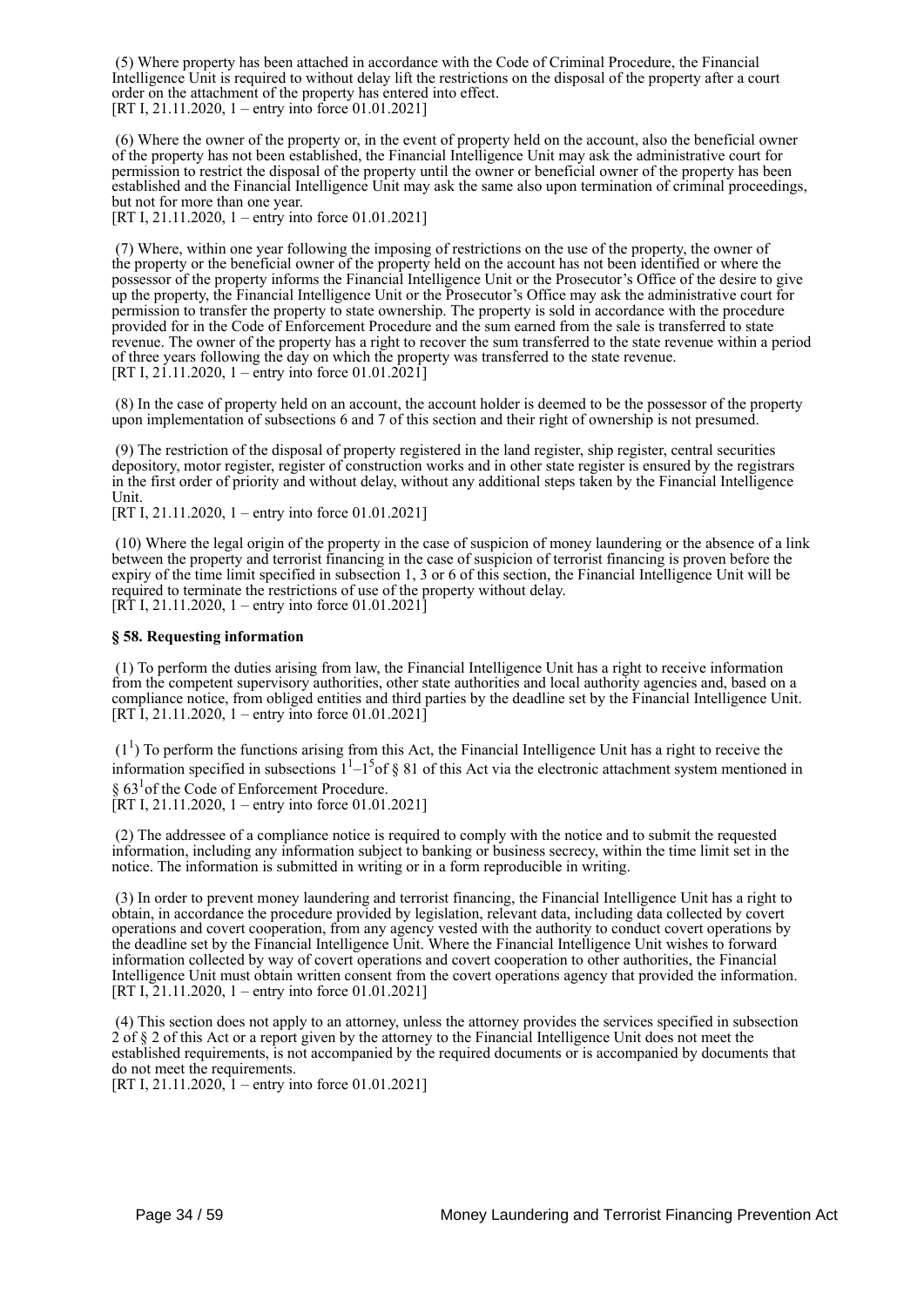#### **§ 59. Interbase cross-usage of data**

 In order to perform the duties arising from law, the Financial Intelligence Unit has a right to make enquiries to and to receive data from state and municipal databases and databases maintained by persons in public law, in accordance with the procedure provided by law.

# **§ 59<sup>1</sup> . Database of Financial Intelligence Unit**

[RT I, 21.11.2020, 1 – entry into force 01.01.2021]

 (1) The database of the Financial Intelligence Unit is a database that is part of the information system of the state, which processes data related to the operations and proceedings arising from the functions of the Financial Intelligence Unit

[RT I, 21.11.2020, 1 – entry into force 01.01.2021]

 (2) The Financial Intelligence Unit is the controller of the database.  $[\hat{RT} I, 21.11.2020, 1 - entry into force 01.01.2021]$ 

 (3) The statutes of the database are established by a regulation of the minister in charge of the policy sector. [RT I, 10.07.2020, 1 – entry into force 01.01.2021]

#### **§ 60. Restrictions on the use of data**

 (1) Only an official or an employee of the Financial Intelligence Unit has access to and a right to process the information in the Financial Intelligence Unit database. On the basis of this Act, the Head of the Financial Intelligence Unit may establish restrictions on access to information, classifying information as information for internal use. The officials and employees of the Financial Intelligence Unit as well as other persons who have access to information contained in the database are required, for an unspecified period of time, to keep confidential any information known to them about money laundering or terrorist financing. [RT I, 12.03.2022, 2 – entry into force 15.03.2022]

 (2) To prevent or identify money laundering or terrorist financing or criminal offences related thereto and to facilitate pre-litigation investigation thereof, the Financial Intelligence Unit must forward significant information, including information subject to tax and banking secrecy to the Prosecutor's Office, the investigative body and the court.

[RT I,  $21.11.2020$ , 1 – entry into force 01.01.2021]

 (3) Data registered in the Financial Intelligence Unit are only forwarded to the authority engaged in the pretrial proceedings, the prosecutor and the court in connection with criminal proceedings or on the initiative of the Financial Intelligence Unit where it is necessary for the prevention, identification and investigation of money laundering or terrorist financing and criminal offences relating thereto as well as in administrative court proceedings where a request of the Financial Intelligence Unit or a claim or protest filed against a step or administrative decision of the Financial Intelligence Unit is decided. [RT I, 21.11.2020, 1 – entry into force 01.01.2021]

 (4) The Financial Intelligence Unit may notify the competent supervisory authority of the breach of the requirements of this Act by an obliged entity or, based on a relevant request, forward data registered in the Financial Intelligence Unit, analyses and assessments to the extent that does not violate restrictions established by law, an international agreement or in international cooperation, where it is necessary for AML/CFT or related criminal offences, performance of the statutory duties of the competent supervisory authority or attainment of the purposes of this Act.

 $[RT<sup>†</sup> I, 21.11.2020, 1 - entry into force 01.01.2021]$ 

 (5) The Financial Intelligence Unit has a right to forward the information specified in subsection 4 of this section to the Tax and Customs Board for proceedings related to a gambling activity licence. [RT I, 21.11.2020, 1 – entry into force 01.01.2021]

 (6) With the permission of the Head of the Financial Intelligence Unit, persons whose involvement is required for the performance of the Unit's duties may be granted temporary access to data which are required and which suffice for them to perform their duties. The rights and competences of a person who has been granted permission are governed by the provisions of subsections 1–5 of this section and § 61 of this Act applicable to an official or employee of the Unit.

[RT I, 12.03.2022,  $2 -$  entry into force 15.03.2022]

 (7) In an individual case, the Financial Intelligence Unit may forward to the compliance officer of the obliged entity the data registered in the Financial Intelligence Unit to the required and sufficient extent for the purpose of taking joint AML/CFT measures or measures for prevention of related criminal offences. [RT I,  $21.11.2020$ , 1 – entry into force 01.01.2021]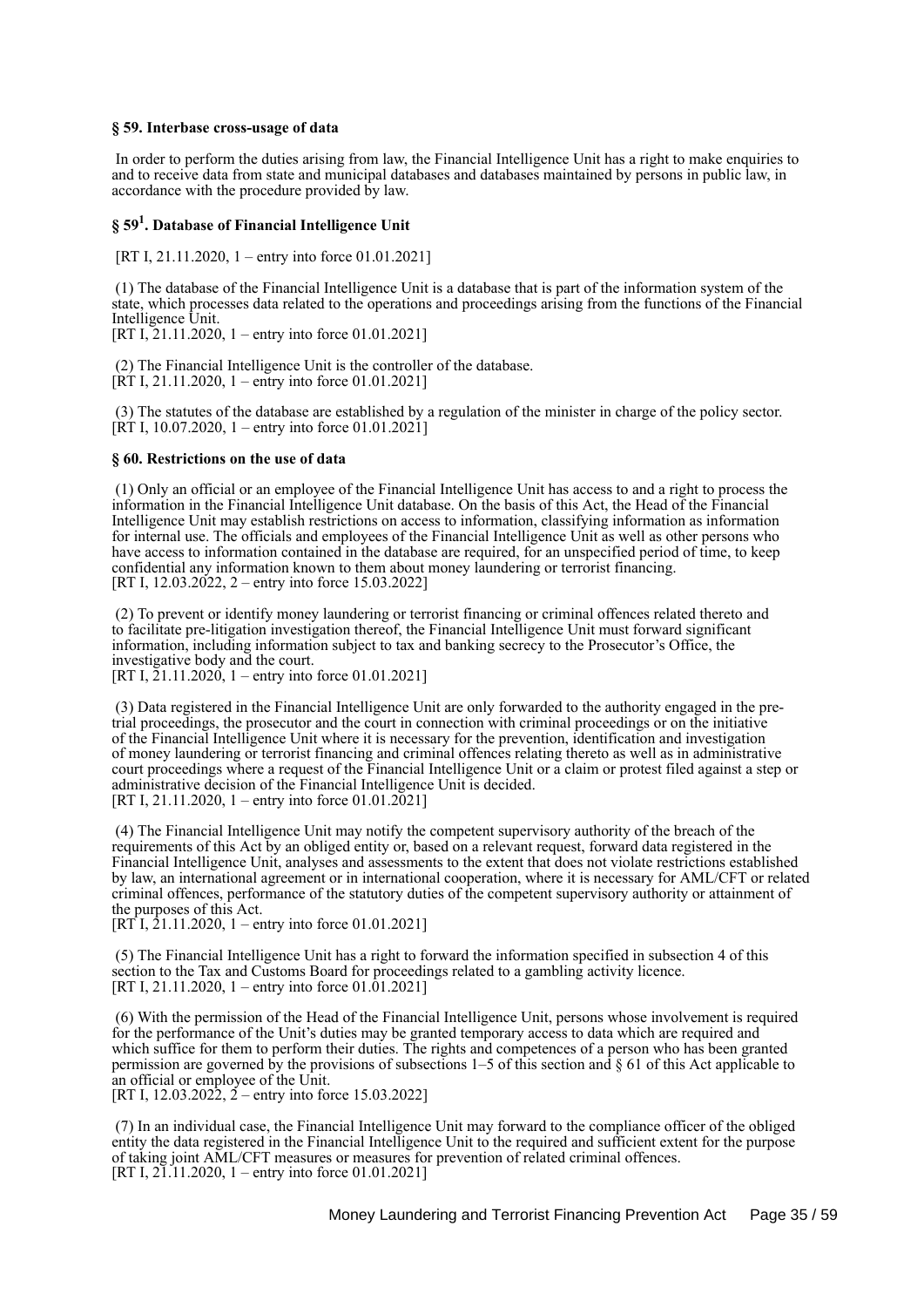(8) The Financial Intelligence Unit has a right to establish restrictions on the use of forwarded data and the user of the data must follow the restrictions.

[RT I, 21.11.2020, 1 – entry into force 01.01.2021]

 (9) The documents and records of the Financial Intelligence Unit, which are to be handed over to the National Archives in accordance with the law, are handed over after the passing of 30 years and thereafter the documents and records are deleted from the database of the Financial Intelligence Unit. Until handing over to the National Archives, documents and records are kept in the Financial Intelligence Unit. [RT I, 21.11.2020, 1 – entry into force  $01.01.2021$ ]

(10) [Repealed – RT I, 10.07.2020, 1 – entry into force 01.01.2021]

## **§ 61. Requirements for officials and employees of the Financial Intelligence Unit**

[RT I, 12.03.2022, 2 – entry into force 15.03.2022]

 (1) Only a person with impeccable reputation, the required experience, abilities, education and the requisite high moral qualities may be appointed as an official or hired as an employee of the Financial Intelligence Unit. [RT I, 12.03.2022, 2 – entry into force 15.03.2022]

 (2) Officials and employees of the Financial Intelligence Unit are required to maintain as confidential any information they become privy to in the course of their official or employment duties, including information subject to banking, business, office-related, professional or other secrecy or information subject to disclosure restrictions, also after the performance of their official or employment duties in relation to the processing or use of such information or the termination of their service or employment relationship. [RT I, 12.03.2022, 2 – entry into force 15.03.2022]

# **§ 61<sup>1</sup> . Security vetting**

 (1) In order to assess whether a person is fit to be appointed an official or hired as an employee of the Financial Intelligence Unit, their identity may be ascertained and their personal data – including special-category data – may be processed, and information may be collected concerning the following:

 1) the person's contact particulars, particulars of the person's residence, of the person's citizenship and identity document, of the person's employment and of the person's education history;

 2) information concerning any sentence imposed on the person for an intentional criminal offence and concerning any previous convictions, information concerning the person's being released from their sentence and concerning the mandating of enforcement of their sentence;

 3) information concerning criminal proceedings which have been instituted in respect of the person and in which the person has been declared the suspect or accused, and concerning any disposition by which proceedings have been terminated in these cases;

4) information concerning any sentence imposed on the person during the last five years for commission of any economic or financial misdemeanours, of misdemeanours relating to the person's office, of misdemeanours against public trust and of misdemeanours related to illegal handling of narcotic drugs and psychotropic substances, and for repeated commission of any other misdemeanours;

 5) information concerning connections between the person and a criminal organisation or an organisation the aim of whose activities is the use of force to disrupt the sovereignty and independence of the Republic of Estonia, to violate its territorial integrity, to seize power or to change the constitutional order of Estonia; 6) information concerning any connections between the person and the intelligence or security services of a foreign state.

 (2) A person who applies for the position of an official or of an employee of the FinancialIntelligence Unit must fill out a personal information form as established by the Head of the Unit, in which they must provide information that allows to assess whether the person vetted is fit to be appointed as an official or hired as an employee. Among other matters, the form may require the person to provide information also in respect of their relatives by blood or marriage (parents, sisters, brothers, children, spouse) and, in respect of a person with whom the respondent has a relationship similar to marriage, such a person's given names and surname as well as personal identity code or, where the person does not possess one, their date and place of birth. The information required in the form is preserved for five years following the person's application for the position of official or employee or following termination of their relationship of service or employment.

 (3) In order to verify the information provided in the personal information form and to assess the person's fitness, the Head of the Financial Intelligence Unit or an official authorised by the Head has a right to: 1) address enquiries concerning personal particulars of the person vetted to authorities of the state and of local government, as well as to any natural or legal person;

 2) interview the person vetted and any representative of their employer or educational institution, as well as any other persons, in order to ascertain the person' moral and other qualities and, where this is needed, to have the person provide a written explanation if they consent to do so;

 3) verify whether the person vetted has been convicted of an intentionally committed criminal offence or of a misdemeanour that may cast doubt on the impeccability of their reputation, whether the person has been sentenced to imprisonment or whether they are the suspect or accused in criminal proceedings, including receiving information from the archive of the Criminal Records Database;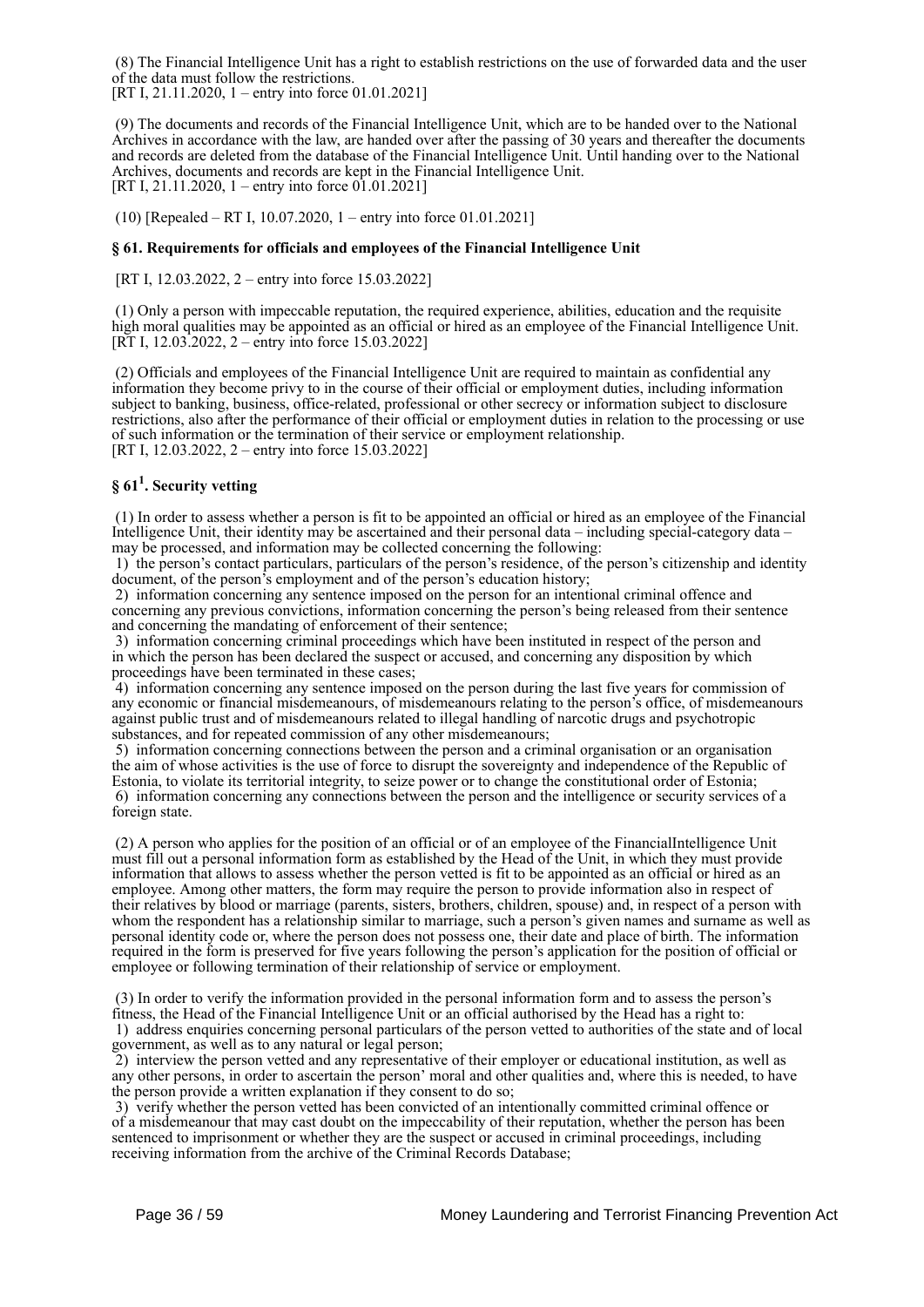4) verify personal particulars against any database of the State, a local authority or another legal person in public law, or of a legal person in private law;

 5) process any particulars concerning the person that are intended for the public and available from public sources.

 (4) In order to collect information that is needed concerning any relatives by blood or marriage or concerning a person with whom the person vetted has a relationship similar to marriage, the Head of the Financial Intelligence Unit or an official authorised by the Head has a right to:

1) check the information contained in the database of the Unit;

 2) check whether a sentence for an intentionally committed criminal offence whose particulars have not been removed from the Criminal Records Database has been imposed on such a person;

 3) process any particulars concerning the person that are intended for the public and available from public sources.

 (5) Any particulars or information mentioned in subsections 1 and 4 of this section may serve the Financial Intelligence Unit as grounds for refusing to appoint the person as an official or hire them as an employee. The reasons and the circumstances constituting grounds for the refusal are not disclosed.

 (6) Where reasonable doubts arise regarding the presence of circumstances which would preclude appointing a person as an official or hiring them as an employee, the Financial Intelligence Unit may also verify the particulars or information mentioned in subsections 1 and 4 of this section concerning a person who has been appointed as an official or hired as an employee during the person's relationship of service or employment. Any circumstances that come to light in the course of assessing the fitness of a person during their relationship of service or employment may constitute grounds for discharging the person from service or terminating their contract of employment, provided these lead to the loss of confidence in the person, or would have precluded the person's being appointed as an official or hired as an employee. [RT I, 12.03.2022, 2 – entry into force 15.03.2022]

## **§ 62. Cooperation between the Financial Intelligence Unit and the Internal Security Service**

[RT I, 21.11.2020, 1 – entry into force 01.01.2021]

 (1) The Financial Intelligence Unit and the Internal Security Service cooperate in investigation of transactions suspected of terrorist financing through mutual official assistance and exchange of information. [RT I, 21.11.2020, 1 – entry into force 01.01.2021]

 (2) The Director General of the Internal Security Service appoints a compliance officer who, on a footing equal to that of an official or employee of the Financial Intelligence Unit, has a right to receive information on any and all reports of suspicion of terrorist financing and, where this is needed, to make proposals for requiring additional information to be provided.

[RT I, 12.03.2022, 2 – entry into force 15.03.2022]

 (3) The compliance officer of the Internal Security Service participates in the performance of duties provided by clauses 1, 4, 6 and 7 of subsection 1 of § 54 of this Act and their rights and competence are governed by the provisions of subsections 1–5 of § 60 and § 61 of this Act as applicable to an official or employee of the Financial Intelligence Unit. [RT I, 12.03.2022, 2 – entry into force 15.03.2022]

 (4) The compliance officer of the Internal Security Service has a right to carry out regulatory enforcement duties provided by this Act jointly with an official or employee of the Financial Intelligence Unit. [RT I, 12.03.2022, 2 – entry into force 15.03.2022]

### **§ 63. International exchange of information**

 (1) The Financial Intelligence Unit has a right to exchange information and conclude cooperation agreements with a foreign authority that performs the duties of a financial intelligence unit (hereinafter *other financial intelligence unit*) or a foreign law or regulatory enforcement or supervisory agency as well as with an international organisation or institution. [RT I, 21.11.2020, 1 – entry into force 01.01.2021]

 $(1<sup>1</sup>)$  The Financial Intelligence Unit appoints an employee who is responsible for accepting requests for information sent by financial intelligence units located in other contracting states of the European Economic Area.

[RT I, 21.11.2020, 1 – entry into force 01.01.2021]

 (2) The Financial Intelligence Unit has a right, on its own initiative or at request, to send and receive to and from another financial intelligence unit any information that the other financial intelligence unit may need in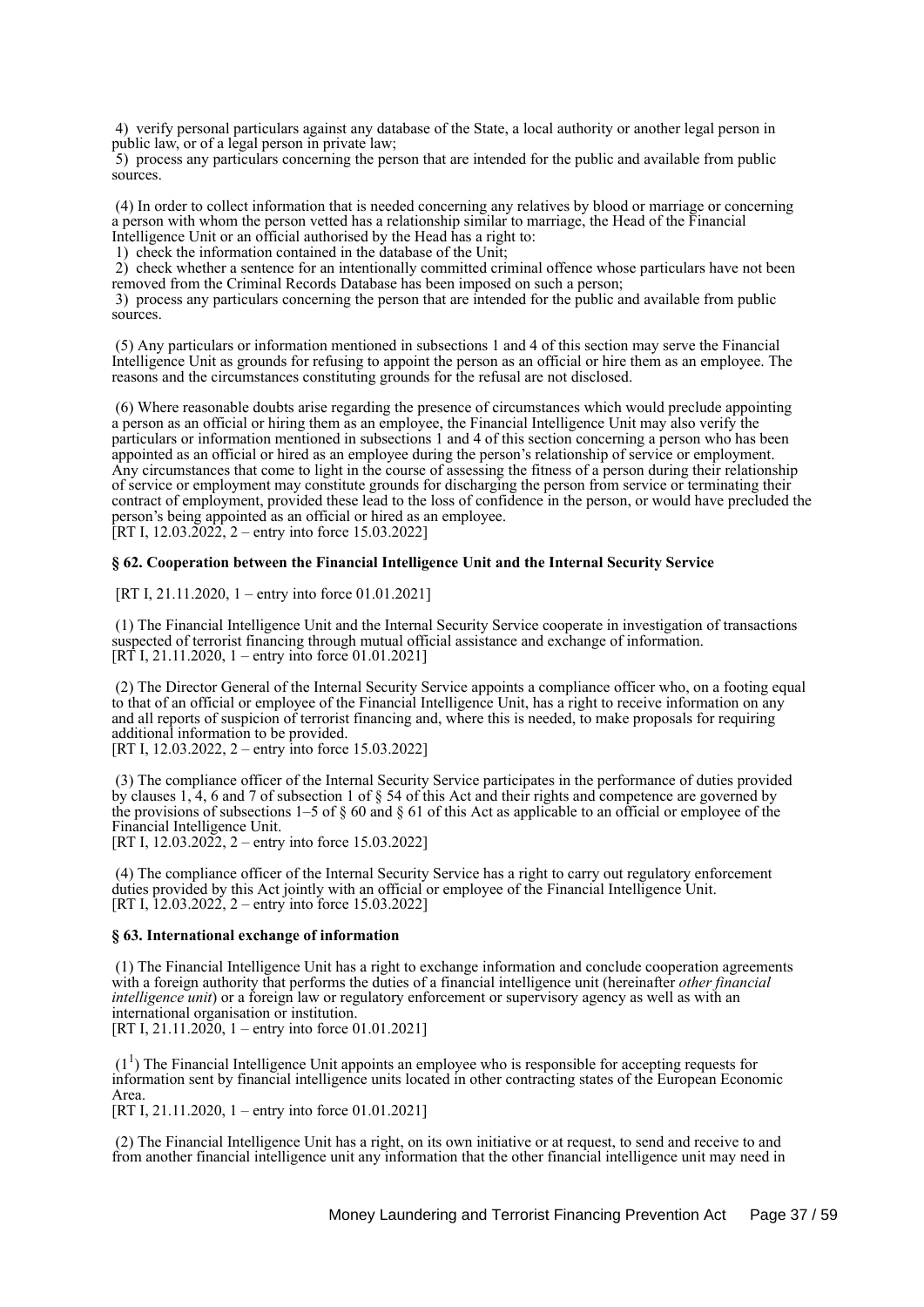AML/CFT efforts and in processing or analysing information relating to natural or legal persons involved in money laundering or terrorist financing. [RT I, 21.11.2020, 1 – entry into force 01.01.2021]

 (3) A request for information sent to a foreign financial intelligence unit by the Financial Intelligence Unit contains the circumstances of requesting the information, a description of the background, the reasons for the request and information on how they intend to use the requested information. [RT I, 21.11.2020, 1 – entry into force 01.01.2021]

 (4) Upon implementation of subsections 2 and 3 of this section, the Financial Intelligence Unit uses only secure communication channels.

[RT I, 21.11.2020, 1 – entry into force 01.01.2021]

 (5) Where the Financial Intelligence Unit receives a report on persons and connections of another contracting state of the European Economic Area on the basis of subsections 1 and 2 of § 49 of this Act, the Financial Intelligence Unit forwards the information thereon to the financial intelligence unit of the respective contracting state without delay.

[RT I, 21.11.2020, 1 – entry into force 01.01.2021]

 $(5<sup>1</sup>)$  Where responding to a request for information received from the financial intelligence unit located in another contracting state of the European Economic Area calls for the acquisition of additional information from an obliged entity, the Financial Intelligence Unit acquires and forwards the information without delay. [RT I, 21.11.2020, 1 – entry into force 01.01.2021]

 (6) When exchanging the information provided for in this section, the Financial Information Unit may, upon communication of information, establish restrictions on and conditions of the use of information and the recipient of the information must follow the established restrictions. [RT I, 21.11.2020, 1 – entry into force 01.01.2021]

 (7) The Financial Intelligence Union may refuse to exchange information only in exceptional cases where the exchange of information is clearly outside the aims of AML/CFT, might harm criminal proceedings, clearly and disproportionately harms the legitimate interests of a natural or legal person or the Financial Intelligence Unit, is otherwise in conflict with the general principles of national law or does not contain the circumstances of requesting the information, a description of the background, the reasons for the request or information on how the requested information is to be used.

[RT I, 21.11.2020, 1 – entry into force 01.01.2021]

 $(7<sup>1</sup>)$  The Financial Intelligence Union may refuse to forward information to the financial intelligence unit of another contracting state of the European Economic Area only where the exchange of information is clearly outside the aims of AML/CFT or it might harm criminal proceedings or where the unit requesting information has not clarified the circumstances of requesting the information, a description of the background, the reasons for the request or information on how the requested information is to be used. [RT I, 21.11.2020, 1 – entry into force 01.01.2021]

 (8) The Financial Intelligence Unit ensures the use of information received from another financial intelligence unit on the basis of a request in accordance with the restrictions established by the other unit, asking for the other unit's prior consent to using the information in another manner, where necessary. [RT I, 21.11.2020, 1 – entry into force 01.01.2021]

 (9) The Financial Intelligence Unit ensures that the consent to disseminate the information communicated based on a request is granted without delay and to the highest extent possible. The Financial Intelligence Unit that has received a request may refuse to grant consent to the dissemination of the information to the requested extent where it is clearly outside the aims of AML/CFT, might harm criminal proceedings, clearly and disproportionately harms the legitimate interests of a natural or legal person or the Financial Intelligence Unit or is otherwise in conflict with the general principles of national law. The restriction of dissemination of information is explained.

[RT I, 21.11.2020, 1 – entry into force 01.01.2021]

 (10) The Financial Intelligence Unit without delay grants the financial intelligence unit of another contracting state of the European Economic Area permission to disseminate the information communicated on the basis of the request to other competent authorities of the respective state. The permission may be refuses where the dissemination of information is clearly outside the AML/CFT aims or it would have criminal proceedings. The restriction of the dissemination of information is explained. [RT I, 21.11.2020, 1 – entry into force 01.01.2021]

# **Chapter 7**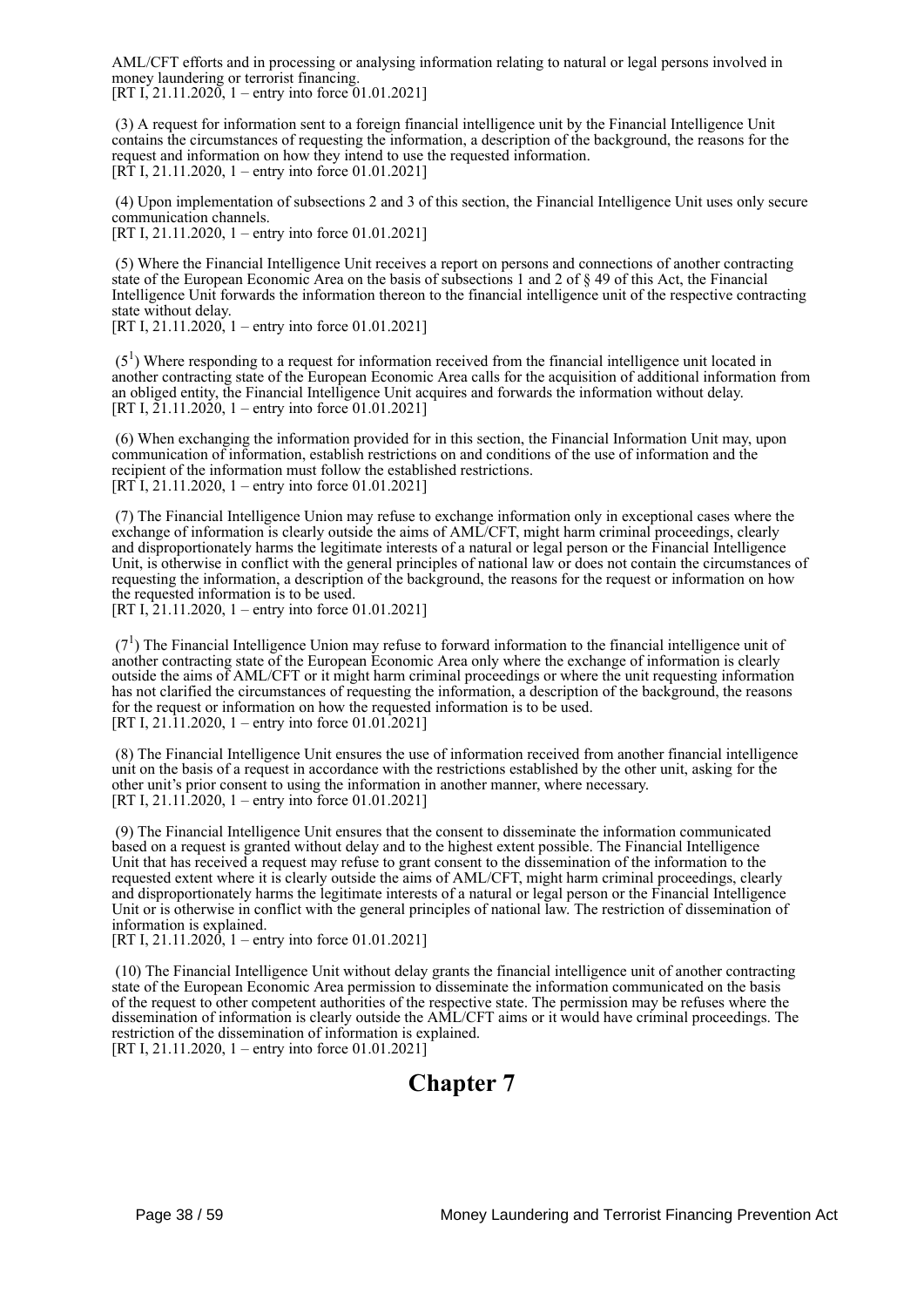# **Enforcement, Supervisory and Oversight Arrangements**

#### **§ 64. Regulatory enforcement and supervisory authorities**

 (1) Unless otherwise provided by this section, the Financial Intelligence Unit acts as the regulatory enforcement authority in respect of the requirements arising from this Act and any legislation enacted under it. [RT I, 21.11.2020, 1 – entry into force 01.01.2021]

 (2) The Financial Supervision and Resolution Authority enforces compliance – by credit institutions and financial institutions that are subject to its supervision under the Financial Supervision Authority Act and in accordance with the legislation of the European Union – with this Act and any legislation enacted under it. The Authority exercises supervision in accordance with the procedure provided for in the Financial Supervision Authority Act, without prejudice to special rules provided by this Act. The Authority exercises supervision over the credit institutions and financial institutions mentioned in the first sentence of this subsection in all areas of activity mentioned in § 2 of this Act and in the provision of the services mentioned in § 6.

 (3) The Board of the Estonian Bar Association (hereinafter *Bar Association*) enforces compliance – by members of the Bar Association on the basis of the Bar Association Act – with this Act and any legislation enacted under it, having regard to the provisions of this Act.

 (4) The Ministry of Justice enforces compliance with this Act and any legislation enacted under it by notaries on the basis of the Notaries Act, taking account of the provisions of this Act. The Ministry of Justice may delegate supervision to the Chamber of Notaries.

 (5) The Financial Supervision and Resolution Authority, the board of the Bar Association, the Ministry of Justice and the Chamber of Notaries cooperate with the Financial Intelligence Unit based on the purposes of this Act.

[RT I, 21.11.2020, 1 – entry into force 01.01.2021]

 (6) Regulatory enforcement and supervisory authorities have a right to exchange information and cooperate with their counterpart authorities of other countries based on the duties provided by this Act.

 (7) Where this is needed, a regulatory enforcement or supervisory authority has a right to enlist the assistance of experts, interpreters and advisors in its enforcement or supervisory work, provided it is ensured that the person meets the requirements mentioned in subsection 1 of § 61 of this Act.

#### **§ 65. Application of regulatory enforcement measures and imposition of non-compliance levies**

 (1) In order to carry out the regulatory enforcement work provided for in this Act, the Financial Intelligence Unit may apply special measures of regulatory enforcement provided by §§ 30–32, 35, 50 and 51 of the Law Enforcement Act, without prejudice to special rules provided by this Act. [RT I, 21.11.2020, 1 – entry into force 01.01.2021]

 (2) Where the obliged entity is a credit or financial institution, the maximum non-compliance levy in the event of failure to comply or improper compliance with an administrative decision is:

 1) in the case of a natural person, up to 5,000 euros on the first and up to 50,000 euros on any subsequent occasion in order to force the person to perform one and the same duty or obligation, but not more than 5,000,000 euros in total;

 2) in the case of a legal person, up to 32,000 euros on the first and up to 100,000 euros on any subsequent occasion in order to force the person to perform one and the same duty or obligation, but not more than the higher of 5,000,000 euros or 10 per cent of the total annual turnover of the legal person according to the latest available annual accounts approved by its management body.

 (3) Where the legal person specified in clause 2 of subsection 2 of this section is a parent undertaking or a subsidiary of such parent undertaking who must prepare consolidated annual accounts, either the annual turnover or the total turnover of the field of the breach that served as the basis for the given administrative decision or compliance notice according to the latest available consolidated annual accounts approved by the highest-level management body of the parent undertaking is considered the legal person's total annual turnover.

 (4) Where persons not specified in subsections 2 and 3 of this section fail to comply with an administrative decision or improperly comply therewith, the maximum non-compliance levy is:

1) 5,000 euros in the case of a natural person;

2) up to 32,000 euros in the case of a legal person.

[RT I, 10.07.2020, 1 – entry into force  $20.07.2020$ ]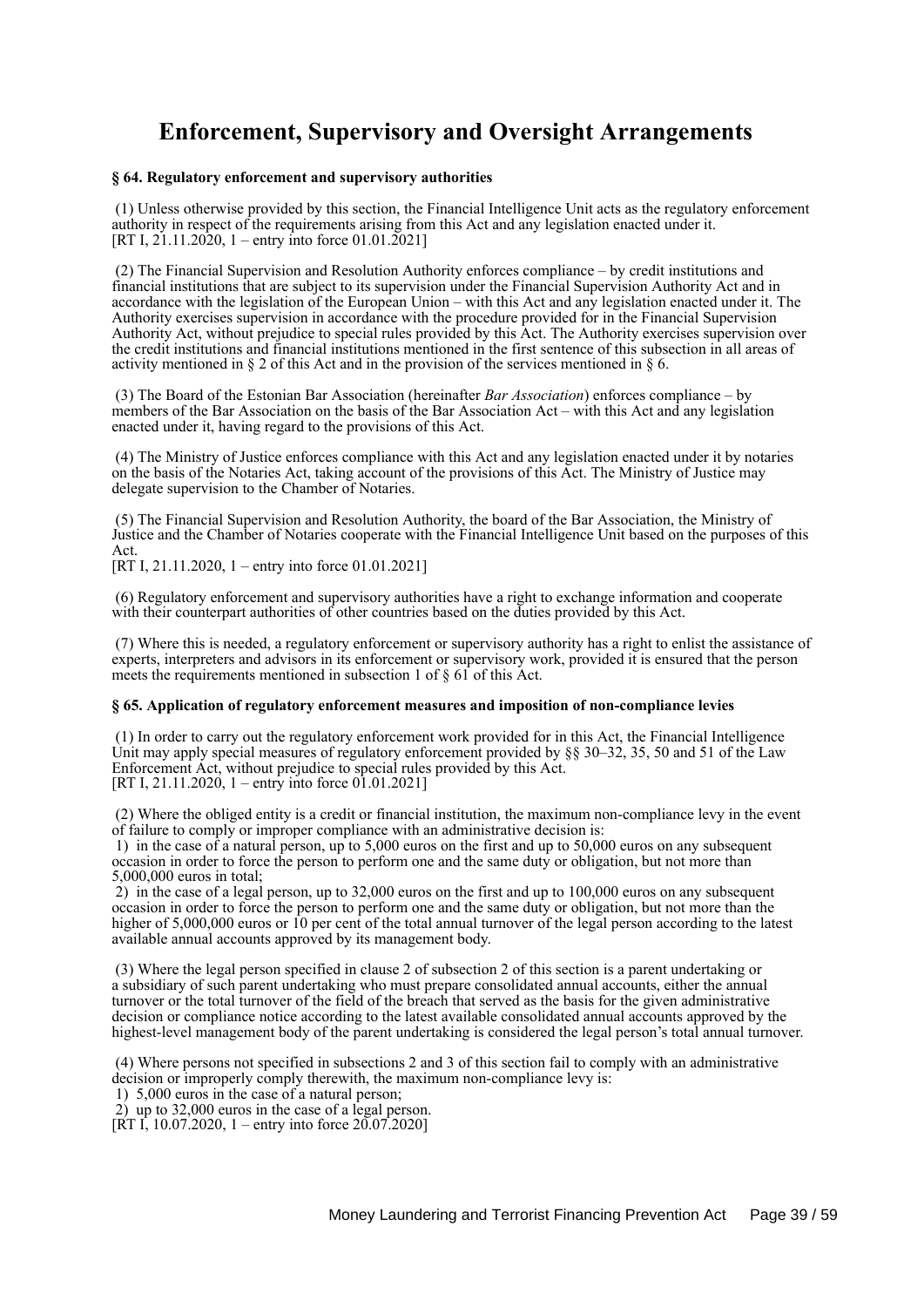## **§ 66. Rights of administrative oversight authority**

 (1) An administrative oversight authority has a right to inspect the seat or the place of business of obliged entities. The oversight authority has a right to enter – in the presence of a representative of the inspected person – any building or room that is in the possession of the obliged entity.

(2) In the event of an on-site inspection, the administrative oversight authority has a right to:

 1) without limitations, examine the required documents and data media, make extracts, transcripts and copies thereof, receive explanations regarding them from the obliged entity, and monitor any work processes; 2) receive oral and written explanations from the inspected obliged entity, members of its management body and employees.

 (3) An administrative oversight authority has a right to demand that an obliged entity submit information required for inspection also without carrying out an on-site inspection.

### **§ 67. Duties of regulatory enforcement and supervisory authorities**

 (1) Where the Financial Supervision and Resolution Authority, the Board of the Bar Association, the Ministry of Justice or the Chamber of Notaries, in the course of regulatory enforcement work, identifies a situation whose characteristics give reason to suspect the presence of money laundering or terrorist financing, it notifies the Financial Intelligence Unit thereof without delay based on § 49 of this Act. [RT I, 21.11.2020, 1 – entry into force 01.01.2021]

 (1<sup>1</sup> ) If the Financial Supervision and Resolution Authority has, based on information or materials gathered in the course of financial supervision, above all, when assessing the organisation of the management, business model or activities of a credit institution or an investment firm, reasonable grounds to suspect that money has been or is being laundered or terrorism has been or is being financed in the credit institution or investment firm or that the credit institution or investment firm is involved in money laundering or terrorist financing or has committed an attempt thereof or there is a heightened risk of money laundering or terrorist financing in the credit institution or investment firm, the Financial Supervision and Resolution Authority informs the Financial Intelligence Unit and the European Banking Authority thereof without delay. [RT I, 21.11.2020, 1 – entry into force 01.01.2021]

 (1<sup>2</sup> ) In the event provided for in subsection 1 of this section, the Financial Supervision and Resolution Authority and the Financial Intelligence Unit cooperate to attend to the possible heightened risk of money laundering or terrorist financing and notify the European Banking Authority of their joint assessment without delay.

[RT I, 21.11.2020, 1 – entry into force 01.01.2021]

 (2) The Financial Supervision and Resolution Authority, the board of the Bar Association and the Ministry of Justice must submit to the Financial Intelligence Unit by 15 April information about: [RT I, 21.11.2020, 1 – entry into force 01.01.2021]

 1) the number of supervisory proceedings carried out in the preceding calendar year and the number of obliged entities covered by supervision based on the types of entities;

 2) the number of breaches detected upon exercising supervision in the preceding calendar year, the number of persons against whom misdemeanour proceedings were initiated or other measures were applied, and the legal grounds per obliged entity.

 (3) The Financial Intelligence Unit and the Financial Supervision and Resolution Authority publish on their websites without delay the final decision made in a misdemeanour case provided for in Chapter 10 of this Act or an administrative decision, compliance notice or decision to impose a non-compliance levy made in accordance with the procedure established in this Chapter after it has become final. At least the type and nature of the breach, the details of the person responsible for the breach and information on appealing against and setting aside of the decision or compliance notice is given on the website. The entire information must remain available on the website for at least five years.

[RT I, 21.11.2020, 1 – entry into force 01.01.2021]

 (4) Upon assessment of the facts, the Financial Intelligence Unit and the Financial Supervision and Resolution Authority have a right to postpone the publication of the final decision in a misdemeanour case or a relevant administrative decision or not to disclose the identity of the offender for the purpose of protection of personal data as long as at least one of the following criteria is met:

[RT I, 21.11.2020, 1 – entry into force 01.01.2021]

 1) the publication of the data jeopardises the stability of financial markets or pending proceedings; 2) the disclosure of the person responsible for the misdemeanour would be disproportionate to the imposed penalty.

 (5) Upon assessment of the facts, the Financial Intelligence Unit and the Financial Supervision and Resolution Authority have a right not to publish the final decision made in the misdemeanour case or the relevant administrative decision where the options specified in subsection 4 of this section are deemed insufficient to ensure the stability of financial markets or the publishing of the decision would be disproportionate in the case of a measure considered less important.

[RT I, 21.11.2020, 1 – entry into force 01.01.2021]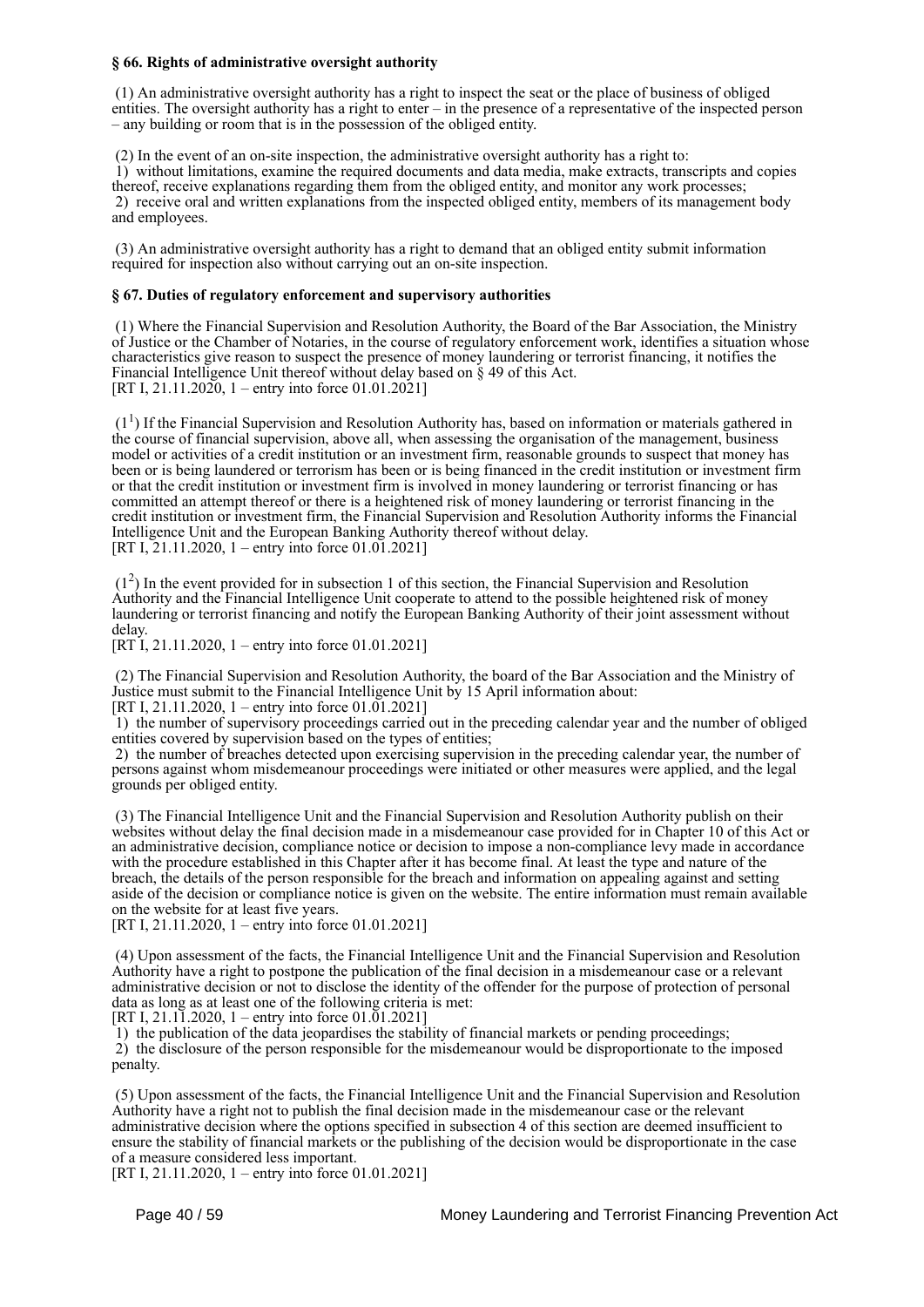### **§ 68. Reporting of inspection results**

 (1) The Financial Supervision and Resolution Authority must prepare a report on the inspection results, which is communicated to the inspected person within the time limit provided for in the Act regulating the activities of the credit institution or financial institution. Another administrative oversight authority must prepare a report on the inspection results, which is communicated to the inspected person within one month after the inspection.

(2) The report must contain the following details:

- 1) the name of the inspection;
- 2) the job title and given name and surname of the author of the inspection report;
- 3) the place and date of preparation of the report;
- 4) reference to the provision serving as the basis for the inspection;
- 5) the given name and surname and the job title of the representative of the inspected person or the possessor of the building or room who attended the inspection;
- 6) the given name and surname and the job title of another person who attended the inspection;
- 7) the start and end time and the conditions of the inspection;
- 8) the process and results of the inspection with the required level of detail.

 (3) The report is signed by its author. The report remains with the administrative oversight authority and a copy thereof to the inspected person or its representative.

 (4) The inspected person has a right to submit written explanations within seven days as of the receipt of the report.

## **§ 69. Oversight of the work of the Financial Intelligence Unit**

[RT I, 21.11.2020, 1 – entry into force 01.01.2021]

 (1) The Data Protection Inspectorate oversees the legality of the processing of information registered in the Financial Intelligence Unit.

[RT I,  $21.11.2020$ , 1 – entry into force 01.01.2021]

 (2) To assess the Financial Intelligence Unit's personal data processing process, the Data Protection Inspectorate has a right to access the guidelines and procedures of the Financial Intelligence Unit and receive written and oral clarifications. In the course of deciding a complaint filed by a data subject, the Data Protection Inspectorate has a right to receive data from the Financial Intelligence Unit to the extent required for making a decision on the complaint.

[RT I, 21.11.2020, 1<sup>-</sup> – entry into force 01.01.2021]

 (3) Internal oversight over the lawfulness of the activities of the Financial Intelligence Unit is exercised by the minister in charge of the policy sector.

[RT I,  $21.11.2020$ , 1 – entry into force 01.01.2021]

 (4) The Financial Intelligence Unit is not subject to internal oversight as regards the performance of any tasks imposed on the Unit by this Act and the International Sanctions Act or the exercise of any rights provided for in the aforementioned legal instruments or the preparation and approval of any internal orders, instructions or records of the Unit in relation to the exercise of these rights, or any decisions concerning the service relationships of officials, or employment relationships of employees, of the Unit. [RT I, 12.03.2022, 2 – entry into force 15.03.2022]

(5) [Repealed – RT I, 10.07.2020, 1 – entry into force 01.01.2021]

# **Chapter 8 Authorisation and Prohibition to Provide Services**

[RT I, 10.07.2020, 1 - entry into force 20.07.2020]

### **§ 70. Authorisation obligation**

(1) An undertaking is required to have authorisation for operating in the following areas of activity:

- 1) operating as a financial institution;
- 2) providers of trust and company services;
- [RT I, 10.07.2020, 1 entry into force 20.07.2020]
- 3) providing pawnbroking services;
- 4) providing a virtual currency service;
- $[\overline{RT} \overline{1}, 31.12.2019, 2 -$  entry into force 10.03.2020]
- 5) [Repealed RT I, 31.12.2019, 2 entry into force 10.03.2020]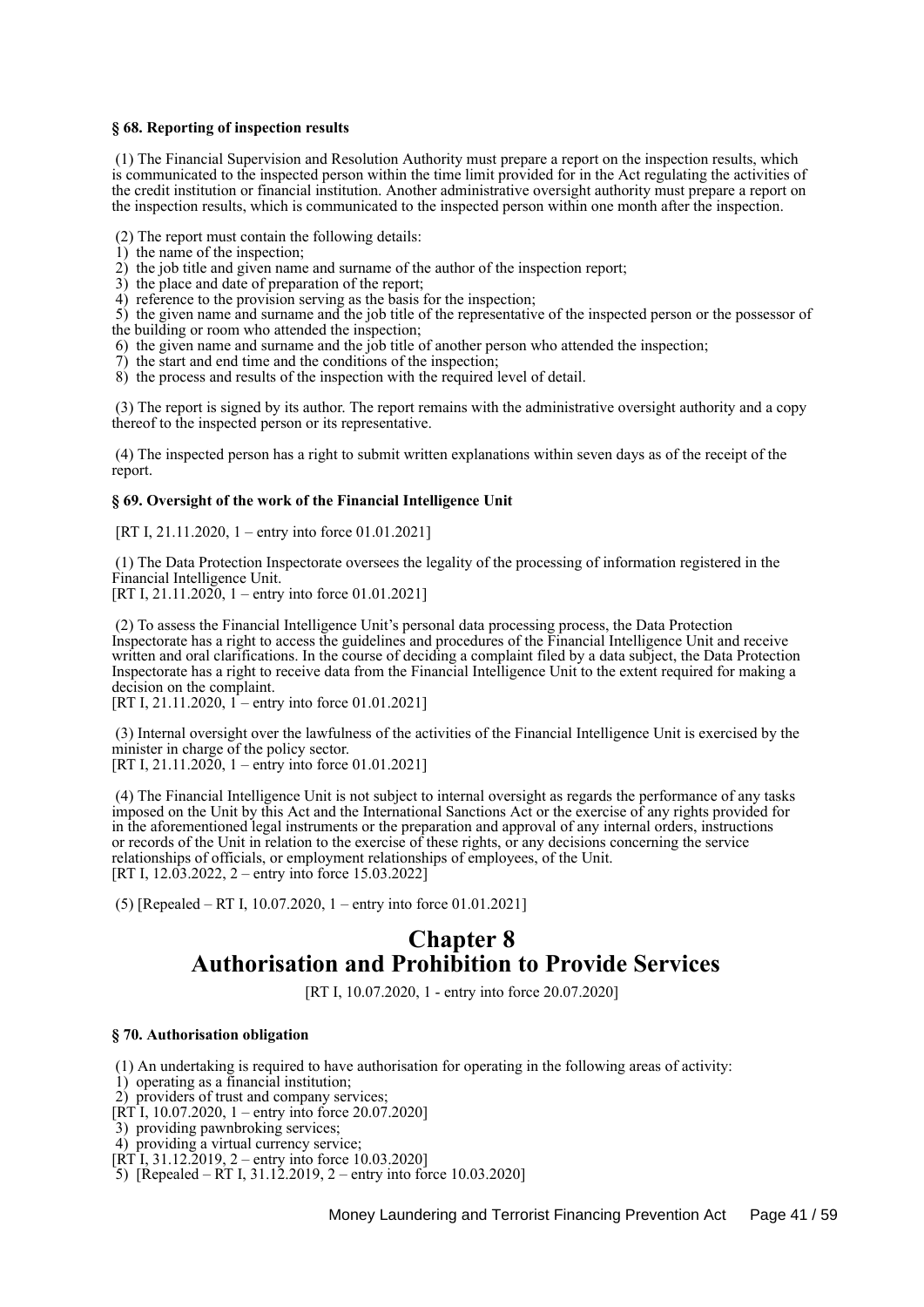6) buying-in or wholesale of precious metals, precious metal articles or precious stones, except precious metals and precious metal articles used for production, scientific or medical purposes.

(2) A person who holds the following is not subject to the authorisation obligation:

1) authorisation granted by the Financial Supervision and Resolution Authority;

 2) obligation to apply for the Financial Supervision and Resolution Authority's authorisation under another Act;

 3) authorisation granted by the financial supervision authority of a contracting state of the European Economic Area based on which the person is authorised to operate in Estonia via a branch or across borders, provided that the Financial Supervision and Resolution Authority has been notified of such operations, or

4) who provides the services specified in subsection 1 of this section within the group.

(3) In addition to the information required in the General Part of the Economic Activities Code Act, an

application for authorisation must contain the following data and documents:

1) the address of the place of provision of the service, including the website address;

 2) the name and contact details of the person in charge of provision of the service with regard to all the places of provision of the service specified in clause 1 of this subsection;

 3) where the undertaking that is a legal person has not been registered in the Estonian commercial register: the name of the owner of the undertaking, the owner's registry code or personal identification code (upon absence thereof, the date of birth), the seat or place of residence; the beneficial owner's name, personal identification code (upon absence thereof, the date of birth), the place of birth, and the address of the place of residence;

 4) the name, personal identification code (upon absence thereof, the date of birth), place of birth and the address of the place of residence of a member of the management body or a procurator of the service provider who is a legal person, unless the service provider is an undertaking registered in the Estonian commercial register;

 $5)$  the rules of procedure and internal control rules drawn up in accordance with  $\S$  14 and 15 of this Act and, in the case of persons having specific duties listed in  $\S$  20 of the International Sanctions Act, the rules of procedure and the procedure for verifying adherence thereto drawn up in accordance with § 23 of the International Sanctions Act;

[RT I, 19.03.2019, 11 – entry into force 01.01.2020]

 6) the name, personal identification code (upon absence thereof, the date of birth), place of birth, citizenship, address of the place of residence, position, and contact details of the compliance officer appointed in accordance with § 17 of this Act;

 7) the name, personal identification code (upon absence thereof, the date of birth), place of birth, citizenship, the address of the place of residence, position and contact details of the person who is in charge of imposing the international financial sanction and who has been appointed by the undertaking in accordance with subsection 3 of § 20 of the International Sanctions Act;

 $[R\ddot{T} I, 19.03.2019, 11 - entry into force 01.01.2020]$ 

 8) where the undertaking, a member of its management body, procurator, beneficial owner or owner is a foreign national or where the undertaking is a foreign service provider, a certificate of the criminal records database or an equivalent document issued by a competent judicial or administrative body of its country of origin, which certifies the absence of a penalty for an offence against the authority of the state or a money laundering offence or another intentionally committed criminal offence and has been issued no more than three months ago and has been authenticated by a notary or certified in accordance with an equivalent procedure and legalised or certified with a certificate replacing legalisation (apostille), unless otherwise provided by an international agreement;

 9) where the undertaking, a member of its management body, procurator, beneficial owner or individual owner is a foreign citizen, copies of all of the identity documents of all of their countries of citizenship and the documents certifying the absence of the convictions, which are specified in clause 8 of this section; [RT I, 31.12.2019,  $2$  – entry into force 10.03.2020

 10) regarding a member of a management body and a procurator of the undertaking, documents indicating the level of education, a full list of the employers and jobs and, in the case of a member of a management body, also the field of responsibility, also documents that the applicant considers important to submit to prove the trustworthiness of the member of the management body or procurator and the fact that the applicant has a proper business reputation;

[RT I, 31.12.2019, 2 – entry into force 10.03.2020]

 11) the list of payment accounts kept in the name of the undertaking, along with each payment account's unique feature and the account manager's name.

[RT I, 31.12.2019, 2 – entry into force 10.03.2020]

 $(3<sup>1</sup>)$  Where the documents issued by the country specified in clause 8 or 9 of subsection 3 of this section do not prove the absence of a conviction to the required extent, such documents must be accompanied by a statement given under oath by the person the absence of whose conviction needs to be proven. [RT I, 31.12.2019,  $2 -$  entry into force 10.03.2020]

 (3<sup>2</sup> ) In addition to the information required in the General Part of the Economic Activities Code Act, an application for authorisation concerning virtual currency operations must contain the following particulars and documents:

 1) the amount of the assets and of share capital, as well as documents to prove that amount and the payment of the capital;

 2) the applicant's initial balance sheet and an overview of its revenue, expenditure, profits and cash flows as well as the preconditions for these – or, for a going concern, the balance sheet and profit statement as of the end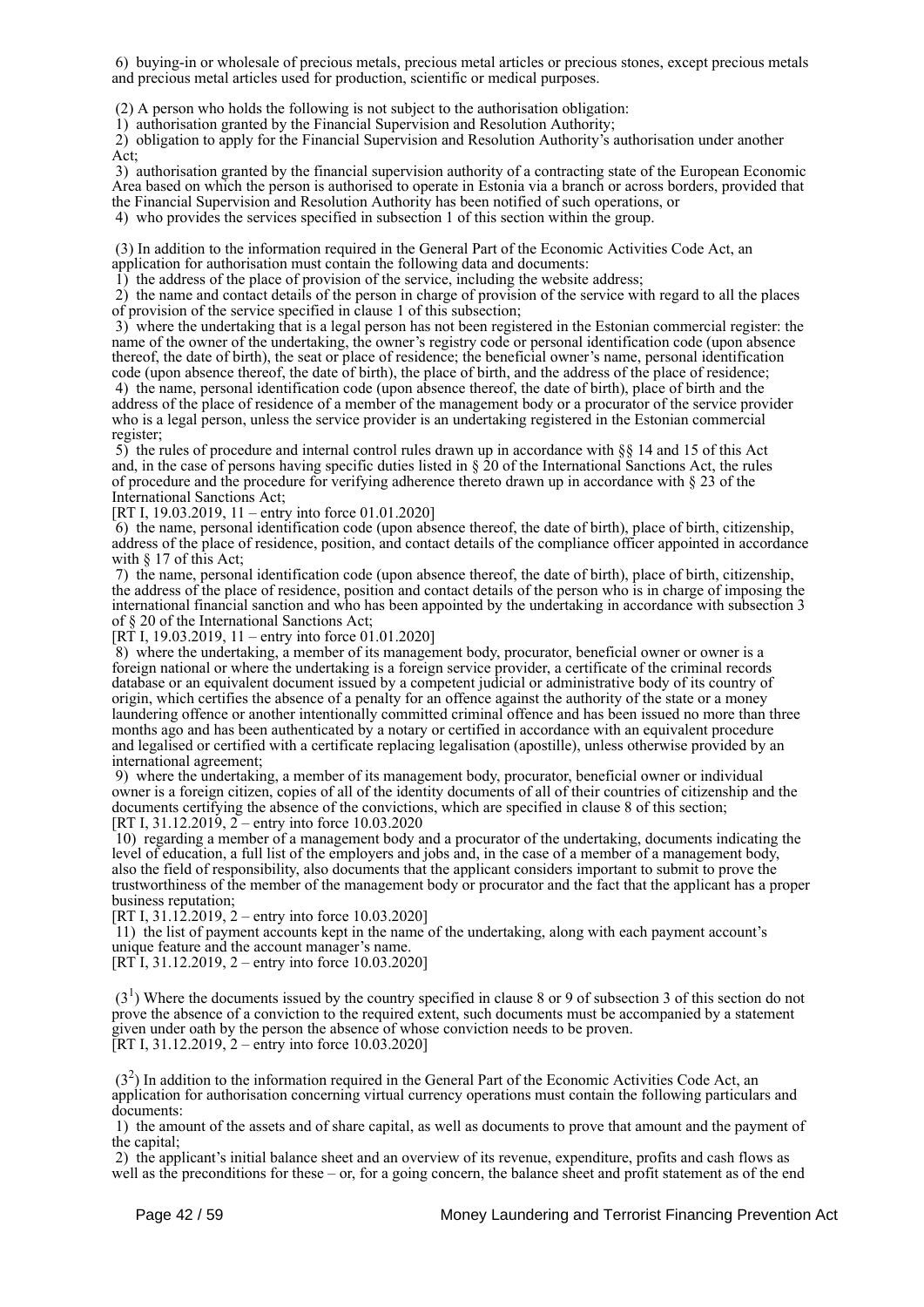of the month preceding the filing of the application for authorisation and, if available, the annual reports for the last three years, unless these have been filed and made available in the databases maintained by the State;

3) a business plan that meets the requirements provided by  $\S 70^{1}$  of this Act;

 4) documentation compiled in accordance with § 13 of this Act to ascertain the appetite for risk, and concerning risk analysis;

 5) particulars concerning information technology systems and other technical means and systems required to provide the envisaged services, including a description of security measures used to ensure service resilience and protection of customers' assets, a description of measures to ensure business continuity and the level of technical organisation of operations;

 6) a description of information technology systems and other technical means and systems which are to be used to provide the envisaged service and by which the service provider guarantees transmission of the

particulars mentioned in subsections  $2^4$  and  $2^5$  of  $\S 25$  of this Act as well as identification of the customer and the customer's beneficial owners, the assignment of risk level to customers and the identification and monitoring of transactions and customers within the framework of a business relationship in a way that permits to meet the obligations provided by this Act and the special obligations provided by the International Sanctions Act, including identification of circumstances indicative of increased risk and suspicious transactions, and to notify these without delay;

7) the number of shares or votes held or to be acquired by each shareholder or member;

 8) particulars of the audit undertaking retained by the applicant and of the applicant's internal auditor, including the name and personal identity code (where the person does not possess one, their date and place of birth) or registry code;

 9) particulars of any persons who possess a significant holding in the applicant, including their name, personal identity code or, where they do not possess one, their date and place of birth, citizenship, residential address, employment position and contact particulars;

 10) particulars concerning companies in which the holding of a member of the applicant's management body or of a person possessing a significant holding in the applicant exceeds 20 per cent, including – in respect of each company – its name, seat, registry code and the number of shares or votes held by a member of the applicant's management body or by a person possessing a significant holding in the applicant. [RT I, 12.03.2022, 2 – entry into force  $15.03.2022$ ]

 (4) In the case of an application for authorisation in a field specified in clause 1 or 4 of subsection1 of this section, the details specified in subsection 3 of this section must be accompanied by information on which financial service or virtual currency service will be provided. [RT I, 31.12.2019, 2 – entry into force 10.03.2020]

 $(4<sup>1</sup>)$  An authorisation for virtual currency operations cannot be assigned to another person. [RT I, 12.03.2022, 2 – entry into force 15.03.2022]

 (5) Where an undertaking wishes to use the authorisation also for the activities of a subsidiary, the undertaking files in respect of the subsidiary, in addition to the information required by the provisions of the General Part of the Economic Activities Code Act, all particulars and documents mentioned in subsection 3 and, where necessary, also those mentioned in subsections  $3<sup>2</sup>$  and 4 of this section. [RT I, 12.03.2022, 2 – entry into force 15.03.2022]

 (6) The undertaking submits the applications, requests and notices related to the authorisation specified in subsection 1 of this section only via the Estonian information gateway or a notary in accordance with the single contact point principle.

[RT I,  $3\overline{1}$ .12.2019,  $\overline{2}$  – entry into force 10.03.2020]

# **§ 70<sup>1</sup> . Virtual currency service provider's business plan**

 (1) The business plan of a provider of virtual currency service must set out the nature of the applicant's envisaged business activity, a description of its organisational and management structure, a description of the rights, obligations and responsibilities of persons related to providing the envisaged services, as well as a description, forecast and analysis of the following:

1) a magnitude of revenue and expenditure for each area of activity;

2) any obligations relating to provision of the service;

3) the amount of the applicant's assets and of its share capital;

4) its strategy, competitors and the market segment in which operations are envisaged;

 5) its envisaged activities, services to be provided, products to be offered and prospective customers, including the proportion of customers who are Estonian residents and of those who are residents of other countries, as well as the volumes of envisaged services;

6) plans for its balance sheets and financial indicators which, among other things, mention revenues,

expenditures, profits and cash flows as well as the preconditions for these;

7) general principles for risk management and a risk management strategy;

8) mediators and any other persons and services that will be used in the applicant's business activity;

9) any other material circumstances.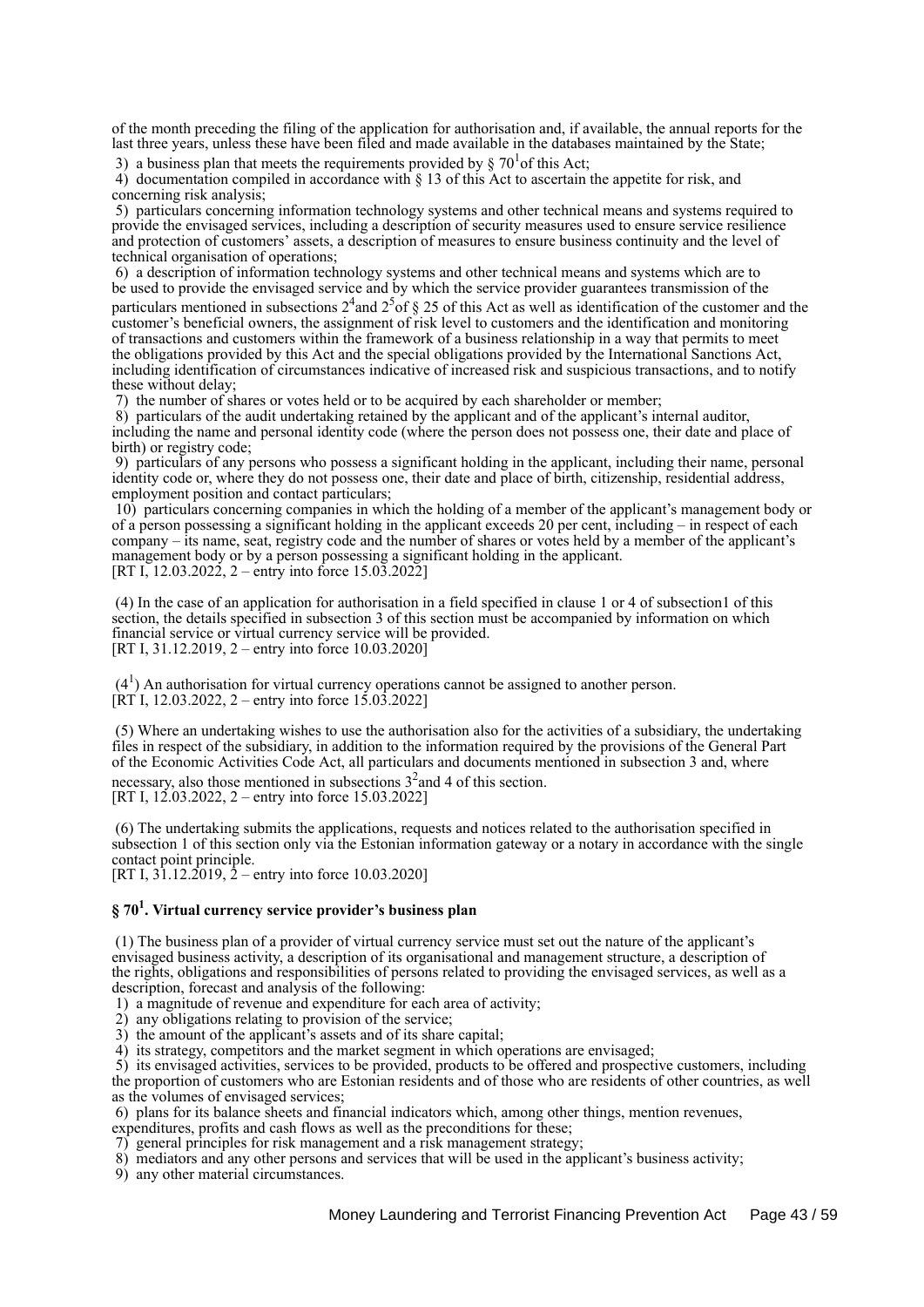(2) A provider of virtual currency service files a business plan for at least two years.  $[\hat{R}T I, 12.03.2022, 2 -$  entry into force 15.03.2022]

# **§ 71. Granting of authorisation and refusal to grant authorisation**

[RT I, 31.12.2019, 2 – entry into force 10.03.2020]

 (1) An authorisation application is decided on by the Financial Intelligence Unit by way of granting or refusing to grant the authorisation not later than within 60 working days following the date of submission of the application. By decision of the Unit, the time limit for granting the authorisation may be extended to up to 120 days. Where the Unit does not decide on an application within the time limit, the authorisation is not deemed to be granted by default.

 (2) If an undertaking who filed the application for authorisation has not produced all of the particulars and documents mentioned in § 70 of this Act or if such particulars and documents are incorrect or misleading or have not been presented in the required form, the Financial Intelligence Unit dismisses the application. [RT I, 12.03.2022, 2 – entry into force 15.03.2022]

## **§ 72. Scope of scrutiny for and grounds for refusing to grant the authorisation**

[RT I, 12.03.2022, 2 – entry into force 15.03.2022]

(1) Authorisation is granted to an undertaking where:

 1) the undertaking, a member of its management body, procurator, beneficial owner and owner do not have any unspent conviction for a criminal offence against the authority of the state, offence relating to money laundering or other intentionally committed criminal offence;

<sup>1</sup>) the persons specified in clause 1 of this subsection have a proper business reputation;

2) the compliance officer appointed by the undertaking on the basis of  $\S 17$  of this Act meets the requirements provided for in this Act;

 3) the undertaking's subsidiary whose activities the authorisation sought in the name of the undertaking is to be used for meets the requirements specified in clauses 1 and 2 of this section;

 4) the registered seat, the seat of the management board and place of business of the undertaking applying for authorisation in the field of activity specified in clause 4 of subsection 1 of § 70 of this Act is in Estonia or a foreign company operates in Estonia via a branch that is registered in the commercial register and the place of business and the seat of the head of which is Estonia;

 5) a payment account has been opened for the undertaking applying for authorisation in the field of activity specified in clause 4 of subsection 1 of § 70 of this Act in a credit institution, e-money institution or payment institution that has been established in Estonia or in a contracting state of the European Economic Area and provides cross-border services in Estonia or has established a branch in Estonia;

6) [Repealed – RT I, 12.03.2022, 2 – entry into force 15.03.2022]

 7) an undertaking who applies for authorisation in the area of activity mentioned in clause 4 of subsection 1 of § 70 of this Act must meet the requirements provided by §§  $72^1 - 72^5$ .

[RT I, 12.03.2022, 2 – entry into force 15.03.2022]

 $(1<sup>1</sup>)$  The Financial Intelligence Unit has a right to refuse to grant an authorisation for virtual currency operations where:

 1) a significant connection between the undertaking and another person hampers adequate enforcement or supervision in respect of the applicant, or where such enforcement or supervision is hampered by requirements emanating from the legislation of another country in which the person with whom the applicant has a significant connection was founded  $-$  or is hampered due to the application of such requirements;

 2) the information filed by the undertaking shows that it does not intend to operate in Estonia or its business has no connection to Estonia or – apart from a place of business and members of the management board who are in Estonia – its business has no significant connection to Estonia;

 3) the internal rules filed by the undertaking are not adequate, proportionate or unambiguous considering the nature, scope and degree of complexity of the applicant's activities, or are contrary to applicable law;

 4) the undertaking's information technology systems or other technical means are insufficient to provide the service;

5) there is reason to doubt whether the share capital's origin is legal;

 6) an authorisation has previously been issued to the undertaking or a person with a significant holding in the undertaking, which has been revoked under clause 2, 4, 7, 8 or 9 of subsection 1 or clause 1, 2, 3, 4, 5, 6, or 7 of subsection 2 of § 75 of this Act or under clause 1 or 3 of subsection 1 or clause 2 or 3 of subsection 2 of 37 of the General Part of the Code of Economic Activities Act.

[RT I, 12.03.2022, 2 – entry into force 15.03.2022]

 (2) A person is deemed not to possess a proper business reputation if the Financial Intelligence Unit has ascertained facts that cast doubt on the presence of such reputation or confirm its absence. A person does not possess a proper business reputation, among other things, when:

 1) the person's actions or omissions have led to the bankruptcy of an undertaking or another person subject to financial supervision, or to revocation of an undertaking's or another person's authorisation on the motion of a financial supervision authority;

2) the person has committed a criminal offence of the first degree;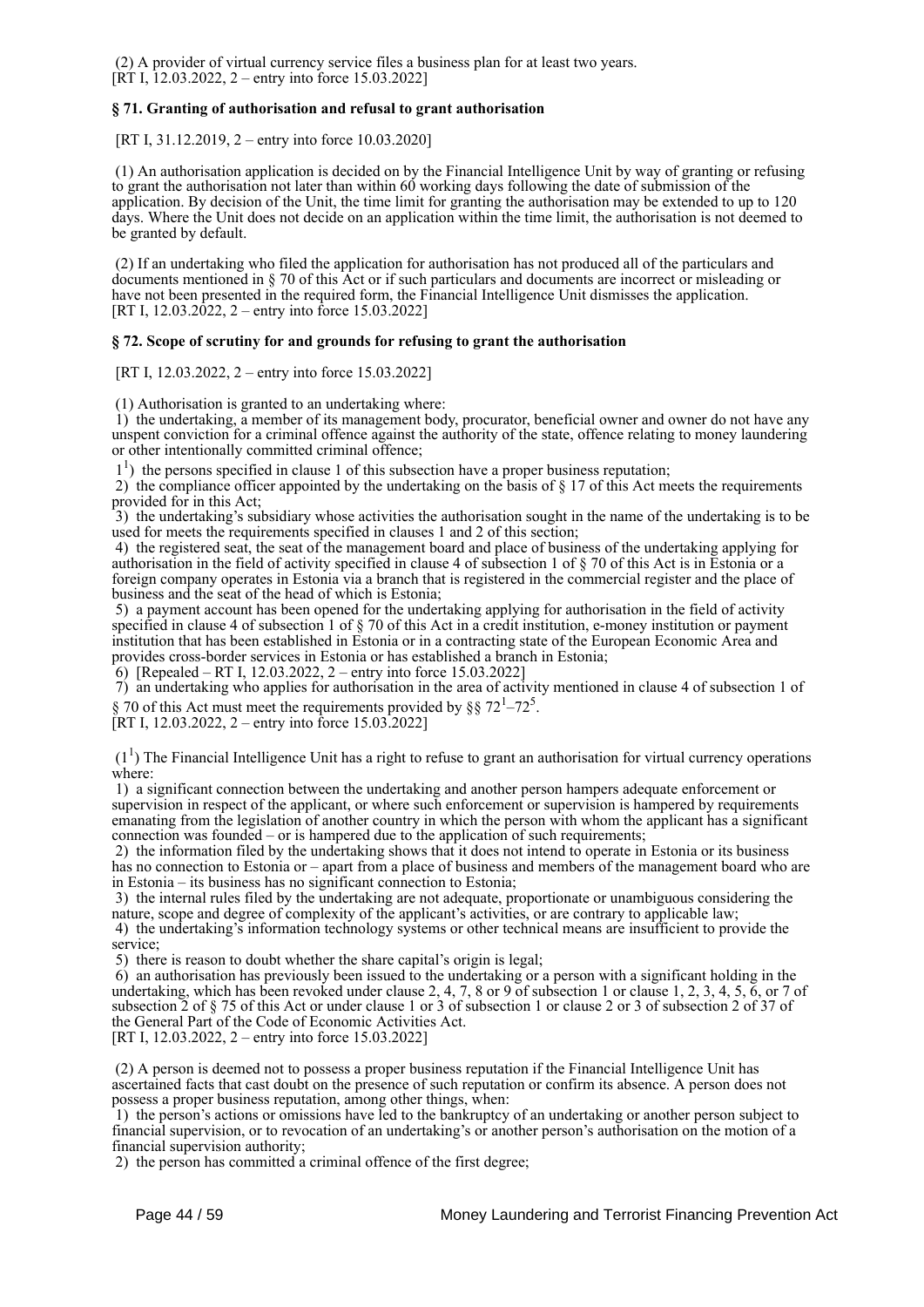3) a court has imposed on the person a disqualification from certain professional activities under § 49 or an entrepreneurial disqualification under  $\S 49<sup>1</sup>$  of the Penal Code, or the person is subject to an interim entrepreneurial disqualification or to a disqualification from working in a certain specialisation or holding a certain position, or the person has been sanctioned for violating such a disqualification;

 4) the person is unable to organise the work of the undertaking such that the interests of investors and customers would enjoy sufficient protection;

5) the person has filed false information with the Unit, or has failed to file material information;

 6) the person has been sentenced for an economic offence, for an offence relating to public office, for an offence against property or for an offence against public trust, or for a terrorist criminal offence or for having financed or assisted activities aimed at committing such a criminal offence, and the particulars of the corresponding conviction have not been removed from the Criminal Records Database in accordance with the Criminal Records Database Act, or an international sanction has been imposed on the person. [RT I, 12.03.2022, 2 – entry into force 15.03.2022]

 (3) The applicant for an authorisation for virtual currency operations, any member of the applicant's management body or any person with a significant holding in the applicant may not file a new application for authorisation during two years following the entry into effect of a decision by which the Financial Intelligence Unit refused to grant the authorisation, or by which the authorisation was revoked under clause 2, 4, 7, 8 or 9 of subsection 1 or clause 1, 2, 3, 4, 5, 6, or 7 of subsection 2 of § 75 of this Act or under clause 1 or 3 of subsection 1 or clause 2 or 3 of subsection 2 of 37 of the General Part of the Code of Economic Activities Act. [RT I, 12.03.2022, 2 – entry into force 15.03.2022]

# **§ 72<sup>1</sup> . Share capital of a provider of virtual currency service**

(1) The share capital of a provider of virtual currency service must be:

1) at least 100,000 euros – where it provides one or several of the services mentioned in clauses 10,  $10<sup>1</sup>$ or  $10<sup>3</sup>$  of § 3 of this Act;

2) at least 250,000 euros – where it provides the service mentioned in clause  $10<sup>2</sup>$ of § 3 of this Act.

 (2) Where a provider of virtual currency service is established as a new company, only monetary contributions may be made to its share capital. [RT I, 12.03.2022, 2 – entry into force 15.03.2022]

# **§ 72<sup>2</sup> . Requirements for own funds of a provider of virtual currency service**

 (1) The own funds of a provider of virtual currency service must, at all times, correspond to one of the following magnitudes, depending on which of these is the larger:

1) the amount of the share capital as provided for by subsection 1 of  $\S 72<sup>1</sup>$  of this Act;

 2) the amount of own funds calculated according to the calculation method provided by subsections 3 or 6 of this section.

 (2) The own funds of a provider of virtual currency service consist of common equity Tier 1 capital provided for by Articles 26–30 of Regulation (EU) no. 575/2013 of the European Parliament and of the Council on prudential requirements for credit institutions and investment firms and amending Regulation (EU) No 648/2012 (OJ L 176, 27.06.2013, pp. 1–337), together with any deductions provided for by Article 36 of that Regulation – but without applying the exceptions related to the threshold provided by Articles 46 and 48 of that Regulation to those deductions.

 (3) Where a provider of virtual currency service only provides the service mentioned in clause 10 or clause 10<sup>3</sup> of § 3 of this Act, the provider's own funds must not be less than 25 per cent of the fixed overhead costs of the previous financial year. Overhead costs are reviewed each year.

 (4) Where a provider of virtual currency services has operated for less than 12 months, it may calculate fixed overhead costs by using estimates of business activity, provided it switches to data concerning previous periods as soon as those data become available.

 (5) The principles for calculating fixed overhead costs for a financial year are enacted by a regulation of the Minister in charge of the policy sector.

(6) If a provider of virtual currency service only provides the service mentioned in clause  $10^1$ or clause  $10^2$ of § 3 of this Act, its own funds must at least be equal to the sum of the following part-volumes:

 1) 4 per cent of the volume – which is less than or equal to 5,000,000 euros – of transactions carried out in the framework of provision of the service;

 2) 2.5 per cent of the volume – which is higher than 5,000,000 euros but does not exceed 10,000,000 euros – of transactions carried out in the framework of provision of the service;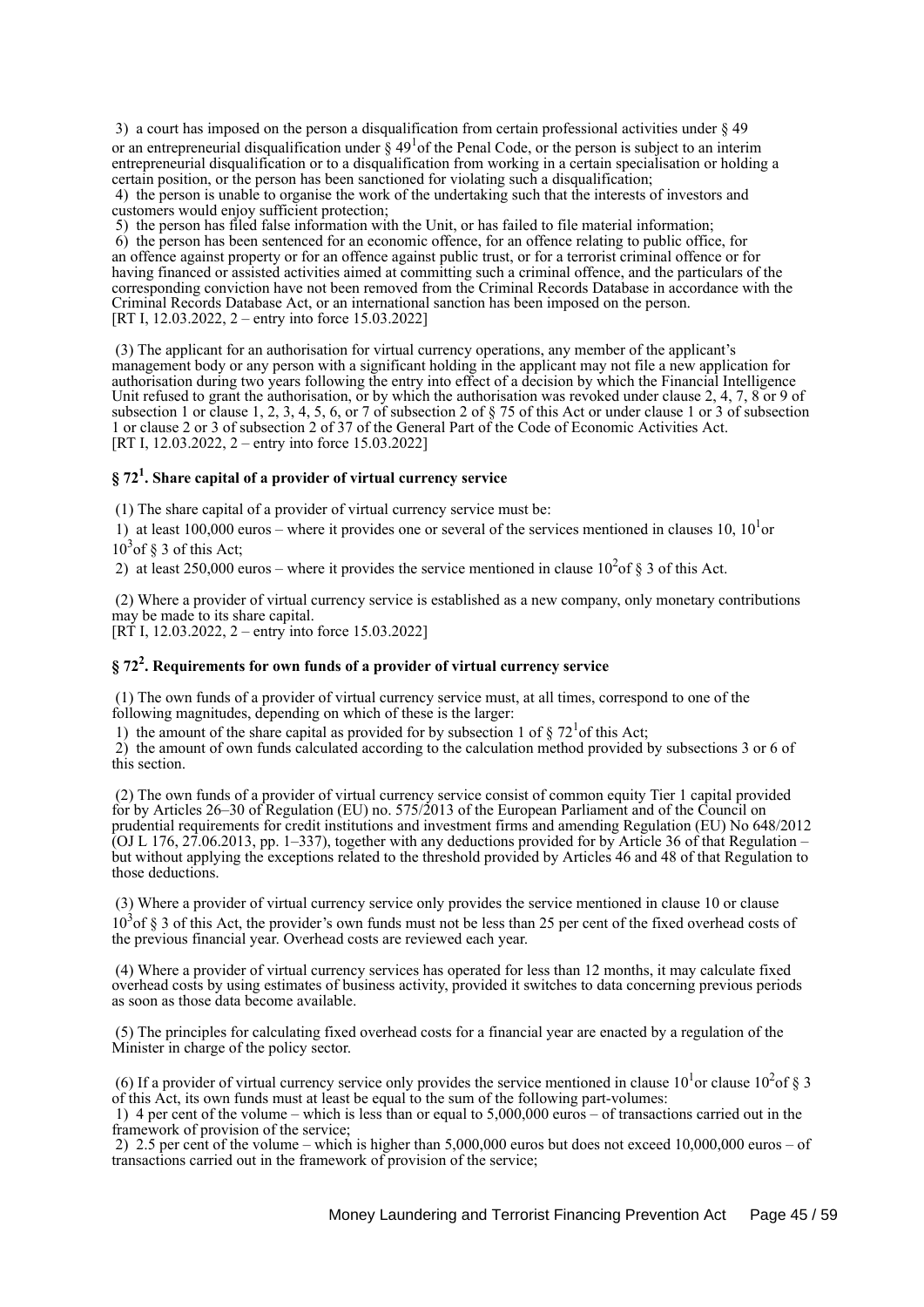3) 1 per cent of the volume – which is higher than  $10,000,000$  euros but does not exceed  $100,000,000$  euros – of transactions carried out in the framework of provision of the service;

 4) 0.5 per cent of the volume – which is higher than 100,000,000 euros but does not exceed 250,000,000 euros – of transactions carried out in the framework of provision of the service;

 5) 0.25 per cent of the volume – which is higher than 250,000,000 euros – of transactions carried out in the framework of provision of the service.

 (7) The basis for calculating the part-volume of transactions carried out in the framework of provision of the service mentioned in subsection  $\dot{6}$  of this section is one twelfth of the total amount of the transfer and exchange transactions carried out by the provider of virtual currency service during the preceding year as services mentioned in clauses  $10^1$  and  $10^2$  of § 3 of this Act. A provider who, in the preceding year, has operated less than 12 months, obtains the relevant figure by dividing the sum of the volumes of transfer and exchange transactions carried out in the preceding year by the number of months of operation.

 (8) A provider of virtual currency service is obligated to implement measures that permit, at any time, to calculate its own funds with sufficient precision.

 (9) The Financial Intelligence Unit may set a time limit during which the provider of virtual currency service must take steps to ensure that its own funds meet the requirements provided by this Act and the legislation enacted under it.

[RT I, 12.03.2022, 2 – entry into force 15.03.2022]

# **§ 72<sup>3</sup> . Auditing of providers of virtual currency service**

(1) It is mandatory for the annual accounts of a provider of virtual currency service to be audited.

 (2) Only a person mentioned in subsection 2 of § 7 of the Auditors' Activities Act may be appointed as an audit firm.

 (3) An audit firm for a provider of virtual currency service may not be appointed for more than five years. It is not allowed to appoint an audit firm that has been appointed for five years for the directly following period.

 (4) The audit firm must verify, as of the balance sheet date, compliance by the provider of virtual currency service with the requirements established in respect of its own funds, and present, by the due date of filing the provider's annual accounts, the corresponding opinion to the provider and to the Financial Intelligence Unit.

 (5) The Financial Intelligence Unit has a right to require a provider of virtual currency service to appoint an audit firm where:

 1) the general meeting of shareholders or the management board of the private limited company has not appointed an audit firm;

 $\hat{2}$ ) the audit firm that was appointed by the general meeting of shareholders or the management board of the private limited company has resigned its auditing duties;

3) in the view of the Financial Intelligence Unit, the audit firm has become untrustworthy.

[RT I, 12.03.2022, 2 – entry into force 15.03.2022]

# **§ 72<sup>4</sup> . Internal control and preservation of data**

 (1) A provider of virtual currency service must implement adequate measure of internal control that cover all of the provider's management and operational levels. for the annual accounts of a provider of virtual currency service to be audited.

 (2) The supervisory board of a provider of virtual currency service appoints an internal auditor to perform the tasks of the internal control unit. An internal auditor is subject to the requirements and the legal basis provided by the Auditors' Activities Act in respect of certified internal auditors. An internal auditor may not undertake tasks which cause, may cause, a conflict of interests.

 (3) The task of an internal auditor is to verify whether the operations of the provider of virtual currency service and of its managers comply with the requirements established by legislation, with any compliance notices issued by the Financial Intelligence Unit, with the decisions of the provider's management bodies, with internal rules, with the agreements concluded by the provider and with best practice.

 (4) A provider of virtual currency service ensures that the internal auditor enjoys all rights and working conditions required for them to perform their duties, including the right to be provided explanations and information by the provider's managers and employees, and to monitor the elimination of any defects that have been discovered and the implementation of any proposals that have been made.

 (5) An internal auditor is obligated to transmit, in writing, to the managers of the provider of virtual currency service and to the Financial Intelligence Unit, any information concerning the provider that the auditor has become privy to and that suggests a breach of the law or the harming of the interests of customers.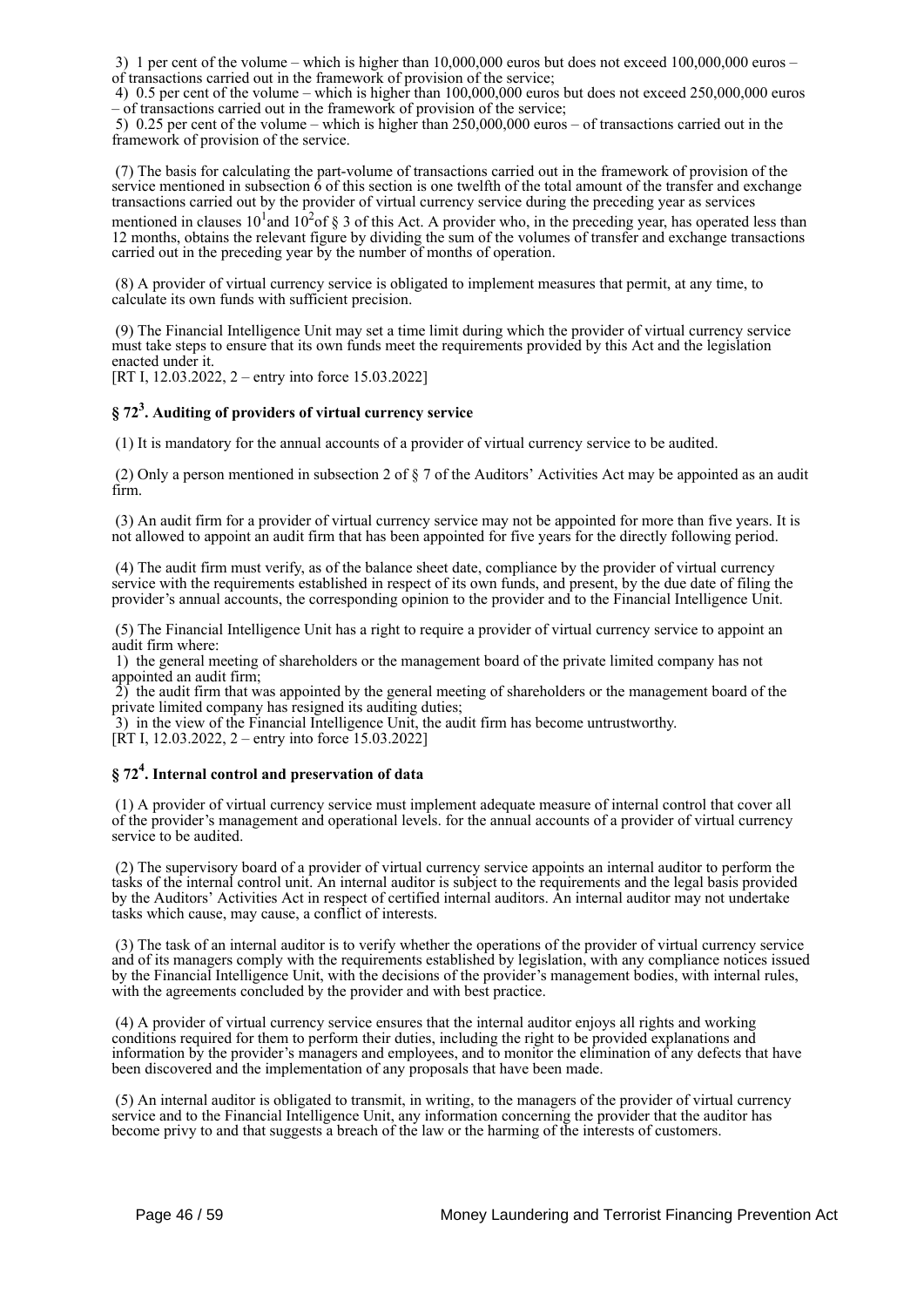(6) A provider of virtual currency service and any of the provider's foreign branches preserve any information provided for in this Act unchanged and available to the Financial Intelligence Unit for five years following termination of business relationship with the customer, unless the Unit has, by compliance notice, established a different time limit, or the law provides a longer time limit.

 (7) A provider of virtual currency service and any of the provider's branches preserve documents which lay down – in accordance with the agreement on provision of the service – the rights and obligations of the provider and of the customer, or the conditions under which the service is provided to the customer, for as long as the contractual or any other relationship relating to the provision of virtual currency service persists, unless a longer time limit is provided by this Act or other legislation.

 (8) The Financial Intelligence Unit has a right to require that a provider of virtual currency service whose authorisation has expired preserve data until expiry of the five-year period provided by subsection 6 of this section.

[RT I, 12,03,2022, 2 – entry into force 15,03,2022]

## **§ 72<sup>5</sup> . Heightened requirements in respect of the seat, place of business, members of the management board and compliance officer of providers of virtual currency service**

 (1) Members of the management board of a provider of virtual currency service must possess a higher education and at leat two-year specialised work experience.

 (2) A member of the management board of a provider of virtual currency service may not hold the position of member of the management board in more than two providers of virtual currency service.

 (3) For the purposes of the restriction provided by subsection 2 of this section, the following positions are deemed to coincide:

1) positions of member of the management board within the same group;

 2) positions of member of the management board in a company in which the provider of virtual currency service has a significant holding.

 (4) The Financial Intelligence Unit may, in addition to those mentioned in subsection 2 of this section, grant permission to a member of the management board to accept one additional position of member of the management board.

 (5) A compliance officer appointed by a provider of virtual currency service under § 17 of this Act may not hold the position of compliance officer or Head of unit in another provider of virtual currency service.

 (6) A member of the management board of a provider of virtual currency service may only work as a compliance officer or Head of the corresponding unit in a provider of virtual currency service in which they are a member of the management board.

 (7) The place of business of a provider of virtual currency service must make it possible to provide that service and to ensure, at any time, access for representatives of a regulatory enforcement or supervisory or investigative authority to the information that is collected and preserved. [RT I, 12.03.2022, 2 – entry into force 15.03.2022]

# **§ 72<sup>6</sup> . Temporary ceasing of economic activities by a provider of virtual currency service**

 A provider of virtual currency service may not file, under subsection 2 of § 34 of the General Part of the Code of Economic Activities Act, a notice on temporary ceasing of economic activities. [RT I, 12.03.2022, 2 – entry into force  $15.03.2022$ ]

# **§ 73. Obligation to enclose documents with notice of intention to change business activity**

 Where an undertaking submits a notice of intention to change its business activity regarding itself, a member of its management body, procurator, beneficial owner or owner, the document specified in clause 8 of subsection 3 of § 70 of this Act must be enclosed with the notice where the undertaking is a foreign service provider or the member of its management body, procurator, beneficial owner or owner is a foreign national.

### **§ 74. Obligation to notify of change of circumstances relating to business activities**

 In a notice of the intention to change the business activity and in a notice of the change of the business activity the undertaking describes which circumstances that form a part of the object of inspection of the authorisation or relate to the secondary conditions of the authorisation have changed or are to be changed or the undertaking submits, regarding its subsidiary that will commence economic activities within the object of regulation of the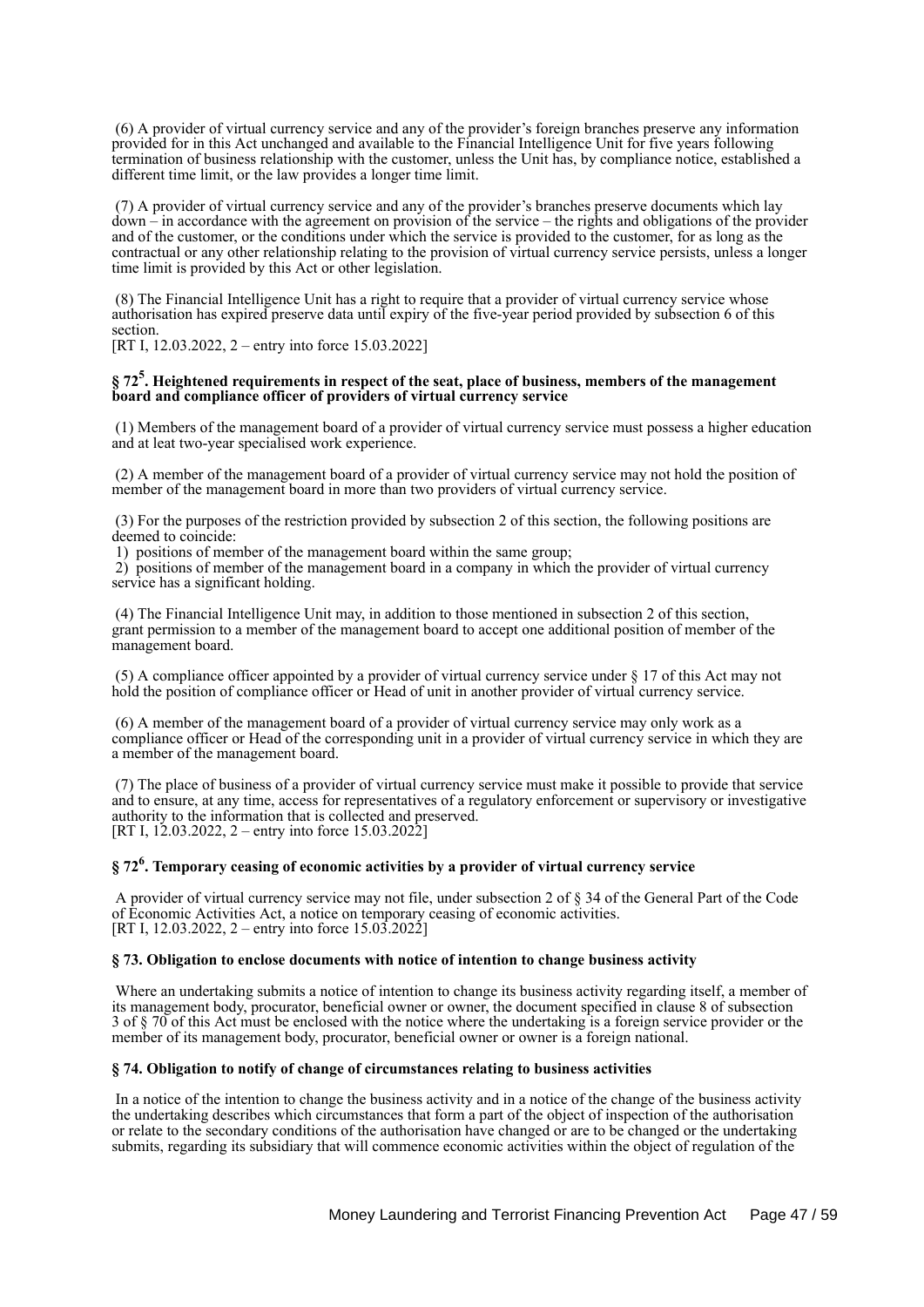authorisation, all the information specified in subsection 3 of § 70 of this Act and the information specified in clauses 1–3, 5 and 6 of subsection 1 of § 15 of the General Part of the Economic Activities Code Act. [RT I, 10.07.2020, 1 – entry into force 20.07.2020]

# **§ 75. Revocation of authorisation**

 (1) In addition to the grounds provided for in subsection 1 of § 37 of the General Part of the Economic Activities Code Act, the Financial Intelligence Unit will revoke an authorisation mentioned in subsection 1 of § 70 of this Act where:

[RT I, 21.11.2020, 1 – entry into force 01.01.2021]

1) the authorisation was granted to the undertaking by the Financial Supervision and Resolution Authority;

 2) the undertaking repeatedly fails to follow compliance notices issued by a regulatory enforcement or supervisory authority;

 3) the undertaking has not commenced operation in the requested area of activity within six months following issue of the authorisation;

 4) the undertaking does not comply with the applicable conditions for granting an authorisation and the noncompliance has not been eliminated within the time limit – which must not be shorter than 30 days – granted for this purpose in the compliance notice;

[RT I, 10.07.2020, 1 – entry into force 20.07.2020]

 5) the operations of the provider of virtual currency service have been halted for more than six consecutive months;

[RT I, 12,03,2022, 2 – entry into force 15,03,2022]

 6) the provider of virtual currency service participates in the founding of a new company, or merges with another company, with its business being continued by the other company;

[RT I, 12.03.2022, 2 – entry into force 15.03.2022]

 7) the provider of virtual currency service has filed false information with the Financial Intelligence Unit, or such information has been filed on an authorisation granted by the provider;

[RT I, 12.03.2022, 2 – entry into force 15.03.2022]

 8) the provider of virtual currency service, a member of its management body, its procurator, beneficial owner or owner has been sentenced for an economic offence, for an offence relating to public office, for an offence against property or for an offence against public trust, or for a terrorist criminal offence or for having financed or assisted activities aimed at committing such a criminal offence, and the particulars of the corresponding conviction have not been removed from the Criminal Records Database in accordance with the Criminal Records Database Act;

[RT I, 12.03.2022, 2 – entry into force 15.03.2022]

 9) the provider of virtual currency service, a member of its management body, its procurator, beneficial owner or owner has violated an international sanction or is in breach of the rules enacted by legislative instruments establishing such a sanction.

[RT I, 12.03.2022, 2 – entry into force 15.03.2022]

 (2) In addition to the grounds provided by subsection 2 of § 37 of the General Part of the Code of Economic Activities Act and in subsection 1 of this section, the Financial Intelligence Unit may revoke an authorisation mentioned in clause 4 of subsection 1 of § 70 of this Act where:

 1) the provider of virtual currency service is part of a consolidation group whose structure does not allow to obtain information thata is required for consolidated supervision, or where a company that is part of the same consolidation group as the provider has been founded in a state in which the competent supervisory authority does not have a legal basis or the possibility to engage in cooperation with the Financial Intelligence Unit, or where the requirements established by such a state's legislation, or their application, would interfere with the exercise of adequate supervision in respect of the applicant;

 2) there is a significant connection between the provider of virtual currency service and another person, which interferes with the exercise of adequate supervision;

 3) it comes to light that the provider of virtual currency service has selected Estonia as the place to apply for authorisation and registration in order to evade having to comply with the prohibitions or more stringent requirements applicable to the provider or the activity in the foreign state in which it conducts its principal business;

 4) according to the information presented to the Financial Intelligence Unit by the competent regulatory enforcement or supervisory authority of a state party to the Agreement on the European Economic Area or of a third country, the provider of virtual currency service has violated the conditions established by a legislative instrument of such a state party or third country;

 5) the provider of virtual currency service publishes, in respect of its activity or managers, information or advertisements that are materially incorrect or misleading;

 6) the amount of the own funds of the provider of virtual currency service does not meet the requirements established by this Act or the legislation enacted under it;

 7) the provider of virtual currency service has repeatedly, or to a material extent, violated the provisions of the legislation governing its activities.

[RT I, 12.03.2022,  $2 -$  entry into force 15.03.2022]

# **§ 75<sup>1</sup> . Prohibition to provide services**

 An undertaking which – or whose supervisory board or management board member or beneficial owner – has an unspent conviction for an economic criminal offence or a criminal offence against property, against the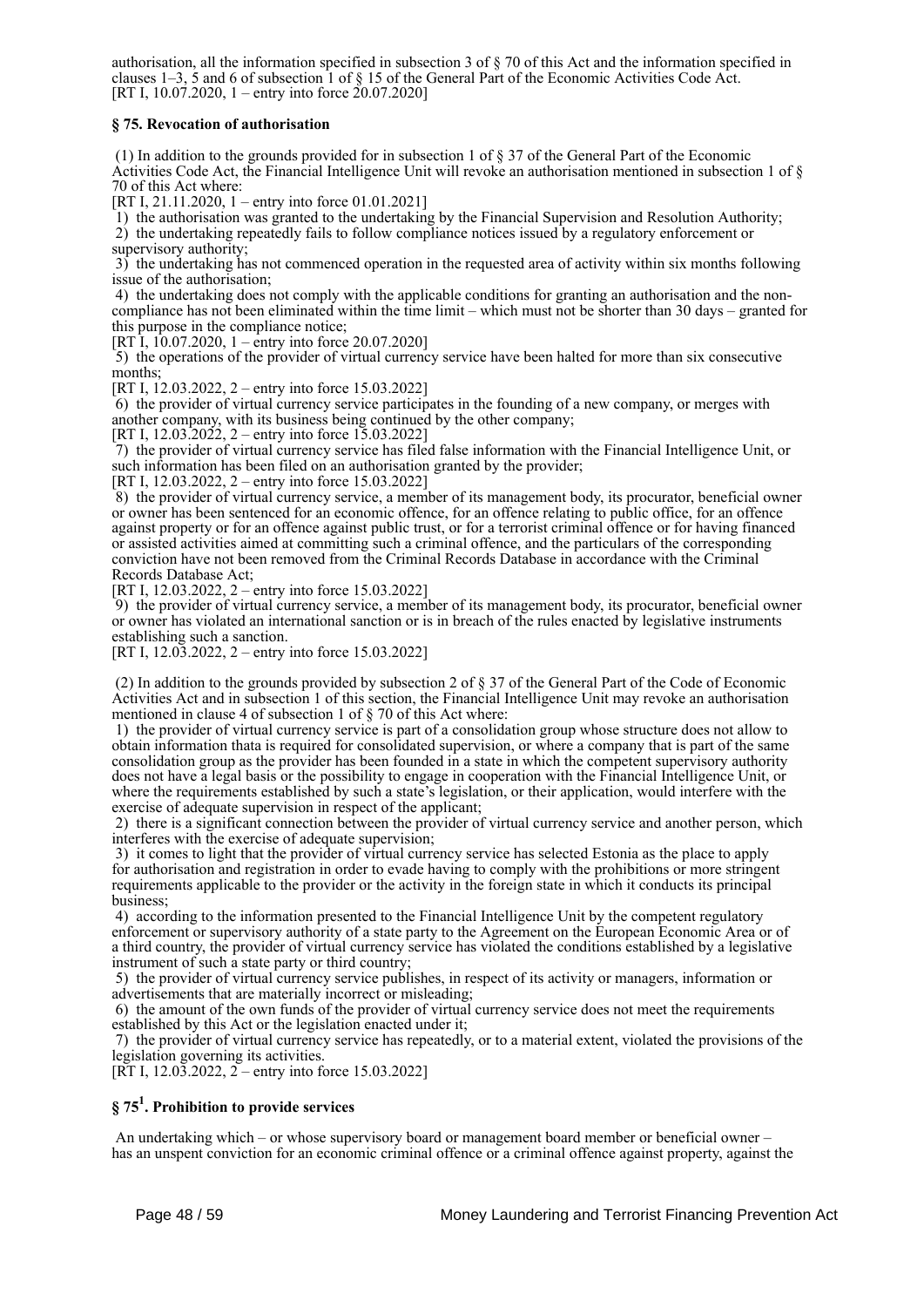State or against public trust is not allowed to provide services in the areas mentioned in clauses 4,  $4<sup>1</sup>$ , 7 and 8 of subsection 1 of § 2 of this Act. [RT I, 10.07.2020, 1 – entry into force 20.07.2020]

# **Chapter 9 Data of the Beneficial Owner of a Legal Person, of a Trust and of a Liability Account**

[RT I, 02.06.2021, 1 - entry into force 07.03.2022]

## **§ 76. Duty to keep data of beneficial owner**

 (1) A legal person in private law gathers and retains data on its beneficial owner, including information on the owner's right of ownership or methods of exercising control. The data of the beneficial owner are kept by the management board of the private legal person in the Database of Beneficial Owners. [RT I, 02.06.2021, 1 – entry into force 07.03.2022]

 $(1^1)$  [Repealed – RT I, 02.06.2021, 1 – entry into force 12.06.2021]

 (1<sup>2</sup> ) A provider of trust services whose residence or registered seat is in Estonia is obligated to gather and keep with the Commercial Registry data concerning the persons mentioned in clauses 1–5 of subsection 6 of § 9 of this Act.

[RT I, 02.06.2021, 1 – entry into force 07.03.2022]

 (2) To enable the performance of the duty specified in subsection 1 of this section, the shareholders or members of a private legal person must provide the management board of the legal person with all the information known to them about the beneficial owner, including information on its right of ownership or methods of exercising control.

(3) The duty specified in subsection 1 of this section does not apply to:

1) an apartment association provided for in the Apartment Ownership and Apartment Associations Act;

 $[\text{RT I}, 17.11.2017, 2 -$  entry into force 01.01.2018]

2) a building association provided for in the Building Association Act;

3) a company listed on a regulated market;

 4) a foundation provided for in the Foundations Act the purpose of whose economic activities is the keeping or accumulating of the property of the beneficiaries or the circle of beneficiaries specified in the articles of association and who has no other economic activities;

5) a branch.

[RT I, 10.07.2020, 1 – entry into force 20.07.2020]

# **§ 76<sup>1</sup> . Database of Beneficial Owners**

[Repealed – RT I, 02.06.2021, 1 – entry into force 12.06.2021]

# **§ 76<sup>2</sup> . Beneficial Ownership Information Database**

 (1) The Beneficial Ownership Information Database is established and its constitutive regulations are enacted by a regulation of the Minister in charge of the policy sector.

 (2) The Ministry of Finance is the controller of the Beneficial Ownership Information Database. The processors of the Database are the Centre of Registers and Information Systems and the Registry Department of Tartu District Court (hereinafter *Registry Department*).

 (3) The Beneficial Ownership Information Database stores particulars that have been filed under § 77 as well as information on notes that have been recorded under  $\S 77<sup>2</sup>$  of this Act. [RT I, 02.06.2021, 1 – entry into force 07.03.2022]

 (4) The data in the Beneficial Ownership Information Database are provided for information purposes.  $[\hat{R}T]$  I, 12.03.2022, 2 – entry into force 15.03.2022]

### **§ 77. Submission of data**

(1) Following the provisions of subsections  $2-4^2$  of § 9 and § 76 of this Act, a general partnership, limited partnership, private limited company, public limited company or commercial association files with the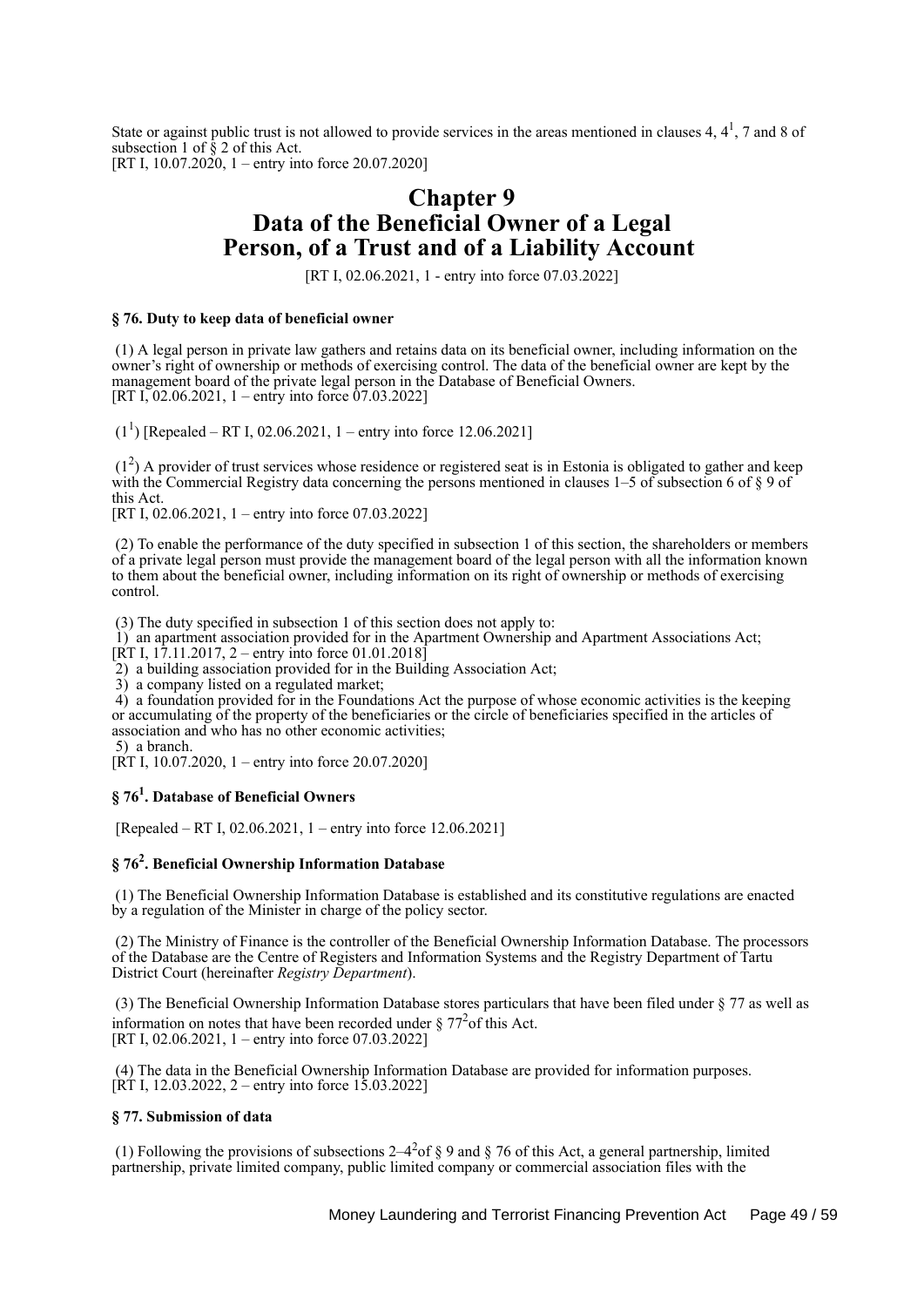Beneficial Ownership Information Database – via the Commercial Register information system – the following data on its beneficial owner:

 1) the person's name, personal identification code and the country of that code (upon absence of a personal identification code, the date and place of birth), and the country of residence;

2) data on the method by which the person exercises control.

[RT I, 02.06.2021, 1 – entry into force 07.03.2022]

 $(1^1)$  [Repealed – RT I, 02.06.2021, 1 – entry into force 12.06.2021]

(1<sup>2</sup> ) [Repealed – RT I, 12.03.2022, 2 – entry into force 15.03.2022]

 (2) Following the provisions of subsection 7 of § 9 of this Act, a non-profit association files with the Beneficial Ownership Information Database – via the Commercial Register information system – the following data on its beneficial owner:

 1) the person's name, personal identification code and the country of that code (upon absence of a personal identification code, the date and place of birth), and the country of residence;

2) data on the method by which the person exercises control.

[RT I, 02.06.2021, 1 – entry into force 07.03.2022]

(3) Following the provisions of subsection 7 of  $\S$  9 of this Act, a foundation files with the Beneficial Ownership Information Database – via the Commercial Register information system – the following data on its beneficial owner:

 1) the person's name, personal identification code and the country of that code (upon absence of a personal identification code, the date and place of birth), and the country of residence;

2) data on the method by which the person exercises control;

 3) the list of beneficiaries within the meaning of § 9 of the Foundations Act, which contains each beneficiary's name, personal identification code and the country of that code (upon absence of a personal identification code, the date and place of birth), and the country of residence, where such persons have been specified in the articles of association of the foundation.

[RT I, 02.06.2021, 1 – entry into force 07.03.2022]

 $(3<sup>1</sup>)$  [Repealed – RT I, 02.06.2021, 1 – entry into force 12.06.2021]

 $(3<sup>2</sup>)$  [Repealed – RT I, 02.06.2021, 1 – entry into force 12.06.2021]

 (3<sup>3</sup> ) A provider of trust services files with the Beneficial Ownership Information Database via the Commercial Register information system – in respect of the persons mentioned in clauses  $1-5$  of subsection 6 of  $\S$  9 of this Act – the person's name, their identification code or registration number and the country of that code or number (or, where a person does not possess a personal identification code, the date and place of birth and the country of residence).

[RT I, 02.06.2021, 1 – entry into force 07.03.2022]

 (3<sup>4</sup> ) A provider of trust services also files with the Beneficial Ownership Information Database via the Commercial Register information system the full name of the trust, the date of its creation, the name of the country under whose law the trust was created, as well as the provider's own address, telephone number and email address.

[RT I, 12.03.2022, 2 – entry into force 15.03.2022]

 (4) A company, non-profit association or foundation must submit the data of the beneficial owner along with the application for registration in the commercial register.

 $(4^1)$  [Repealed – RT I, 02.06.2021, 1 – entry into force 12.06.2021]

 $(4<sup>2</sup>)$  A provider of trust services files the data specified in subsections  $3<sup>3</sup>$  and  $3<sup>4</sup>$  of this section within 30 days following:

1) the creation of the trust;

2) their becoming the trustee or

3) their obtaining a temprorary right of residence.

[RT I, 02.06.2021],  $1 -$ entry into force 07.03.2022]

 (5) In a situation where there is a change in the data that have been filed, the company, non-profit association or foundation files the new data within 30 days of learning of the change. [RT I, 02.06.2021, 1 – entry into force 07.03.2022]

 (6) Where the data of the beneficial owner remain unchanged, the company, non-profit association or foundation certifies the correctness of the data upon submission of the annual report. [RT I, 17.11.2017, 2 – entry into force 01.09.2018]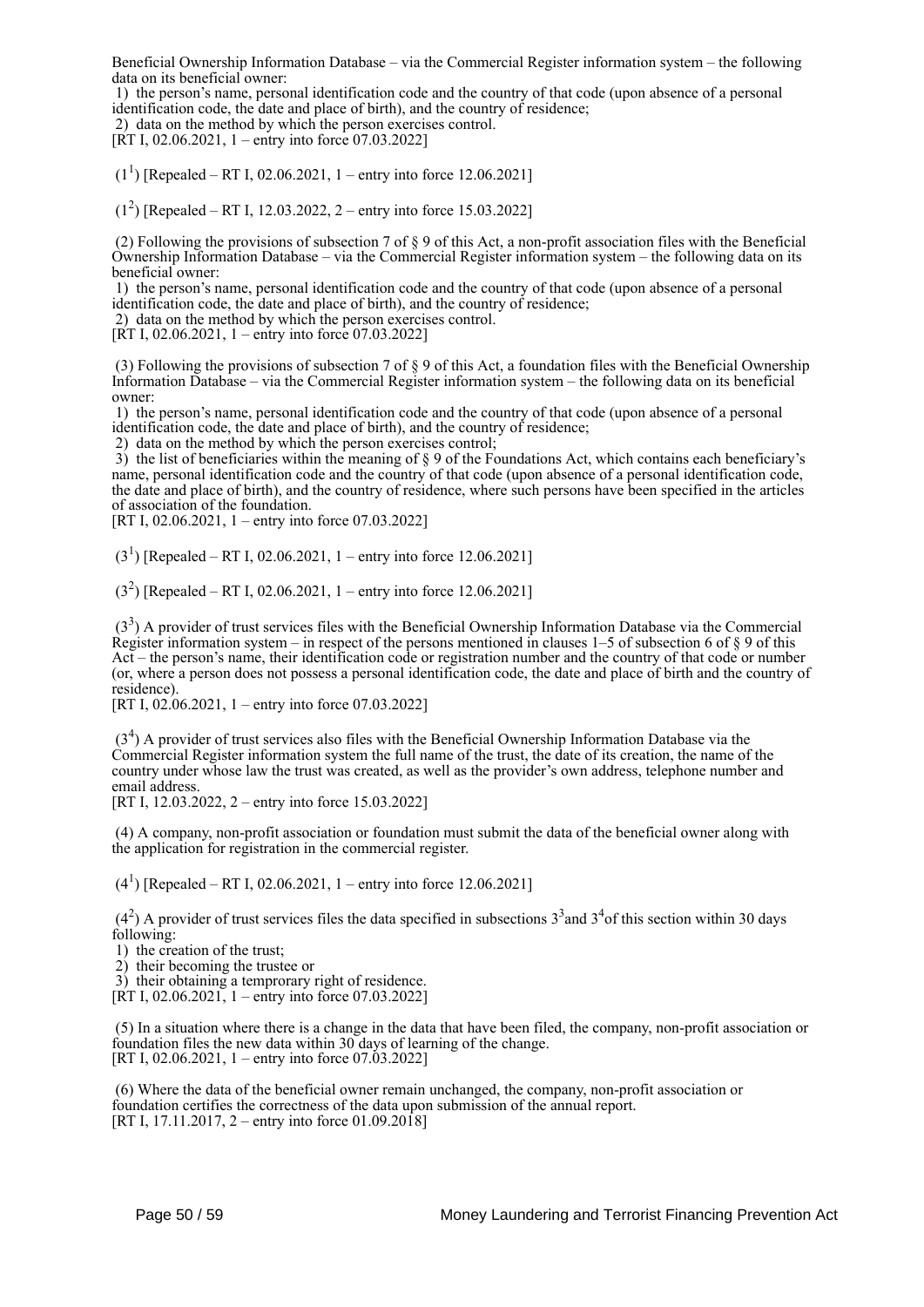# **§ 77<sup>1</sup> . Ensuring correctness of data**

[Repealed – RT I, 02.06.2021, 1 – entry into force 12.06.2021]

# **§ 77<sup>2</sup> . Ensuring correctness of data**

 (1) Where a person who is obligated under § 77 of this Act to file certain data has not complied with the obligation provided by that section, the Registry Department notifies this to the person and demands the filing of the data.

 (2) The person must file the data within 10 days of receiving the notification mentioned in subsection 1 of this section.

 (3) Where the Registry Department receives a notification concerning incorrectness of beneficial owners' data that is made under subsection  $2<sup>4</sup>$  of § 20 of this Act and is duly substantiated, it notifies this to the person obligated to file those data and records a note with the data stating that there are doubts concerning their accuracy.

 (4) A note mentioned in subsection 3 of this section is automatically removed when the correctness of the data has been confirmed or the data have been changed. [RT I, 02.06.2021, 1 – entry into force 07.03.2022]

# **§ 78. Publication of data**

 (1) The data of the beneficial owner and any notes recorded concerning those data are made public in the Commercial Register information system.

[RT I, 02.06.2021, 1 – entry into force 07.03.2022]

 (2) The fees for issuing the data of a beneficial owner are established by a regulation of the minister in charge of the policy sector.

 (3) The data of the beneficial owner are issued free of charge to the obliged entity, a government agency, the Financial Supervision and Resolution Authority and to a court. [RT I, 17.11.2017, 2 – entry into force 01.09.2018]

# **§ 79. Beneficial owner's right to demand correction of submitted data**

 (1) The person indicated as the beneficial owner or their legal or contractual representative has a right to request that the management board of the legal person correct incorrect data.

 (2) Where the management board of the legal person has without reason refused to correct the incorrect data as requested on the basis of subsection 1 of this section, the person indicated as the beneficial owner may demand that the legal person compensate for damage caused by making incorrect data public. [RT I,  $17.11.2017$ ,  $2$  – entry into force 01.09.2018]

# **§ 79<sup>1</sup> . Beneficial owner's right to demand limitation of access to submitted data**

[Repealed – RT I, 02.06.2021, 1 – entry into force 12.06.2021]

# **§ 79<sup>2</sup> . Beneficial owner's right to demand limitation of access to submitted data**

 (1) In a situation where public access to the data of a beneficial owner would expose such an owner to a disproportionately high risk of fraud, kidnapping, blackmail, extortion, harassment, violence or intimidation, the beneficial owner and their representative have a right to apply to the processor of the register for a limitation of access to the data in exceptional circumstances.

 (2) Where the beneficial owner is a minor or a person of limited active legal capacity, their representative may apply for a limitation of public access to the data until the beneficial owner is of full age or until they regain their active legal capacity.

 (3) On a substantiated application of the beneficial owner or their representative, the controller of the Beneficial Owner Information Database limits the public's access to the data, provided the presence of circumstances mentioned in subsections 1 and 2 of this section has been proven. The limitation is removed when the circumstance that constitutes grounds for limiting the access is no longer present. The controller of the Database notifies the applicant of the decision to grant or deny an application for limiting the public's access to data, and of the decision to remove the limitation.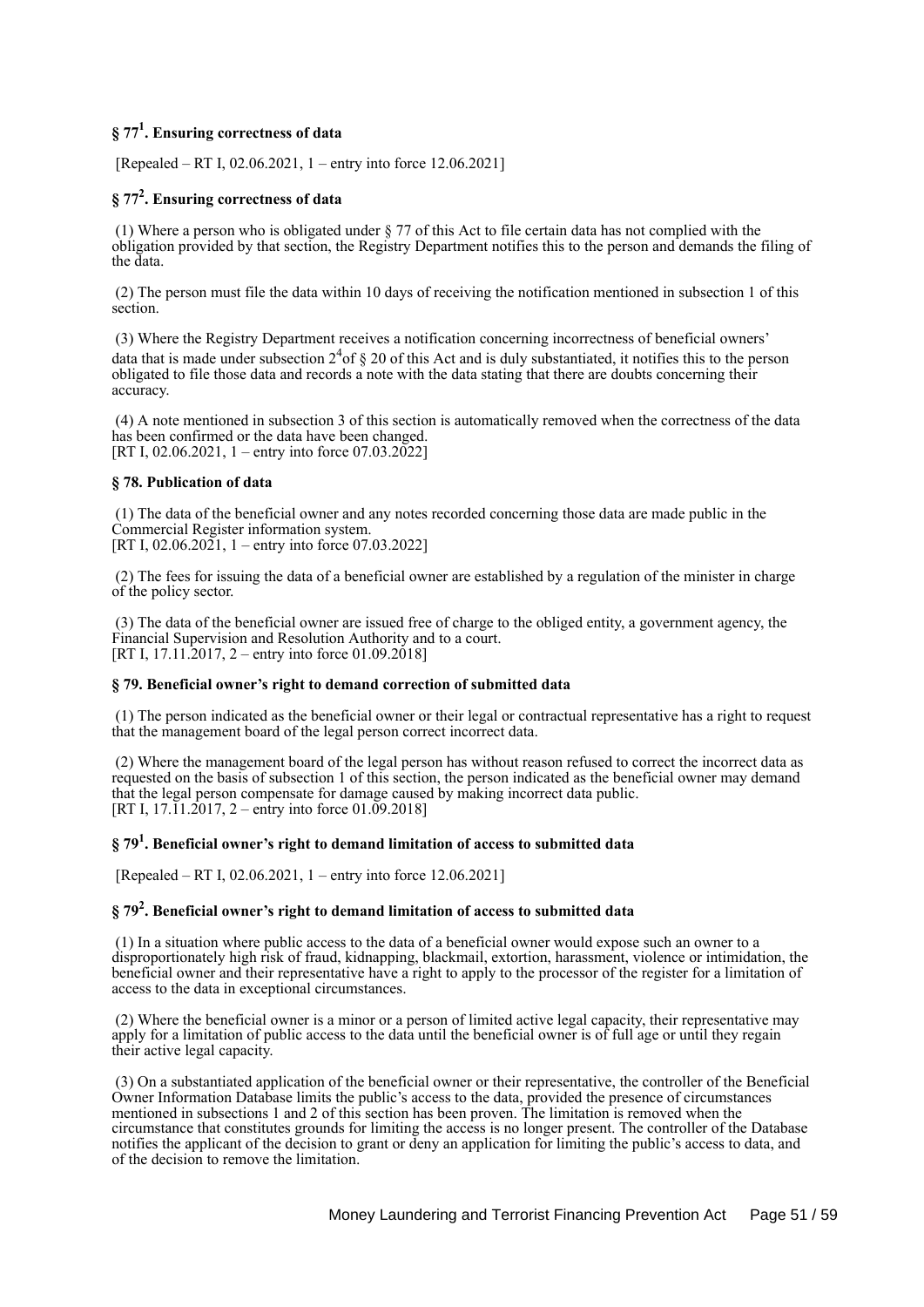(4) Where access to certain data has been limited under subsections 1 or 2 of this section, such data are only disclosed to a credit or financial insitution, a notary, an authority of the executive branch of government, the Financial Supervision and Resolution Authority or the Financial Intelligence Unit.

 (5) The controller of the Beneficial Owner Information Database presents an overview concerning the number of and reasons for decisions taken under subsection 3 of this section to the European Commission. [RT I, 12.03.2022, 2 – entry into force 15.03.2022]

## **§ 80. Deletion of data**

 (1) The data of the beneficial owner are deleted automatically five years after deletion of the legal person from the register.

[RT I, 17.11.2017, 2 – entry into force 01.09.2018]

(2) [Repealed – RT I, 02.06.2021, 1 – entry into force 12.06.2021]

 (3) The Registrar deletes the data of a beneficial owner of a trust if the person who has a legitimate interest in the deletion proves that at least five years have elapsed since the circumstance that triggered the filing of those data ceased to apply.

[RT I,  $02.06.20\overline{2}$ ],  $1 -$ entry into force 07.03.2022]

### **§ 81. Mandatoriness of automated communication of liability account information**

 (1) A credit institution or a financial institution that has opened for a customer a payment account (hereinafter *account*) that has an International Bank Account Number (IBAN) or let a safe-deposit box must ensure that at least the details specified in subsections  $1<sup>1</sup>-1<sup>5</sup>$  of this section are available via the electronic attachment system specified in  $\S 63<sup>1</sup>$  of the Code of Enforcement Procedure.

[RT I, 10.07.2020, 1 – entry into force 20.07.2020]

 $(1<sup>1</sup>)$  The following is made available regarding an account holder and a safe-deposit box lessee:

1) name;

 2) personal identification code and the state that issued it or, upon absence thereof, the date and state of birth or the registry code;

3) postal address.

 $[\hat{R}T\hat{I}, 10.07.2020, 1 -$  entry into force 20.07.2020]

 $(1<sup>2</sup>)$  The following is made available on a person authorised to use an account:

1) name;

 2) personal identification code and the state that issued it or, upon absence thereof, the date and state of birth; 3) postal address;

4) the date of the beginning and end of the authorisation and the substance of the right of use.

[RT I, 10.07.2020, 1 – entry into force 20.07.2020]

 $(1<sup>3</sup>)$  The following is made available regarding the beneficial owner of an account holder:

1) name;

2) personal identification code and the state that issued it or, upon absence thereof, the date and state of birth;

 3) the country of residence. [RT I, 10.07.2020, 1 – entry into force 20.07.2020]

 $(1<sup>4</sup>)$  The following is made available regarding an account:

1) IBAN;

2) the date of opening the account;

3) the date of closing the account.

[RT I, 10.07.2020, 1 – entry into force 20.07.2020]

 $(1<sup>5</sup>)$  The following details of a contract of use of a safe-deposit box are made available in the case of a safedeposit box:

1) number;

2) date of conclusion;

3) date of termination.

[RT I, 10.07.2020, 1 – entry into force 20.07.2020]

 (2) For the purposes of this section, IBAN (International Bank Account Number) means an international account feature that complies with the EVS 876:2016 standard and whose elements have been determined by the International Organization for Standardization and that uniquely identifies an individual account in a Member State.

[RT I, 10.07.2020, 1 – entry into force 20.07.2020]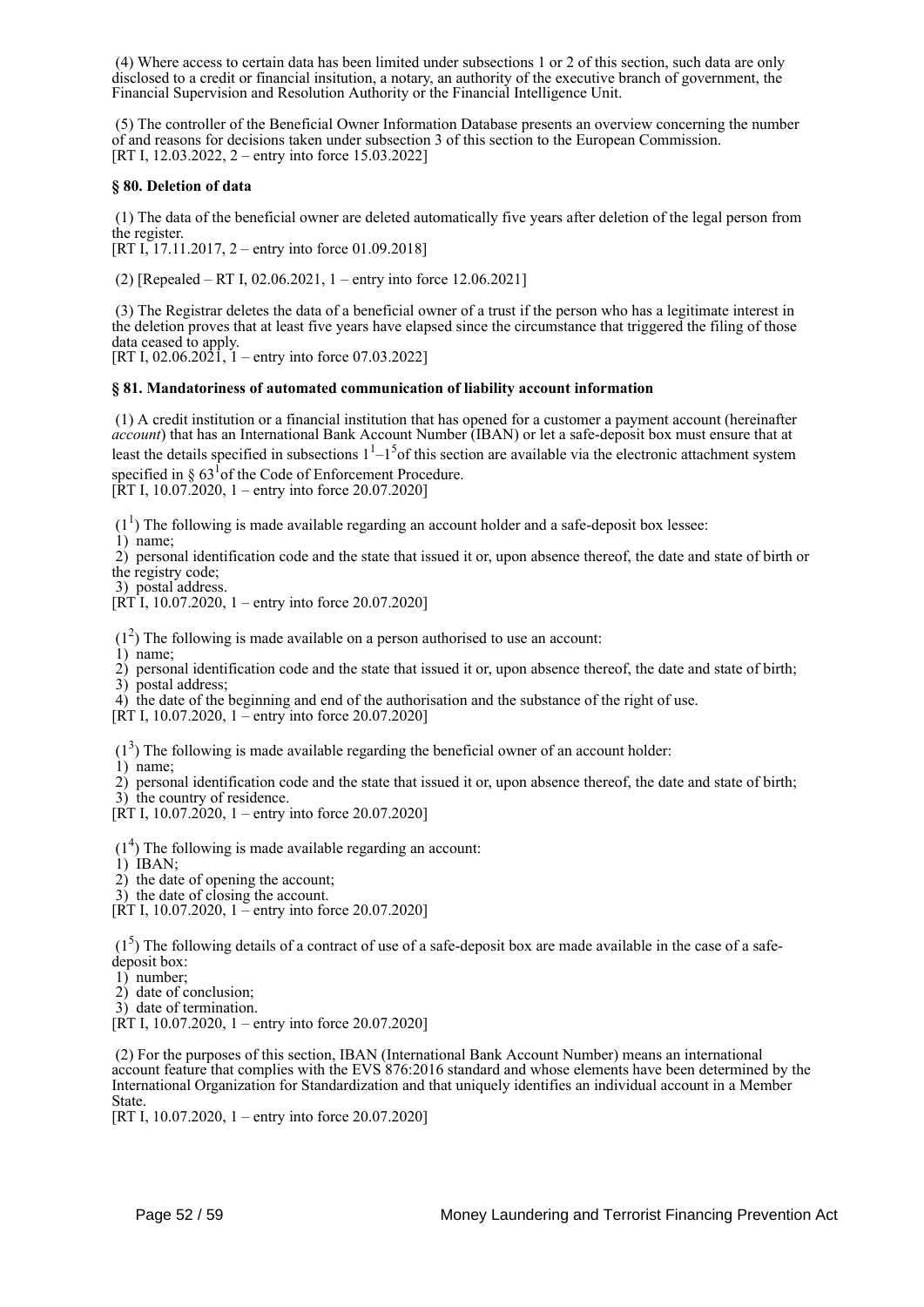(3) The availability of the details specified in subsections  $1^1$ ,  $1^4$  and  $1^5$  is ensured regarding an existing account and a valid safe-deposit box contract as well as an account closed and a contract of use of a safe-deposit box terminated during a five-year period preceding the receipt of an inquiry. [RT I,  $10.07.2020$ ,  $1 -$ entry into force 20.07.2020]

(4) The availability of the details specified in subsection  $1<sup>2</sup>$  of this section is in the case of an existing account ensured regarding a five-year period preceding the receipt of an inquiry. [RT I,  $10.07.2020$ , 1 – entry into force 20.07.2020]

(5) The availability of the details specified in subsection  $1<sup>3</sup>$  of this section is in the case of an existing account ensured as of the moment of responding to the inquiry. [RT I, 10.07.2020, 1 – entry into force  $20.07.2020$ ]

# **Chapter 10 Liability**

#### **§ 82. Giving of order not to implement money laundering and terrorist financing due diligence measures, risk assessment, procedural rules and internal control rules**

 (1) The penalty for giving an order by a management board member of the obliged entity not to implement due diligence measures, the risk assessment specified in § 13 of this Act, procedural rules or the internal control rules is a fine of up to 300 fine units.

(2) The penalty for the same act committed by a legal person is a fine of up to 400,000 euros.

#### **§ 83. Opening of anonymous account or savings book or safe-deposit box or virtual currency wallet**

[RT I, 12.03.2022, 2 – entry into force 15.03.2022]

 (1) The penalty for making a decision to open an anonymous account or savings book or safe-deposit box or virtual currency wallet for concluding a corresponding contract, where the obliged entity was a credit or financial institution or a provider of virtual currency service, is a fine of up to 300 fine units.

 (2) The penalty for the same act committed by a legal person is a fine of up to 400,000 euros. [RT I,  $12.03.2022$ , 2 – entry into force 15.03.2022]

### **§ 84. Failure to perform duty to identify person and verify person's identity**

 (1) The penalty for a breach by an obliged entity, its management board member or employee of the duty provided for in this Act to identify and verify the identity of a customer or a person participating in an occasional transaction or the representative of a person is a fine of up to 300 fine units or detention.

(2) The penalty for the same act committed by a legal person is a fine of up to 400,000 euros.

### **§ 85. Breach of duty to identify beneficial owner**

 (1) The penalty for a breach by an obliged entity or its management board member or an employee of the duty provided for in this Act to identify the beneficial owner and verify their identity is a fine of up to 300 fine units or detention.

(2) The penalty for the same act committed by a legal person is a fine of up to 400,000 euros.

## **§ 86. Breach of requirements for gathering and assessing information**

 (1) The penalty for a breach of the requirements for gathering information on the purpose and nature of a business relationship or an occasional transaction by an obliged entity, its management board member or employee is a fine of up to 300 fine units.

(2) The penalty for the same act committed by a legal person is a fine of up to 400,000 euros.

#### **§ 87. Breach of requirements for making of transaction with politically exposed person**

 (1) The penalty for a breach of the requirements for making a transaction with a politically exposed person by an obliged entity, its management board member or employee is a fine of up to 300 fine units.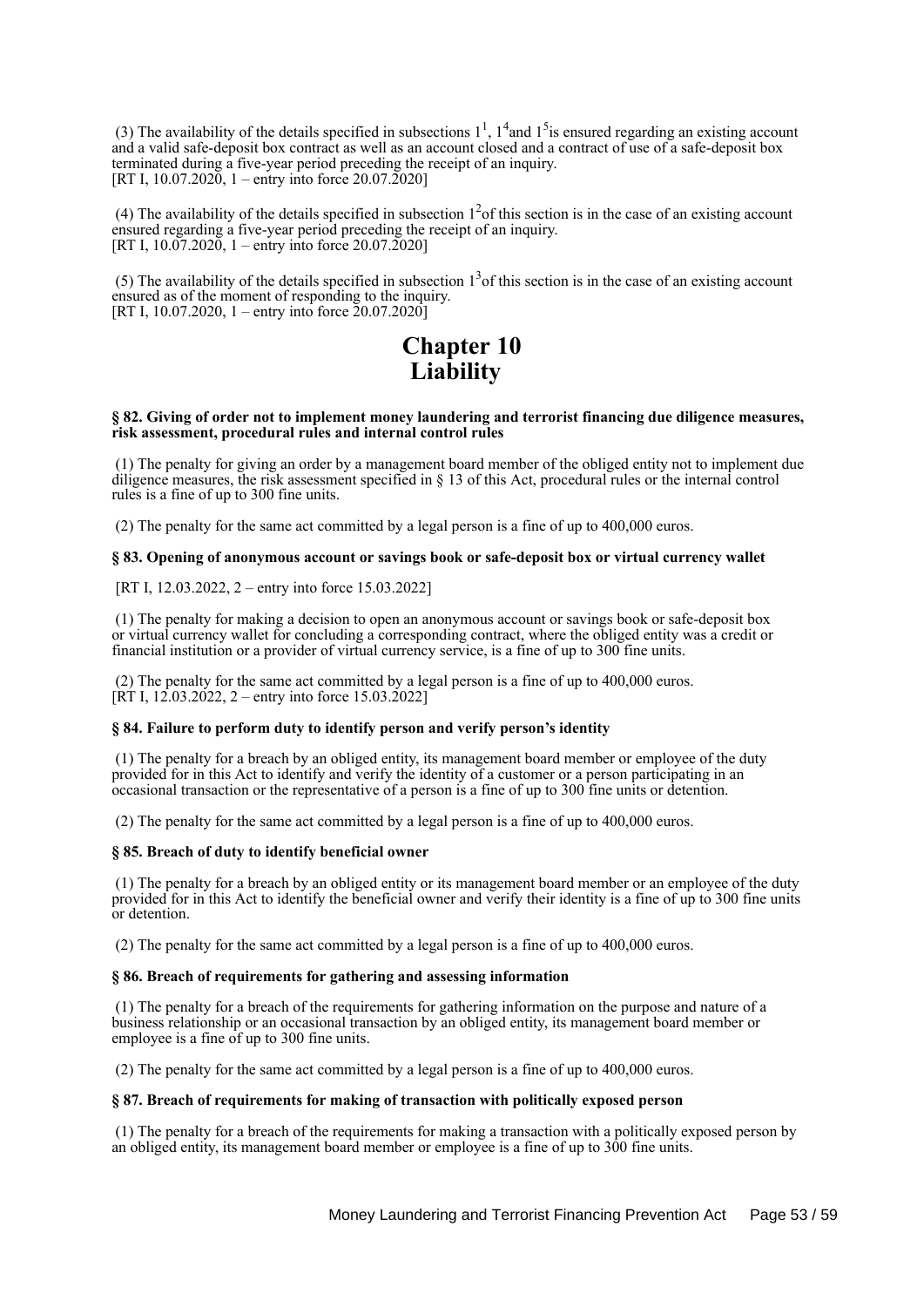(2) The penalty for the same act committed by a legal person is a fine of up to 400,000 euros.

## **§ 88. Violation of prohibition to establish business relationship and make occasional transaction**

 (1) The penalty for violation by an obliged entity, its management board member or employee of the prohibition to establish a business relationship and make an occasional transaction is a fine of up to 300 fine units.

(2) The penalty for the same act committed by a legal person is a fine of up to 400,000 euros.

## **§ 89. Breach of duty to monitor business relationship**

 (1) The penalty for a breach by an obliged entity, its management board member or employee of the duty provided for in this Act to monitor a business relationship is a fine of up to 300 fine units.

(2) The penalty for the same act committed by a legal person is a fine of up to 400,000 euros.

### **§ 90. Violation of prohibition to outsource activity**

 (1) The penalty for outsourcing an activity by an obliged entity or its management board member to a person established in a high-risk third country is a fine of up to 300 fine units.

(2) The penalty for the same act committed by a legal person is a fine of up to 400,000 euros.

## **§ 91. Breach of correspondent communication requirements**

[RT I, 10.07.2020, 1 – entry into force 20.07.2020]

 (1) The penalty for establishing a correspondent relationship by breaching the requirements provided for in this Act is a fine of up to 300 fine units.

(2) The penalty for the same act committed by a legal person is a fine of up to 400,000 euros.

## **§ 92. Breach of duty to report suspicion of money laundering or terrorist financing**

 (1) The penalty for a breach of the duty to notify the Financial Intelligence Unit of a suspicion of money laundering or terrorist financing, a foreign exchange transaction or another transaction where a monetary obligation exceeding 32,000 euros or an equivalent sum in another currency is performed in cash is a fine of up to 300 fine units or detention.

[RT I, 21.11.2020, 1 – entry into force 01.01.2021]

(2) The penalty for the same act committed by a legal person is a fine of up to 400,000 euros.

### **§ 93. Illegal notification of data forwarded to Financial Intelligence Unit**

[RT I, 21.11.2020, 1 – entry into force 01.01.2021]

 (1) The penalty for the illegal notification of a person, their representative, the person's beneficial owner or the public by the obliged entity, its management board member, compliance officer or employee or by an employee of a supervisory authority about a report or data submitted to the Financial Intelligence Unit regarding them or about a compliance notice issued by the Financial Intelligence Unit regarding them or about the institution of criminal proceedings against them is a fine of up to 300 fine units or a short-term custodial sentence. [RT I, 21.11.2020,  $\bar{1}$  – entry into force 01.01.2021]

(2) The penalty for the same act committed by a legal person is a fine of up to 400,000 euros.

### **§ 94. Breach of requirement to register and retain data**

 (1) The penalty for a breach of the requirement to register and retain data provided for in this Act is a fine of up to 300 fine units.

(2) The penalty for the same act committed by a legal person is a fine of up to 400,000 euros.

# **§ 94<sup>1</sup> . Violation of obligation to notify of change of circumstances relating to economic activities and termination of economic activities**

 (1) The penalty for a breach of the obligation to notify of a change of the circumstances relating to the object of inspection or the secondary conditions of the authorisation specified in subsection 1 of  $\S$  70 of this Act, the obligation of advance notification of the intention to change the aforementioned circumstance or the obligation to notify of the termination of the activities of a service provider is a fine of up to 300 fine units.

 (2) The penalty for the same act committed by a legal person is a fine of up to 400,000 euros. [RT I,  $10.07.2020$ , 1 – entry into force 20.07.2020]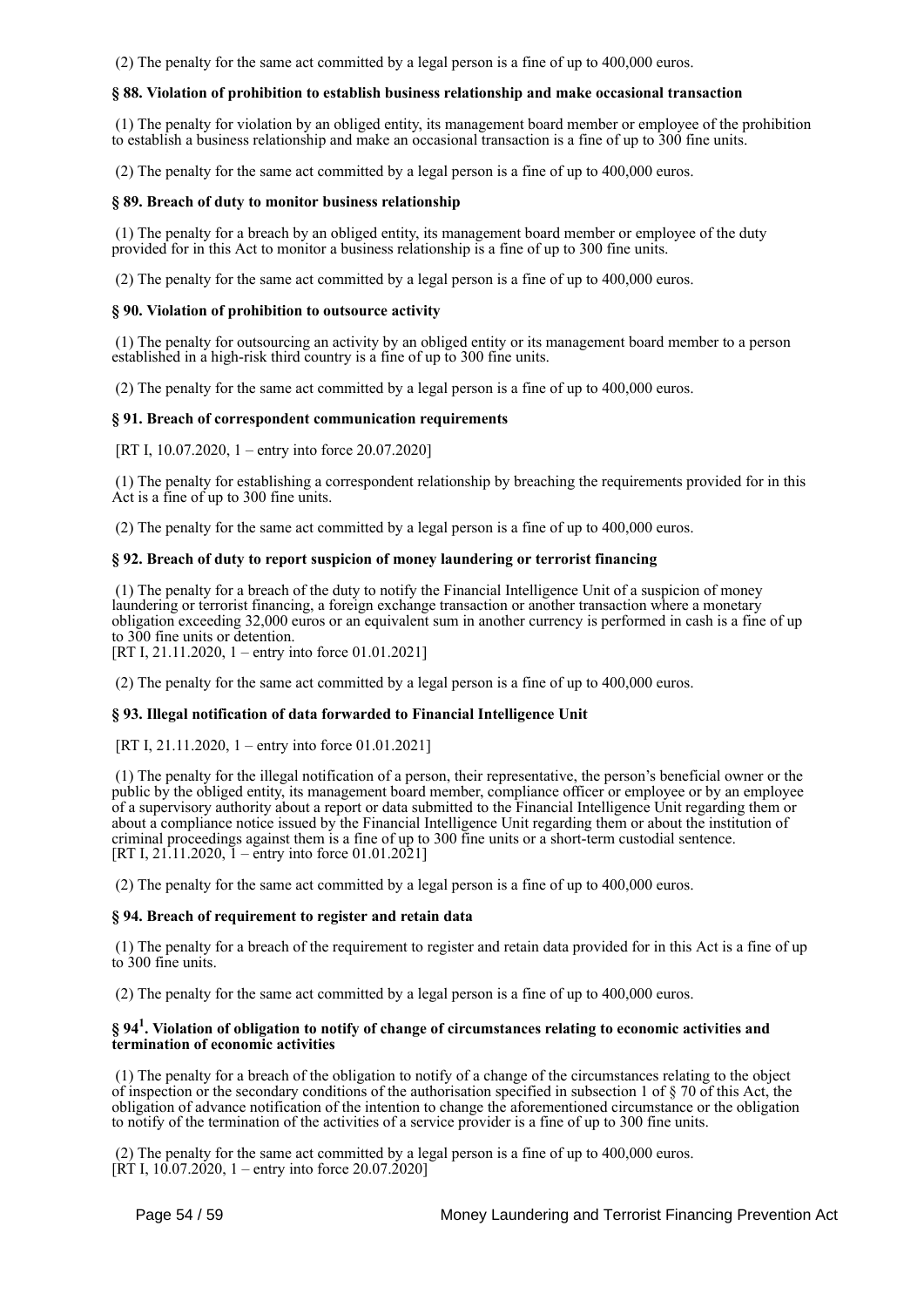# **§ 94<sup>2</sup> . Violation of prohibition to provide services**

(1) The penalty for violation of the prohibition to provide a service specified in  $\S 75<sup>1</sup>$  of this Act is a fine of up to 300 fine units.

 (2) The penalty for the same act committed by a legal person is a fine of up to 400,000 euros.  $[\overline{RT} I, 10.07.2020, 1 -$  entry into force 20.07.2020]

# **§ 94<sup>3</sup> . Violation of reporting obligation**

(1) The penalty for violation of the reporting obligation established on the basis of  $\S 54<sup>1</sup>$ of this Act is a fine of up to 300 fine units.

 (2) The penalty for the same act committed by a legal person is a fine of up to 400,000 euros. [RT I, 10.07.2020, 1 – entry into force 20.07.2020]

# **§ 94<sup>4</sup> . Violation of requirements on own funds**

 (1) The penalty for violation of the requirements established by this Act or under it for the own funds of a provider of virtual currency service is a fine of up to 300 fine units.

 (2) The penalty for the same act committed by a legal person is a fine of up to 400,000 euros. [RT I,  $12.03.2022$ , 2 – entry into force 15.03.2022]

# **§ 95. Failure to submit data of beneficial owner or submission of false data**

 (1) The penalty for failure by a shareholder or member of a private legal person or a trustee to submit the details of the beneficial owner or for failure to report on a change of the details or for knowingly submitting false information, where it has caused a situation where the obliged entity cannot apply the due diligence measure provided for in clause 3 of subsection 1 of § 20 of this Act has been caused, is a fine of up to 300 fine units. [RT I, 10.07.2020, 1 – entry into force  $20.07.2020$ ]

 (2) The penalty for the same act committed by a legal person is a fine of up to 32,000 euros.  $[\overline{RT} I, 17.11.2017, 2 -$  entry into force 01.01.2019]

### **§ 96. Breach of duties of payment service provider**

 (1) The penalty for failure by an executive or employee of a payment service provider or by an executive or employee of a paying agent or a natural person paying agent to ascertain or verify, or transmit, any information relating to a payer – as well as for the breach of any other duties of payment service providers as established by Regulation (EU) No 2015/847 of the European Parliament and of the Council – is a fine of up to 300 fine units.

(2) The penalty for the same act committed by a legal person is a fine of up to 400,000 euros.

# **§ 96<sup>1</sup> . Breach of duties of provider of virtual currency service**

 (1) The penalty for failure by an executive or employee of a provider of virtual currency service to ascertain or verify any information relating to a payer, or for providing the service outside of a business relationship – or for a breach of any other duties of providers of virtual currency service provided by § 25 of this Act – is a fine of up to 300 fine units.

 (2) The penalty for the same act committed by a legal person is a fine of up to 400,000 euros.  $[\overline{RT} I, 12.03.2022, 2 -$  entry into force 15.03.2022]

## **§ 97. Proceedings**

 The Financial Intelligence Unit and the Financial Supervision and Resolution Authority are the out-of-court proceedings authorities regarding the misdemeanours specified in this Chapter. [RT I, 21.11.2020, 1 – entry into force 01.01.2021]

# **Chapter 11**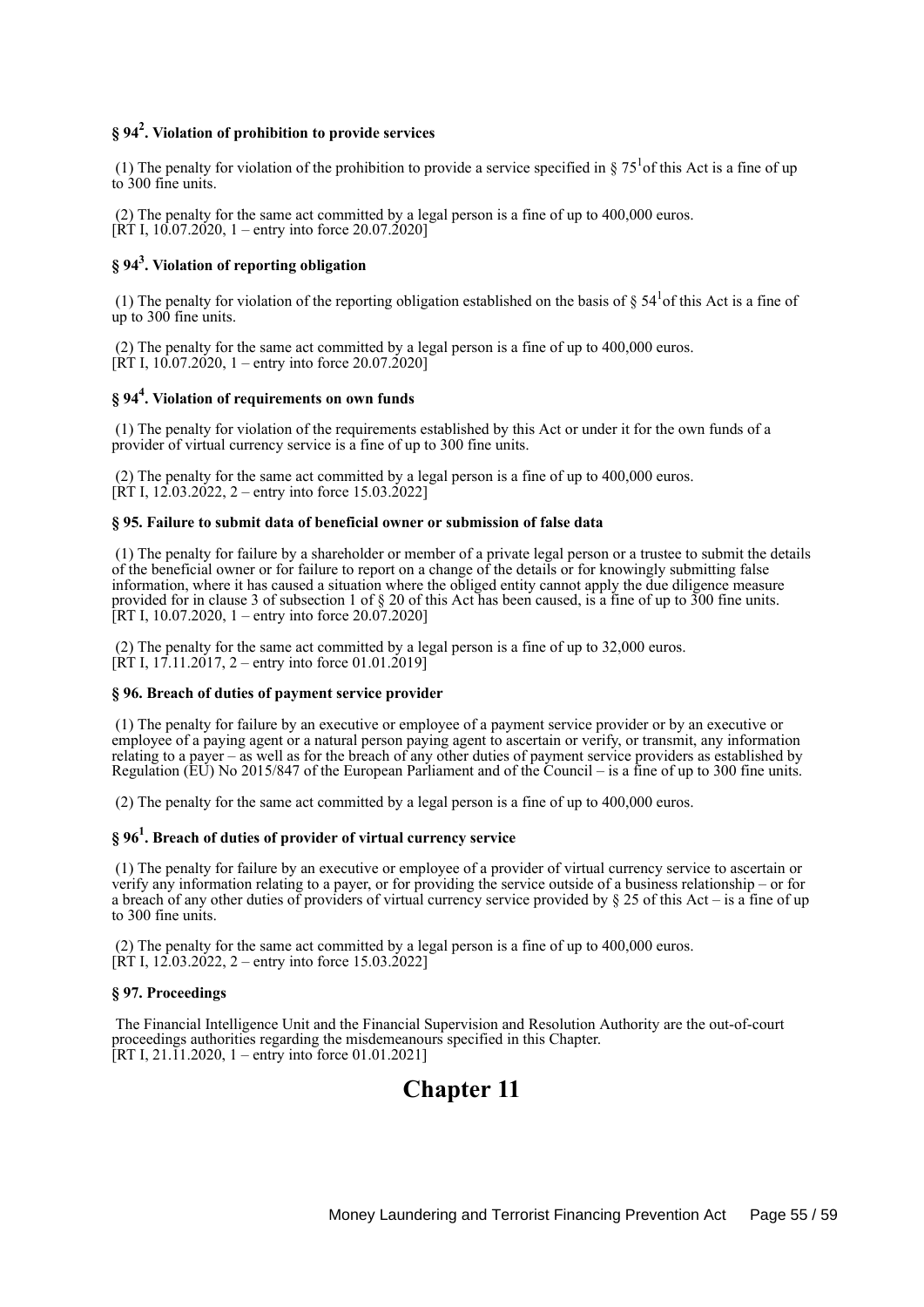# **Implementing Provisions**

### **§ 98. Follow-up analysis of implementation of Act**

 By 31 December 2018, the Ministry of Finance will analyse the practicality and purposefulness of implementation of the real-time interview requirement regarding the establishment of a business relationship and the sufficiency of the provisions regulating the submission of the information of beneficial owners and, where necessary, submit proposals for amendment of legislation to the Finance Committee of the *Riigikogu*.

## **§ 98<sup>1</sup> . Transitional provisions concerning transformation of Financial Intelligence Unit into governmental authority**

 (1) As of 1 January 2021, the functions, rights and competence of the Financial Intelligence Unit which has operated as a structural unit of the Police and Border Guard Board (hereinafter in this section *PBGB FIU*) and those of its officials transfer to the Financial Intelligence Unit and its officials in the area of government of the Ministry of Finance.

[RT I,  $21.11.2020$ , 1 – entry into force 01.01.2021]

 (2) The legal succession specified in subsection 1 of this section also applies to participation in international organisations, cooperation agreements as well as to the access that the Financial Intelligence Unit and its officials have to all of the national registers, databases and information systems. [RT I, 21.11.2020, 1 – entry into force 01.01.2021]

 (3) Until 1 January 2021, the PBGB FIU continues to perform its functions, including to represent the Financial Intelligence Unit in international organisations, cooperation agreements, domestic organisations and proceedings.

[RT I, 21.11.2020, 1 – entry into force 01.01.2021]

 (4) The information, case files, databases and data media at the disposal of and held by the PBGB FIU are handed over to the Financial Intelligence Unit in the area of government of the Ministry of Finance not later than on 1 January 2021. [RT I,  $21.11.2020$ , 1 – entry into force 01.01.2021]

 (5) Administrative proceedings and supervision operations instituted on the basis of this Act or the International Sanctions Act before 1 January 2021, which continue after 1 January 2021 are completed by the Financial Intelligence Unit in the area of government of the Ministry of Finance.

[RT I, 21.11.2020, 1 – entry into force 01.01.2021]

 (6) In the case of misdemeanour proceedings initiated by the PBGB FIU before 1 January 2021 on the basis of this Act and the International Sanctions Act, the out-of-court proceedings authority is, as of 1 January 2021, the Financial Intelligence Unit in the area of government of the Ministry of Finance. [RT I, 21.11.2020, 1 – entry into force 01.01.2021]

 (7) In the case of a complaint against an administrative decision or operation of the PBGB FIU filed with an administrative court before 1 January 2021 the Financial Intelligence Unit in the area of government of the Ministry of Finance is the party to the proceedings instead of the PBGB FIU as of 1 January 2021. [RT I,  $21.11.2020$ , 1 – entry into force  $01.01.2021$ ]

 (8) The officials of the PBGB FIU whose functions and position do not change are transferred for an unspecified period to a position in the Financial Intelligence Unit in the area of government of the Ministry of Finance as of 1 January 2021 on the basis of clause 1 of subsection 1 of § 98 of the Civil Service Act. [RT I, 21.11.2020, 1 – entry into force 01.01.2021]

 (9) The police officers of the PBGB FIU whose functions and position do not change are, based on their written consent, released from police service and transferred for an unspecified period to a position in the Financial Intelligence Unit in the area of government of the Ministry of Finance as of 1 January 2021 on the basis of clause 1 of subsection 1 of § 98 of the Civil Service Act, taking into account the specifics of this section. [RT I, 21.11.2020, 1 – entry into force 01.01.2021]

 (10) As of 1 January 2021, the head of the PBGB FIU is transferred to the position of the head of the Financial Intelligence Unit in the area of government of the Ministry of Finance until the expiry of the time limit arising from a decree of the Director General of the Police and Border Guard Board by which they were appointed to office, applying the provisions of the Police and Border Guard Act. A public competition specified in subsection 2 of § 53 of the version of this Act that enters into force of 1 January 2021 for the appointment of the head of the Financial Intelligence Unit will be carried out by 15 October 2020. [RT I, 21.11.2020, 1 – entry into force 01.01.2021]

 (11) Upon transfer of a police officer based on subsections 9 and 10 of this section, the counting of their length of police service continues and they retain their right to a police officer's superannuated pension in accordance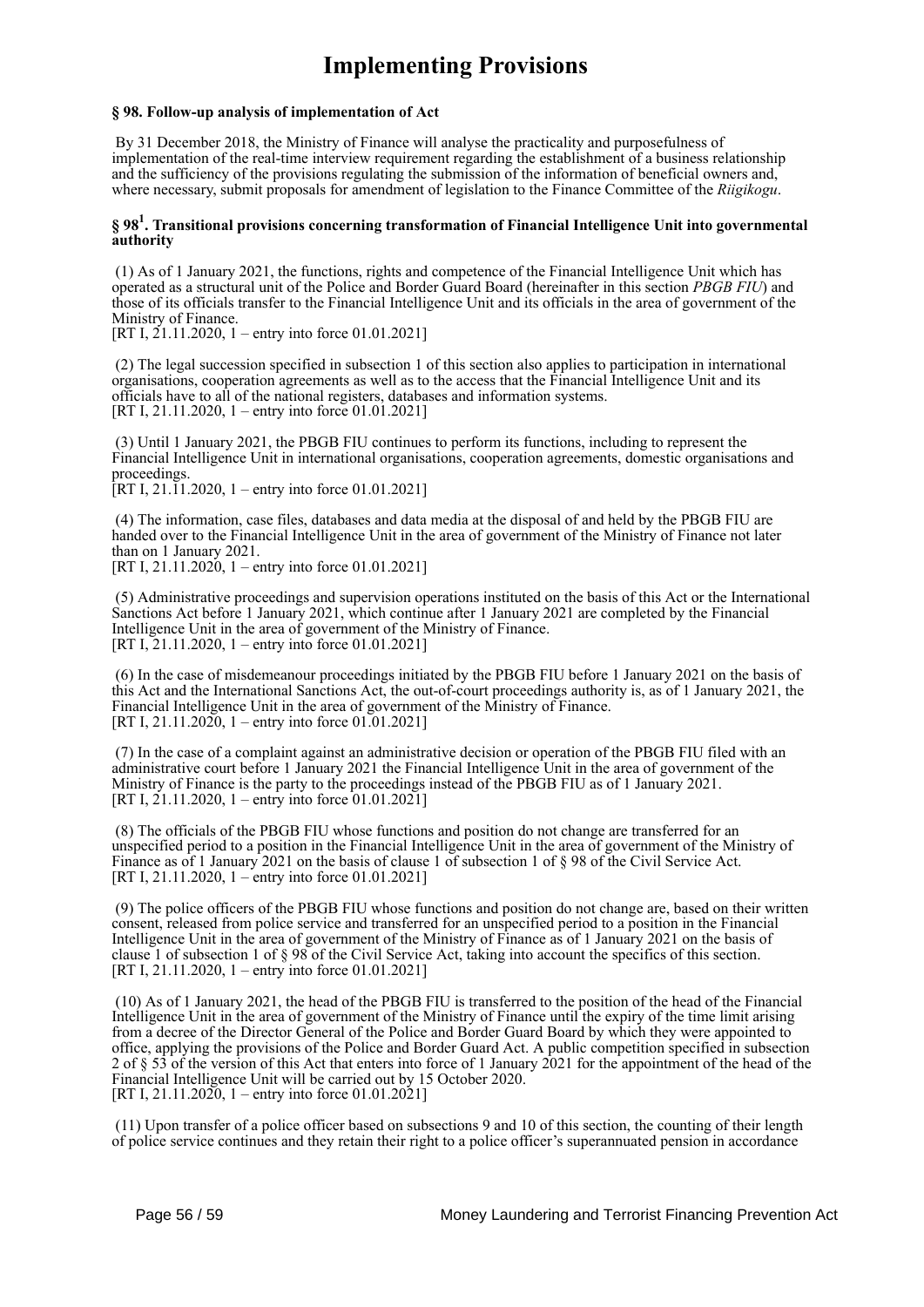with § 111<sup>1</sup> of the Police and Board Guard Act, provided that they hold a position in the Financial Intelligence Unit in the area of government of the Ministry of Finance or in the police service. [RT I, 21.11.2020,  $\tilde{1}$  – entry into force 01.01.2021]

 (12) The right of a police officer to a police officer's superannuated pension specified in subsection 11 of this Act does not depend on the length of police service immediately preceding the attainment of the retirement age or on retirement from the police service.

[RT I, 10.07.2020, 1 – entry into force 20.07.2020]

 (13) The Minister of Finance or a person authorised by the Minister of Finance makes administrative decisions, makes transactions and takes steps related to making the Financial Intelligence Unit of the Police and Border Guard Board a governmental agency in the area of government of the Ministry of Finance, including steps related to the transfer of officials and police officers. [RT I, 21.11.2020, 1 – entry into force 23.11.2020]

#### **§ 99. Variation of application of due diligence measures by gambling operator**

 Until 31 August 2018, a gambling operator applies due diligence measures at least in the case of payment of winnings, making of bets or both where the amount given or received by a customer is at least 2,000 euros or an equivalent sum in another currency.

#### **§ 100. Duty to re-apply provisions to existing customer relationships**

 Where necessary, the obliged entity applies the due diligence measures specified in Chapter 3 of this Act to the existing customers over a period of one year from the entry into force of the Act. Upon assessment of the need to apply the due diligence measures, the obliged entity relies on, inter alia, the importance of the customer and the risk profile as well as the time that has passed from the previous application of the due diligence measures or the scope of their application.

# **§ 100<sup>1</sup> . Verification of details of beneficial owner**

Obliged entities apply the due diligence measure specified in subsection  $2^{1}$  of  $\S 20$  of this Act to customers with whom they have established a lasting business relationship before the entry into force of this section, within one year after the entry into force of this section. [RT I, 10.07.2020, 1 – entry into force 20.07.2020]

#### **§ 101. Deadline of updating risk assessment and procedural rules**

 (1) The obliged entity must bring its activity into compliance with the requirements of this Act within one year as of the entry into force of this Act.

 (2) A person subject to the authorisation obligation specified in subsection 1 of § 70 of this Act submits to the Police and Border Guard Board a risk assessment specified in § 13 of this Act and the corresponding rules of procedure and the internal control rules within one year from the entry into force of this Act.

#### **§ 102. Information on existing outsourcing contract**

 The obliged entity submits to the competent supervisory authority informational on an outsourcing contract in force at the time of entry into force of this Act in accordance with the procedure provided for in subsection 4 of § 24 of this Act within five months from the entry into force of this Act and notifies the competent supervisory authority about amendment of the contract for the purpose of bringing it into compliance with the requirements of this Act.

## **§ 103. Authorisation of provider of service of alternative means of payment**

 (1) Within eight months following the entry into force of this Act, an undertaking holding the authorisation of a provider of a service of an alternative means of payment notifies the Police and Border Guard Board about whether it wishes to change its authorisation to that of a provider of the service of exchanging virtual currency against a fiat currency. Upon receipt of a relevant notification, the Police and Border Guard Board makes, within 30 working days following the day of submission of the application, a decision to grant the authorisation without the obligation to pay the state fee and without additionally verifying the facts falling within the object of inspection of the authorisation.

 (2) The authorisation of a provider of a service of alternative means of payment becomes invalid nine months after the entry into force of this Act.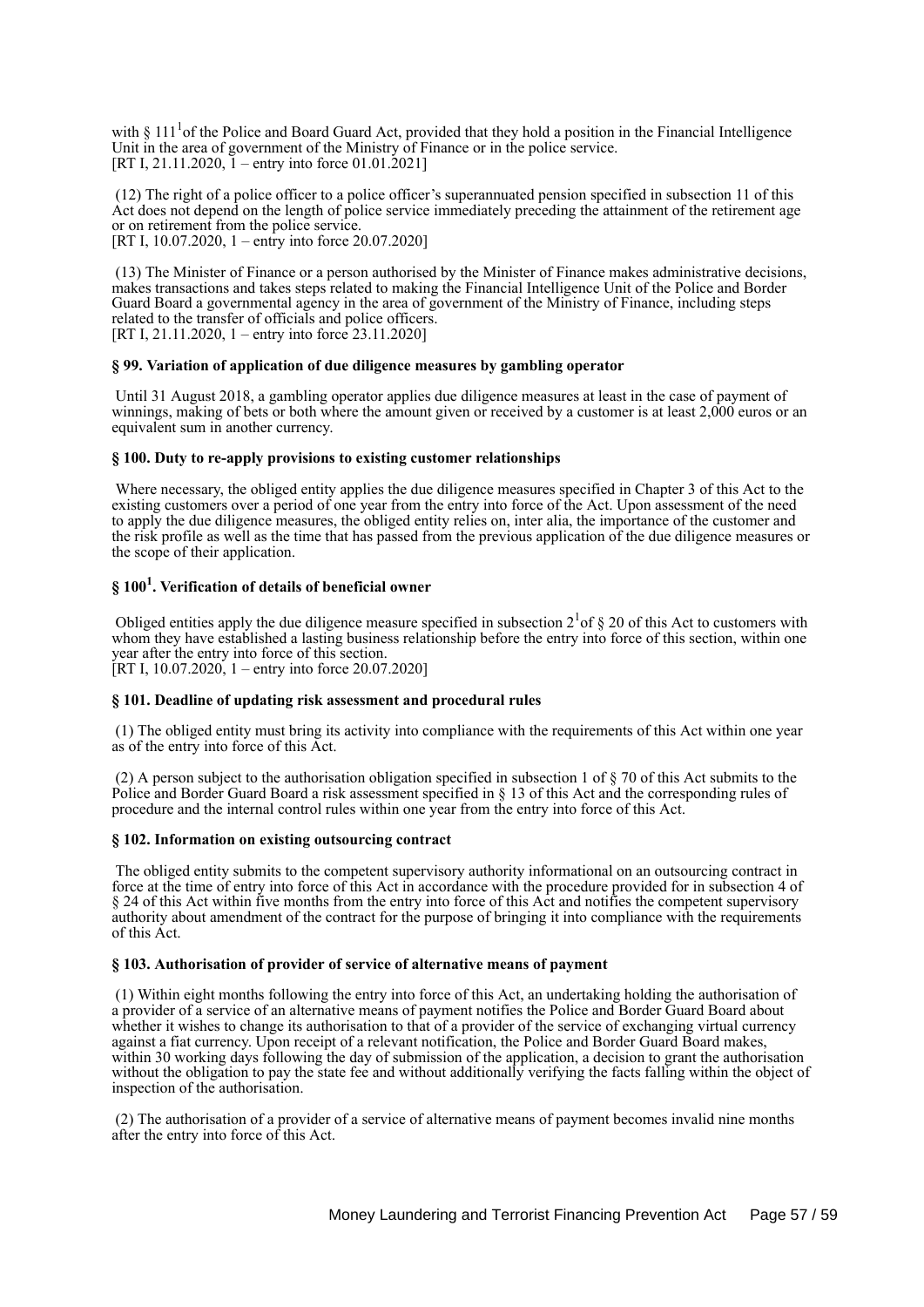### **§ 104. Duty to report of legal person registered in commercial register or in register of non-profit associations and foundations**

 The management board of a legal person registered in the commercial register or the register of non-profit associations and foundations before the entry into force of this Act declares to the commercial register the data of the beneficial owner within 60 days following the entry into force of this provision.

# **§ 104<sup>1</sup> . Application of prohibition to provide services**

A person specified in  $\S 75<sup>1</sup>$  of this Act who started providing the services specified in the same section before the entry into force of the section brings their activities into compliance with the requirements of the section not later than by 31 December 2020. [RT I, 10.07.2020, 1 – entry into force 20.07.2020]

# **§ 104<sup>2</sup> . Ensuring access to data via electronic attachment system**

 Credit and financial institutions must perform the obligations specified in subsections 1, 3, 4 and 5 of § 81 of this Act as of 10 September 2020. [RT I, 10.07.2020, 1 – entry into force 20.07.2020]

## **§ 105. Form of performance of duty to report**

Until 30 June 2018, a report specified in subsection 2 of  $\S 50$  of this Act is submitted orally, in writing or in a form reproducible in writing. Where a report was submitted orally, it will be repeated the next working day in writing or in a form reproducible in writing.

## **§ 106.–§ 112.**[Omitted from this text.]

## **§ 113. Amendment of Money Laundering and Terrorist Financing Prevention Act**

 In clause 2 of subsection 9 of § 9 and in clause 1 of subsection 3 of § 76 of the Money Laundering and Terrorist Financing Prevention Act, the words 'Apartment Association Act' are replaced with the words 'Apartment Ownership and Apartment Associations Act.'

**§ 114.–§ 118.**[Omitted from this text.]

# **§ 118<sup>1</sup> . Equivalence of authorisation of provider of virtual currency service**

 The authorisation of a provider of a service of exchanging a virtual currency against a fiat currency and the authorisation of a virtual currency wallet service provider granted on the basis of this Act is considered equivalent to the authorisation of a virtual currency service provider.  $[\overline{RT} I, 31.12.2019, 2 -$  entry into force 10.03.2020

## **§ 118<sup>2</sup> . Bringing operations of undertakings holding a valid authorisation into compliance with the version of this Act adopted on 11 December 2019**

 (1) An undertaking that has been granted authorisation on the basis of this Act is required to bring its operations and documents into compliance with the requirements provided for in clauses 9–11 of subsection  $\overline{3}$  of  $\overline{\xi}$  70 and clauses  $1^1$ , 4, 5 and 6 of subsection 1 of § 72 of the version of this Act adopted on 11 December 2019 not later than by 1 July 2020.

 (2) Where an undertaking fails to bring its operations into compliance with the law within the time limit set in subsection 1 and to submit the documents, the Financial Intelligence Unit revokes the undertaking's authorisation.

[RT I, 21.11.2020, 1 – entry into force 01.01.2021]

## **§ 118<sup>3</sup> . Bringing the operations of undertakings holding a valid authorisation into compliance with the version of this Act that entered into force on 15 March 2022**

 (1) A provider of virtual currency service who has been granted an authorisation under this Act is required, by 15 June 2022, to bring its operations and documents into compliance with subsection  $3^{2}$  of § 70, with §§ 72<sup>1</sup> and 72<sup>2</sup>, with subsections 2–5 of § 72<sup>3</sup> and with §§ 72<sup>4</sup> and 72<sup>5</sup> of the version of this Act that entered into force on 15 March 2022.

(2) The audit obligation provided by subsection 1 of  $\S 72<sup>3</sup>$  of this Act applies to the annual accounting periods of providers of virtual currency service that start on 10 March 2022 or later.